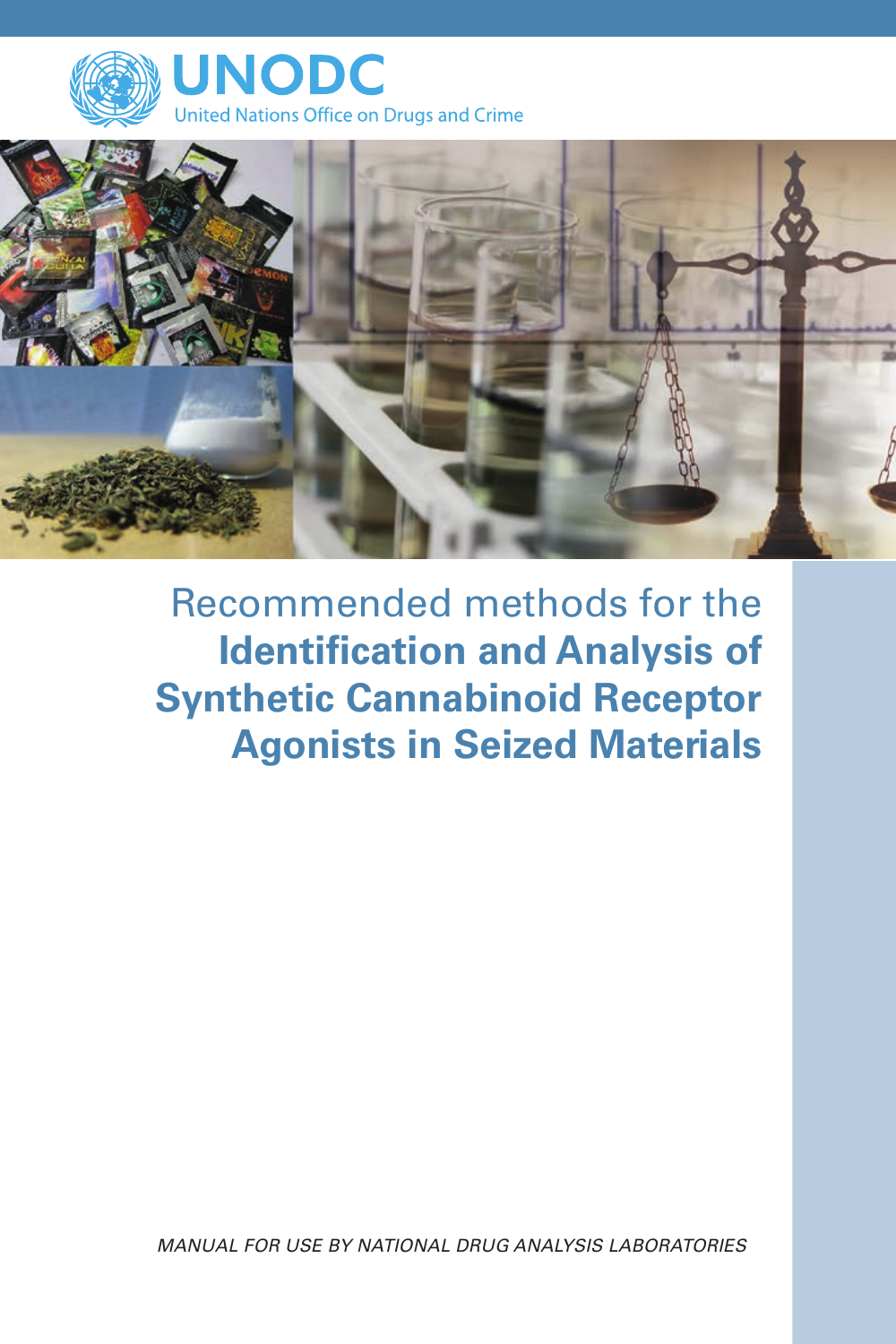Photo credits: University Medical Center Freiburg, Germany Laboratory and Scientific Section UNODC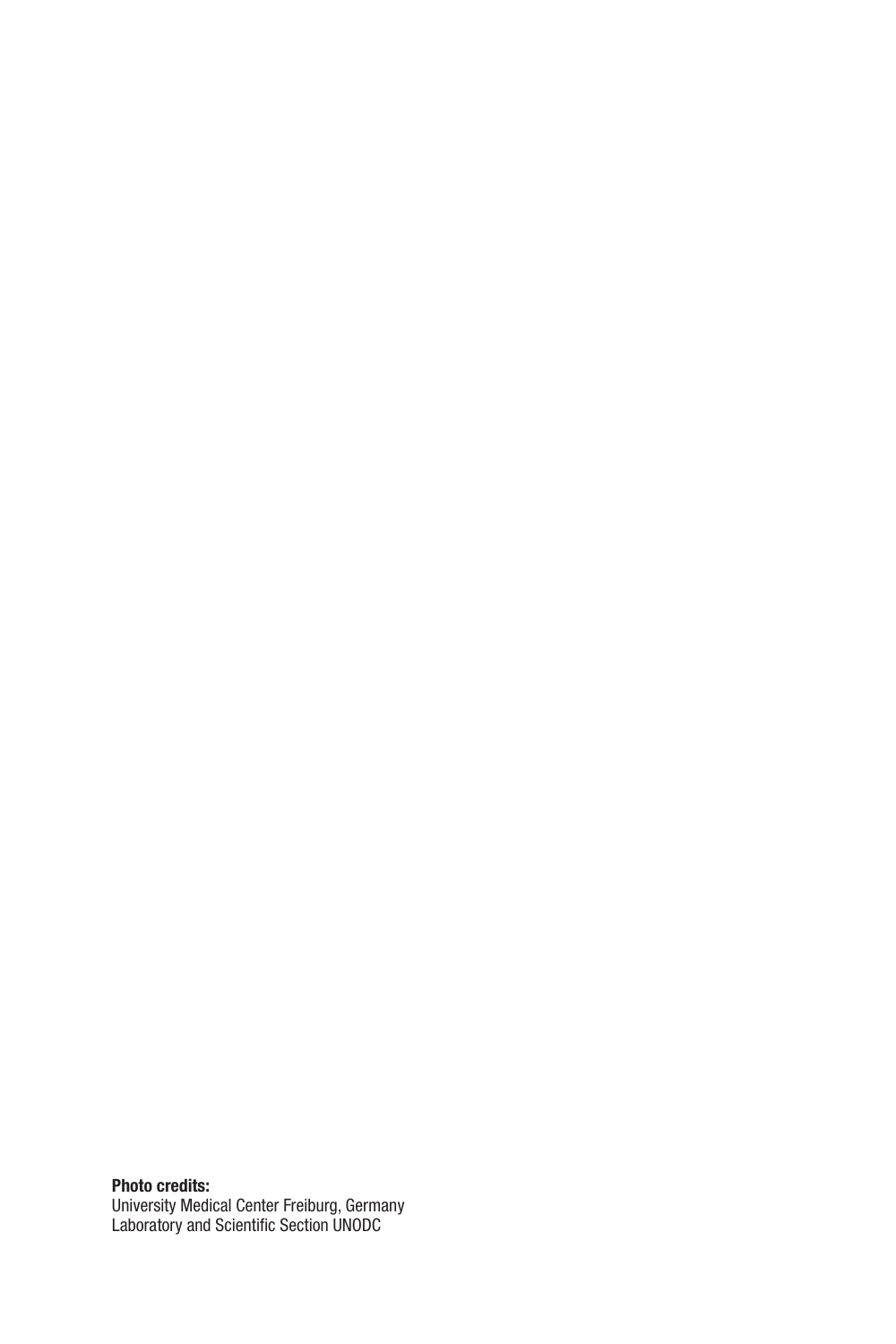Laboratory and Scientific Section United Nations Office on Drugs and Crime Vienna

# Recommended methods for the Identification and Analysis of Synthetic Cannabinoid Receptor Agonists in Seized Materials

MANUAL FOR USE BY NATIONAL DRUG ANALYSIS LABORATORIES



UNITED NATIONS New York, 2013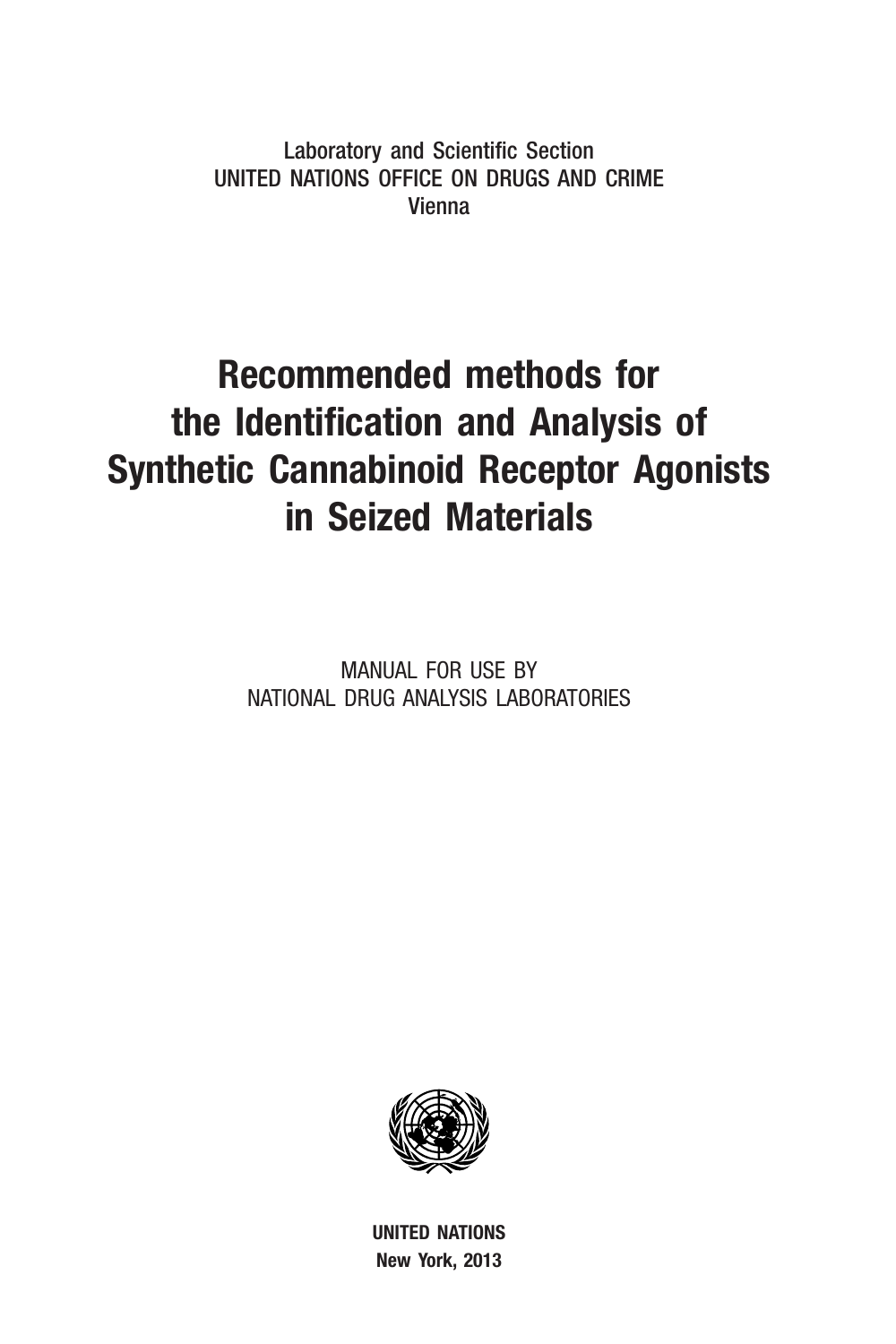#### **Note**

Operating and experimental conditions are reproduced from the original reference materials, including unpublished methods, validated and used in selected national laboratories as per the list of references. A number of alternative conditions and substitution of named commercial products may provide comparable results in many cases, but any modification has to be validated before it is integrated into laboratory routines.

Mention of names of firms and commercial products does not imply the endorsement of the United Nations.

ST/NAR/48

Original language: English

© United Nations, May 2013. All rights reserved, worldwide

The designations employed and the presentation of material in this publication do not imply the expression of any opinion whatsoever on the part of the Secretariat of the United Nations concerning the legal status of any country, territory, city or area, or of its authorities, or concerning the delimitation of its frontiers or boundaries.

This publication has not been formally edited.

Publishing production: English, Publishing and Library Section, United Nations Office at Vienna.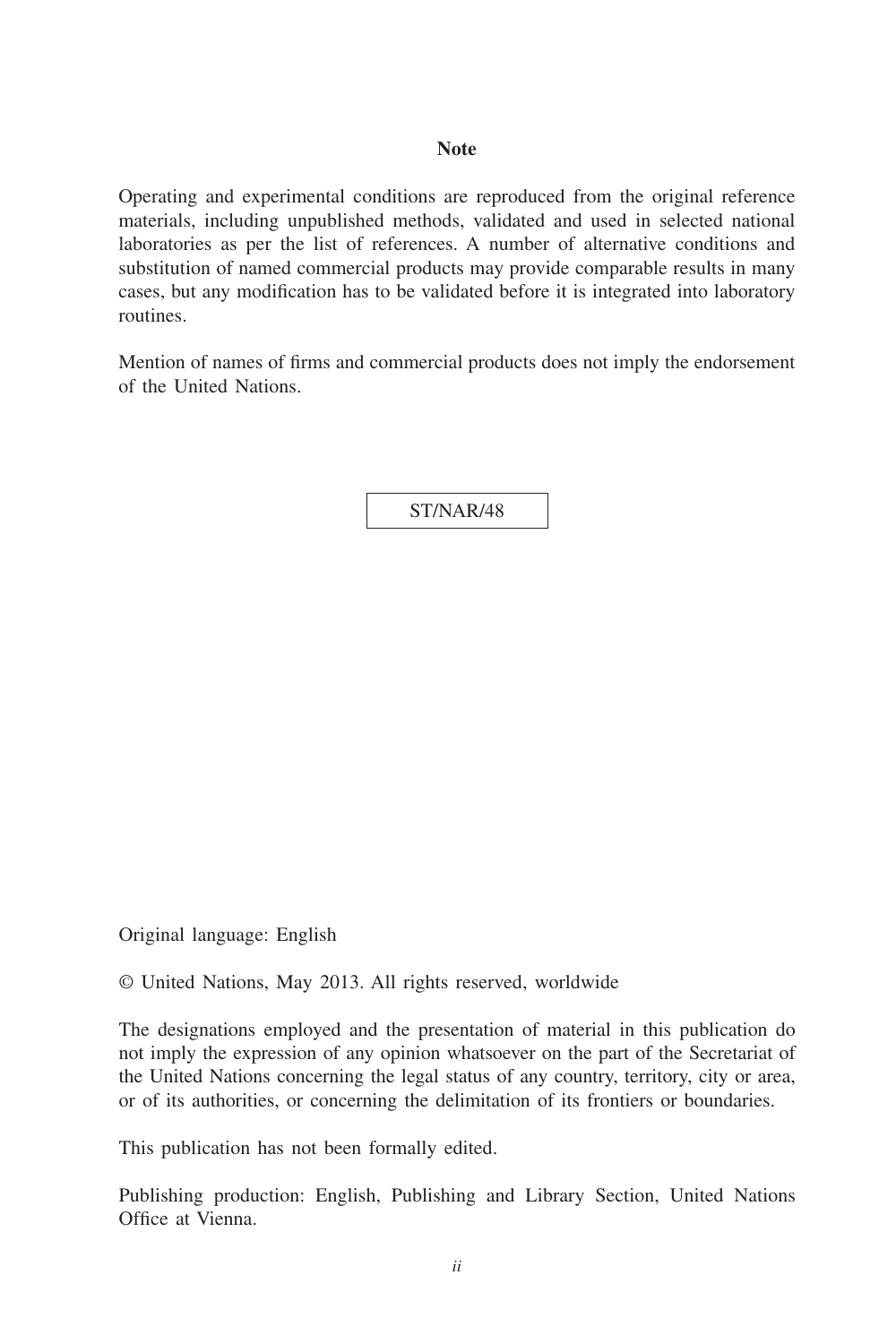# **Acknowledgements**

UNODC's Laboratory and Scientific Section (LSS, headed by Dr. Justice Tettey) wishes to express its appreciation and thanks to Dr. Volker Auwärter of the University Medical Center Freiburg, Germany and Mr. Michael Pütz of the Federal Criminal Police Office (BKA), Germany for the preparation of the final draft of the present *Manual*.

LSS would also like to thank the following experts for their contribution of analytical methods from their respective laboratories:

Dr. Jan Schäper and Dr. Marc Wende of the Bavarian State Office of Criminal Investigation (BLKA), Germany; Mr. Christoph Härtel and Mr. Thorsten Rössler of the Federal Criminal Police Office (BKA), Germany; Mr. Björn Moosmann and Mr. Stefan Kneisel of the University Medical Center Freiburg, Germany; and Prof. Veniero Gambaro and Dr. Gabriella Roda of the University of Milan, Italy.

The valuable comments and contribution of the following experts to the peer-review process is gratefully acknowledged:

Dr. Laurence Dujourdy of the Institut National de Police Scientifique, France; Dr. Jenny Rosengren Holmberg of the National Laboratory of Forensic Science, Sweden; Ms. Ulla-Maija Laakkonen of the National Bureau of Investigation, Finland; Ms. Emma Tiainen of the Finnish Customs Laboratory, Finland; Dr. Folker Westphal of the State Bureau of Criminal Investigation (Landeskriminalamt), Germany and Dr. Dariusz Zuba of the Institute of Forensic Research, Poland.

The preparation of the present *Manual* was coordinated by Ms. Yen Ling Wong, staff of LSS. The contribution of other UNODC staff is gratefully acknowledged.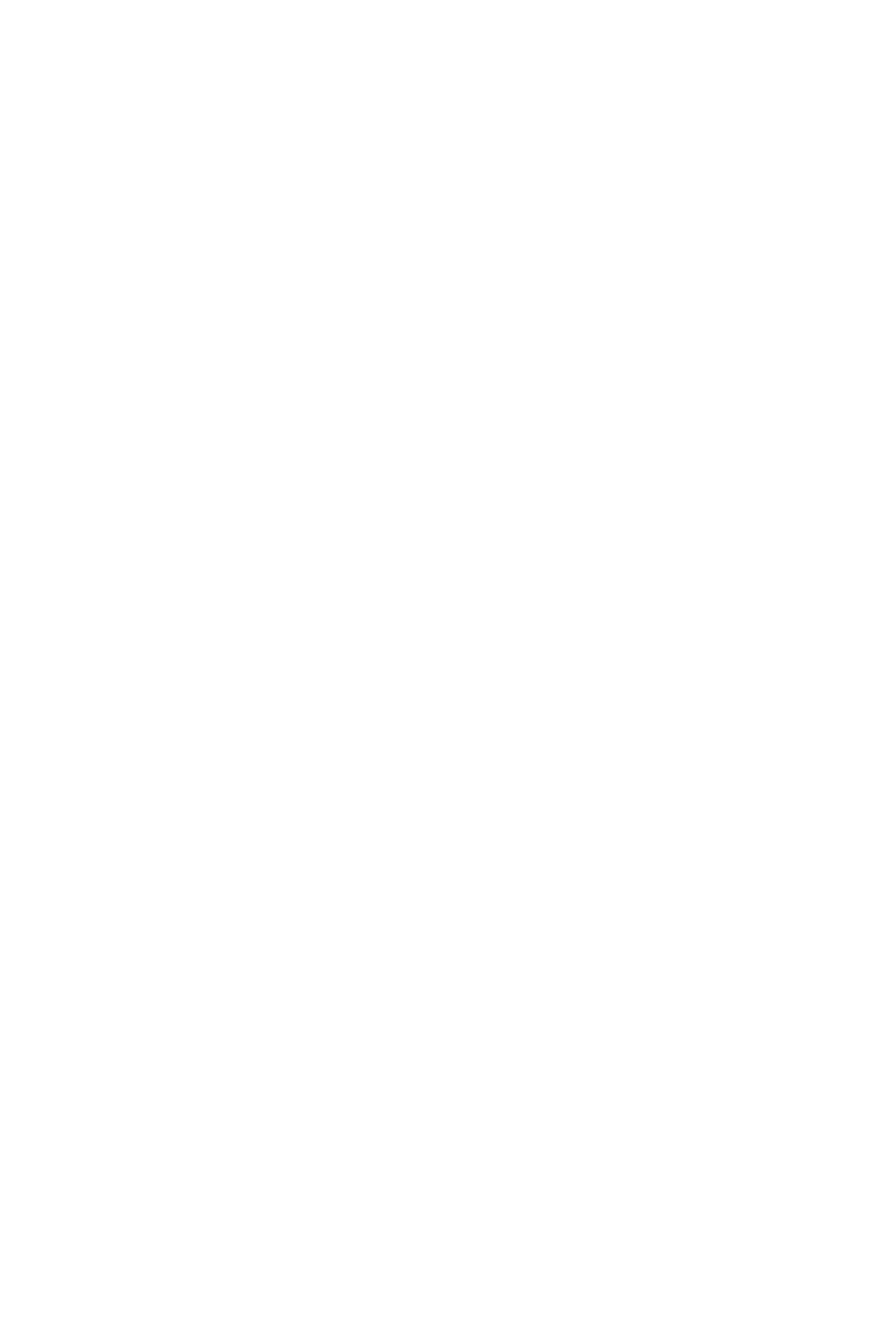# **Contents**

|             |     |       |                                                                         | Page           |
|-------------|-----|-------|-------------------------------------------------------------------------|----------------|
| 1.          |     |       |                                                                         | 1              |
|             | 1.1 |       |                                                                         | 1              |
|             | 1.2 |       |                                                                         | $\mathfrak{2}$ |
|             |     |       |                                                                         | 5              |
| 2.          |     |       |                                                                         |                |
|             | 2.1 |       |                                                                         | 5              |
|             | 2.2 |       |                                                                         | 5              |
|             | 2.3 |       |                                                                         | 6              |
| 3.          |     |       |                                                                         | 9              |
|             | 3.1 |       |                                                                         | 9              |
|             | 3.2 |       |                                                                         | 10             |
|             | 3.3 |       |                                                                         | 10             |
|             | 3.4 |       |                                                                         | 11             |
|             | 3.5 |       |                                                                         | 16             |
|             | 3.6 |       |                                                                         | 17             |
| $4_{\cdot}$ |     |       |                                                                         | 19             |
|             | 4.1 |       |                                                                         | 19             |
|             | 4.2 |       |                                                                         | 20             |
|             | 4.3 |       |                                                                         | 20             |
|             | 4.4 |       |                                                                         | 20             |
|             | 4.5 |       |                                                                         | 21             |
|             |     |       |                                                                         |                |
| 5.          |     |       | Qualitative and quantitative analysis of materials containing synthetic |                |
|             |     |       |                                                                         | 23             |
|             | 5.1 |       |                                                                         | 23             |
|             | 5.2 |       |                                                                         | 25             |
|             | 5.3 |       |                                                                         | 25             |
|             | 5.4 |       |                                                                         | 26             |
|             |     | 5.4.1 |                                                                         | 26             |
|             |     | 5.4.2 | Thin-layer chromatography (TLC)                                         | 26             |
|             |     | 5.4.3 | Ion mobility spectrometry (IMS)                                         | 31             |
|             |     | 5.4.4 | Gas chromatography-mass spectrometry (GC-MS)                            | 33             |
|             |     | 5.4.5 | Gas chromatography (GC) with flame ionization detection                 | 36             |
|             |     | 5.4.6 | Ultra high performance liquid chromatography (UHPLC)                    | 38             |
|             |     | 5.4.7 | Liquid chromatography-tandem mass spectrometry                          |                |
|             |     |       |                                                                         | 42             |
|             |     |       |                                                                         |                |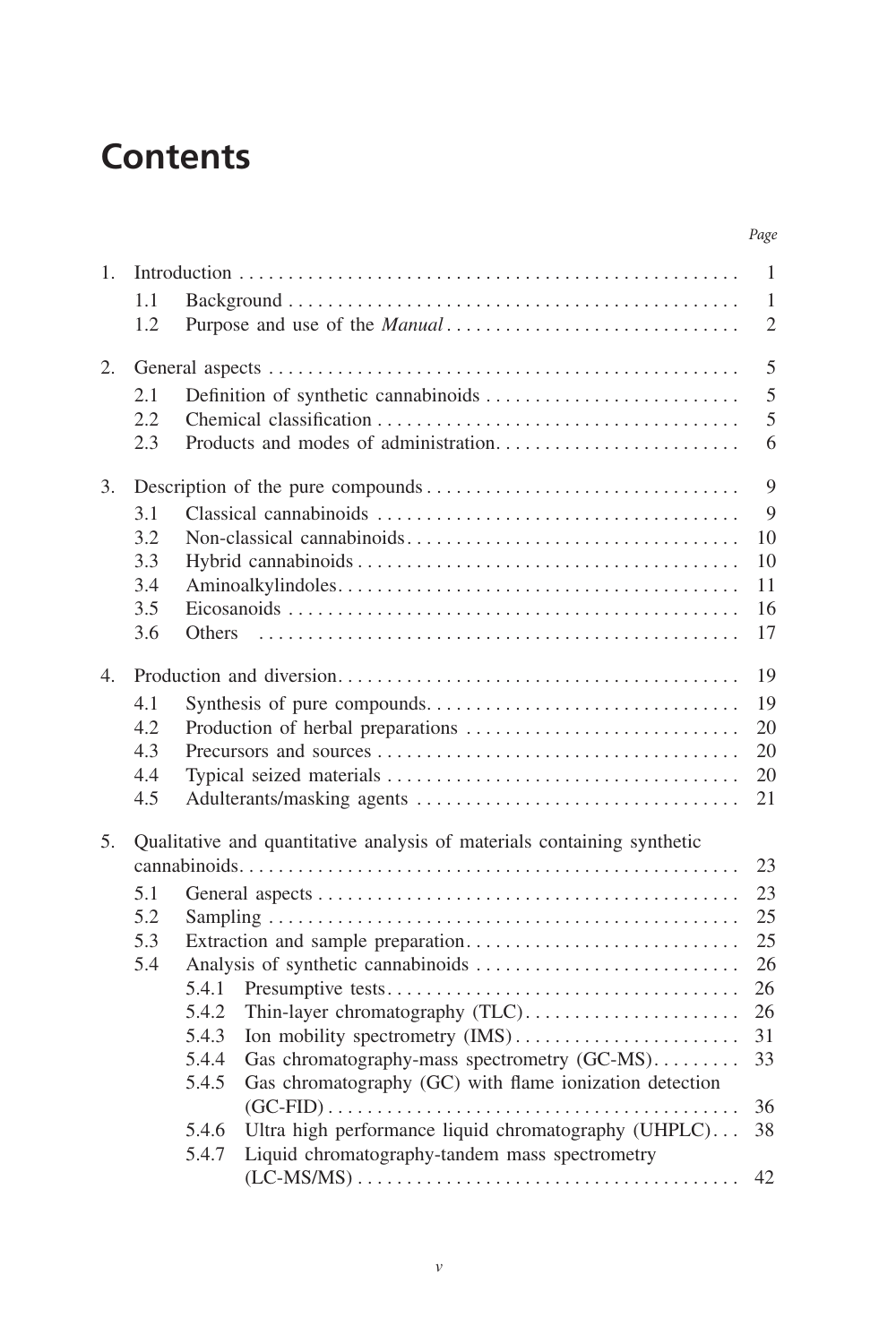|     | 6. Additional analytical techniques for the analysis of synthetic cannabinoids | 49 |
|-----|--------------------------------------------------------------------------------|----|
| 6.1 | Infrared spectroscopy (ATR-IR and FTIR)                                        | 49 |
| 6.2 | Gas chromatography-infrared detection (GC-IRD)                                 | 49 |
| 6.3 |                                                                                | 50 |
| 6.4 | High resolution mass spectrometry (HRMS)                                       | 50 |
| 6.5 | Matrix assisted laser desorption ionization-time of flight mass                |    |
|     | spectrometry (MALDI-TOF-MS)                                                    | 50 |
| 6.6 |                                                                                |    |
|     | 7. Isolation and chemical characterization of new synthetic cannabinoids  51   |    |
|     |                                                                                |    |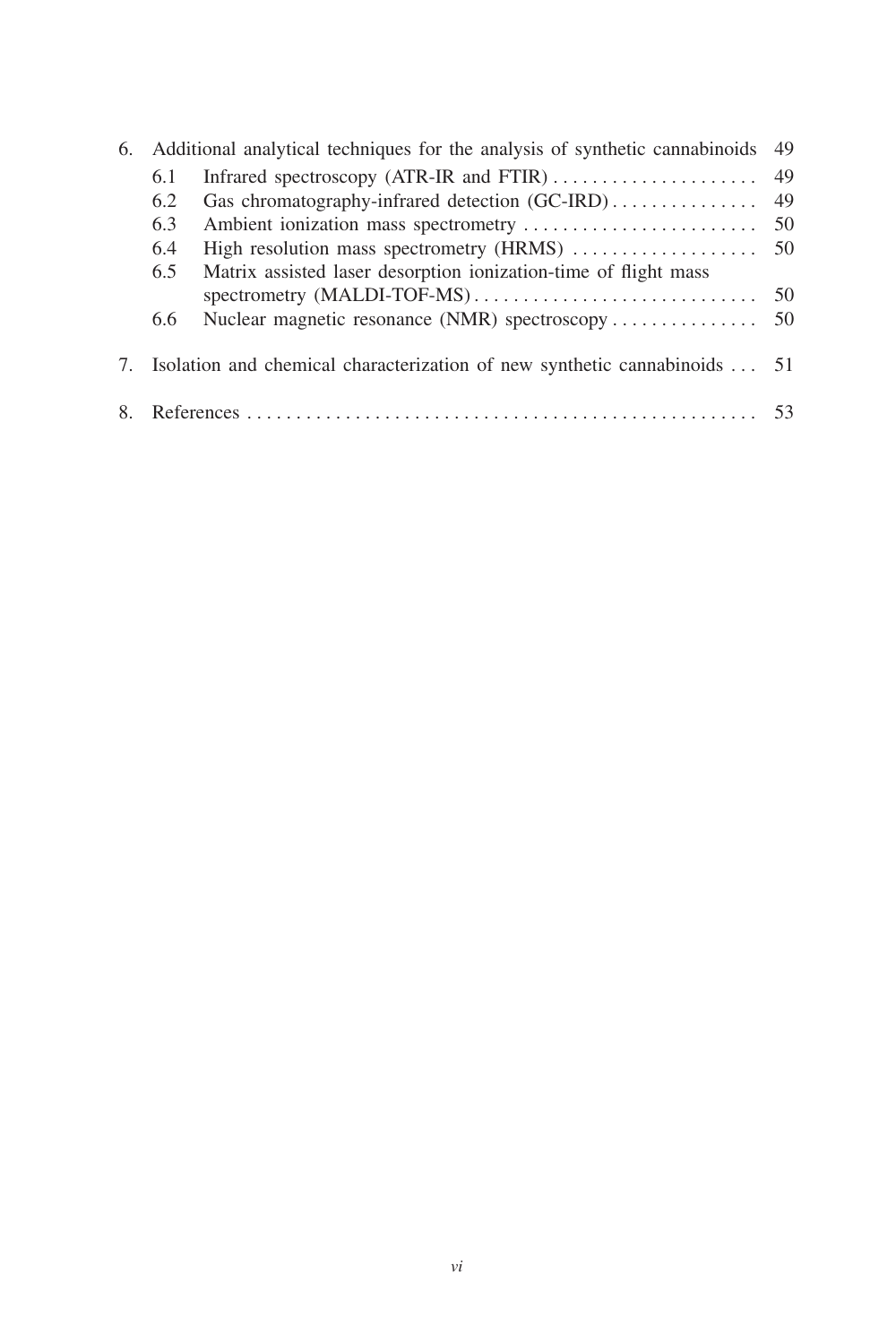# <span id="page-8-0"></span>**1. Introduction**

# **1.1 Background**

In 2008, several synthetic cannabinoid receptor agonists (referred to as "synthetic cannabinoids" throughout the rest of this document) were detected in herbal smoking blends which were sold on the Internet and in specialized shops under a variety of brand names such as "Spice Silver", "Spice Gold", "Spice Diamond", "Yucatan Fire" and "Smoke" [1, 2]. These colourful and professionally designed packages of herbal products typically contain about 0.5-3 grams of finely cut plant material to which one or more synthetic cannabinoids have been added [3,4]. Generally, they do not contain cannabis but produce cannabis-like effects. Furthermore, they are usually administered by smoking, either as a joint or in a water pipe.

Before 2008, the use of these herbal products seemed to be restricted to a small number of experimental users. However, in 2008, these products achieved immense popularity in Germany and other European countries through the Internet and in subsequent media reports, where they were referred to as "legal alternatives" to cannabis, thus unintentionally promoting the use of these drugs. Since then, hundreds of new herbal products with different brand names have been marketed. The synthetic additives in these products could vary significantly in terms of quantity as well as the types of synthetic cannabinoids used [2, 3, 5-19].

Although so far, relatively little is known about the pharmacology and toxicology of the various (frequently changing) synthetic cannabinoids that are added to the herbal products, a number of these substances may have a higher addictive potential compared to cannabis due to quicker development of tolerance and could exhibit a tendency towards higher acute and long-term toxicity.

Currently, none of the synthetic cannabinoids found in these herbal products are internationally controlled by the 1961 Single Convention on Narcotic Drugs or by the 1971 Convention on Psychotropic Substances. Moreover, the control status of these compounds differs significantly from country to country. Most countries are challenged by the sheer number of synthetic cannabinoids constantly emerging, which means that control measures targeting individual compounds can be easily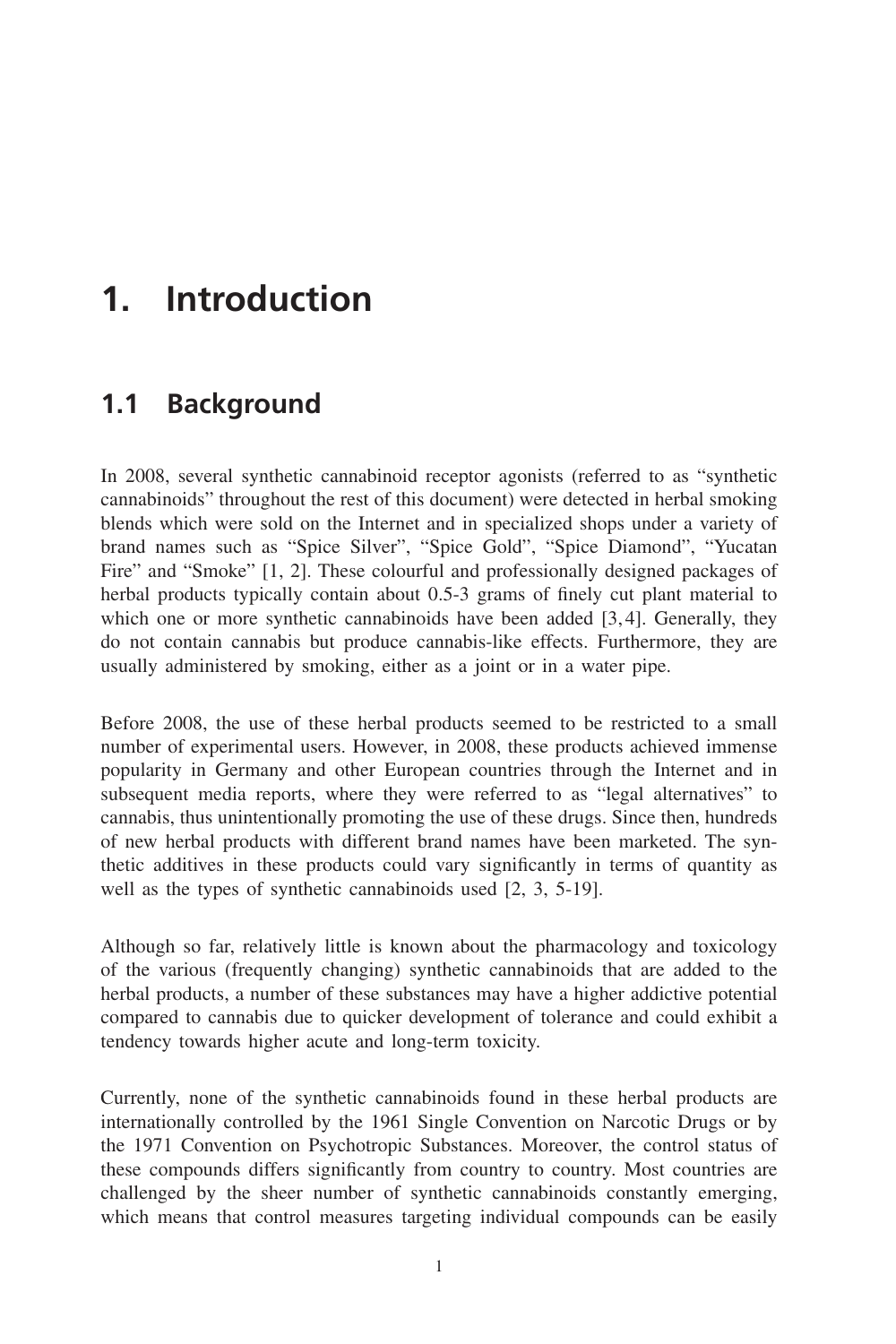<span id="page-9-0"></span>circumnavigated. At the time of publication, some Member States, for example, Austria, Ireland, Luxembourg, Switzerland and United Kingdom, have adopted a more generic approach to controlling synthetic cannabinoids of similar structures. Nevertheless, effective implementation of control measures could be hampered by the lack of analytical data and reference standards.

# **1.2 Purpose and use of the** *Manual*

The present *Manual* is one in a series of similar publications dealing with the identification and analysis of various types of drugs under control. These manuals are the outcome of a programme pursued by UNODC since the early 1980s, aimed at the harmonization and establishment of recommended methods of analysis for national drug analysis laboratories.

In line with the overall objective of the series, the present *Manual* suggests approaches that may assist drug analysts in the selection of methods appropriate to the sample under examination and provide data suitable for the purpose at hand, leaving room also for adaptation to the level of sophistication of different laboratories and the various legal needs. The majority of methods included in the present *Manual* are validated methods, which have been used in reputable laboratories. The reader should be aware, however, that there are a number of other methods, including those published in the forensic science literature, which may also produce acceptable results. **Any new method that is about to be used in the reader's laboratory must be validated and/or verified prior to routine use.**

In addition, there are a number of more sophisticated approaches, but they may not be necessary for routine operational applications. Therefore, the methods described here should be understood as guidance, that is, minor modifications to suit local circumstances should not normally change the validity of the results. The choice of the methodology and approach to analysis as well as the decision whether or not additional methods are required remain with the analyst and may also be dependent on the availability of appropriate instrumentation and the level of legally acceptable proof in the jurisdiction within which the analyst works.

Attention is also drawn to the vital importance of the availability to drug analysts of reference materials and literature on drugs of abuse and analytical techniques. Moreover, the analyst must of necessity keep abreast of current trends in drug analysis, consistently following current analytical and forensic science literature.

UNODC's Laboratory and Scientific Section would welcome observations on the contents and usefulness of the present *Manual*. Comments and suggestions may be addressed to: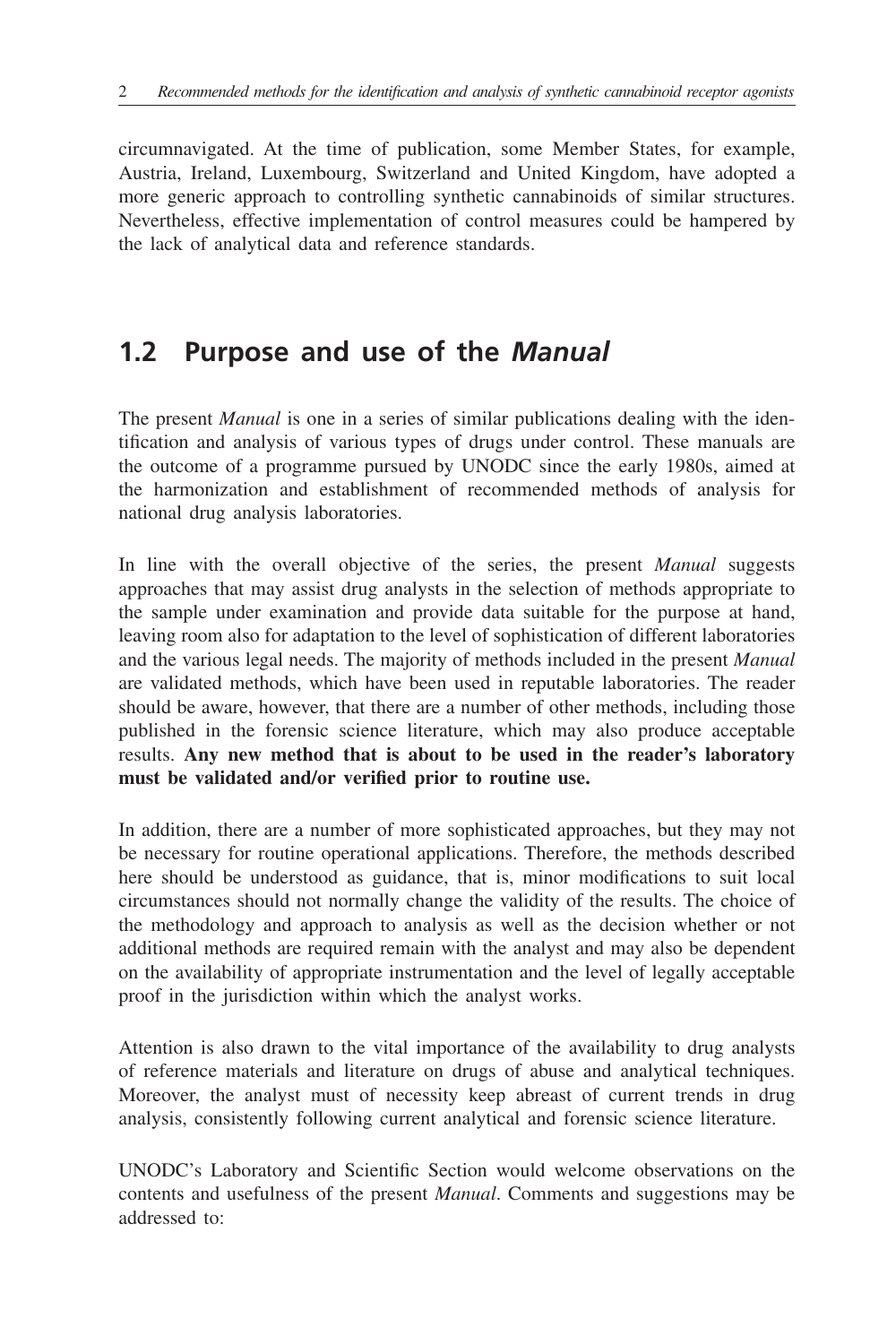Laboratory and Scientific Section United Nations Office on Drugs and Crime Vienna International Centre P.O. Box 500 1400 Vienna Austria

Fax: (+43-1) 26060-5967 E-mail: Lab@unodc.org

All manuals, as well as guidelines and other scientific-technical publications may be requested by contacting the address above.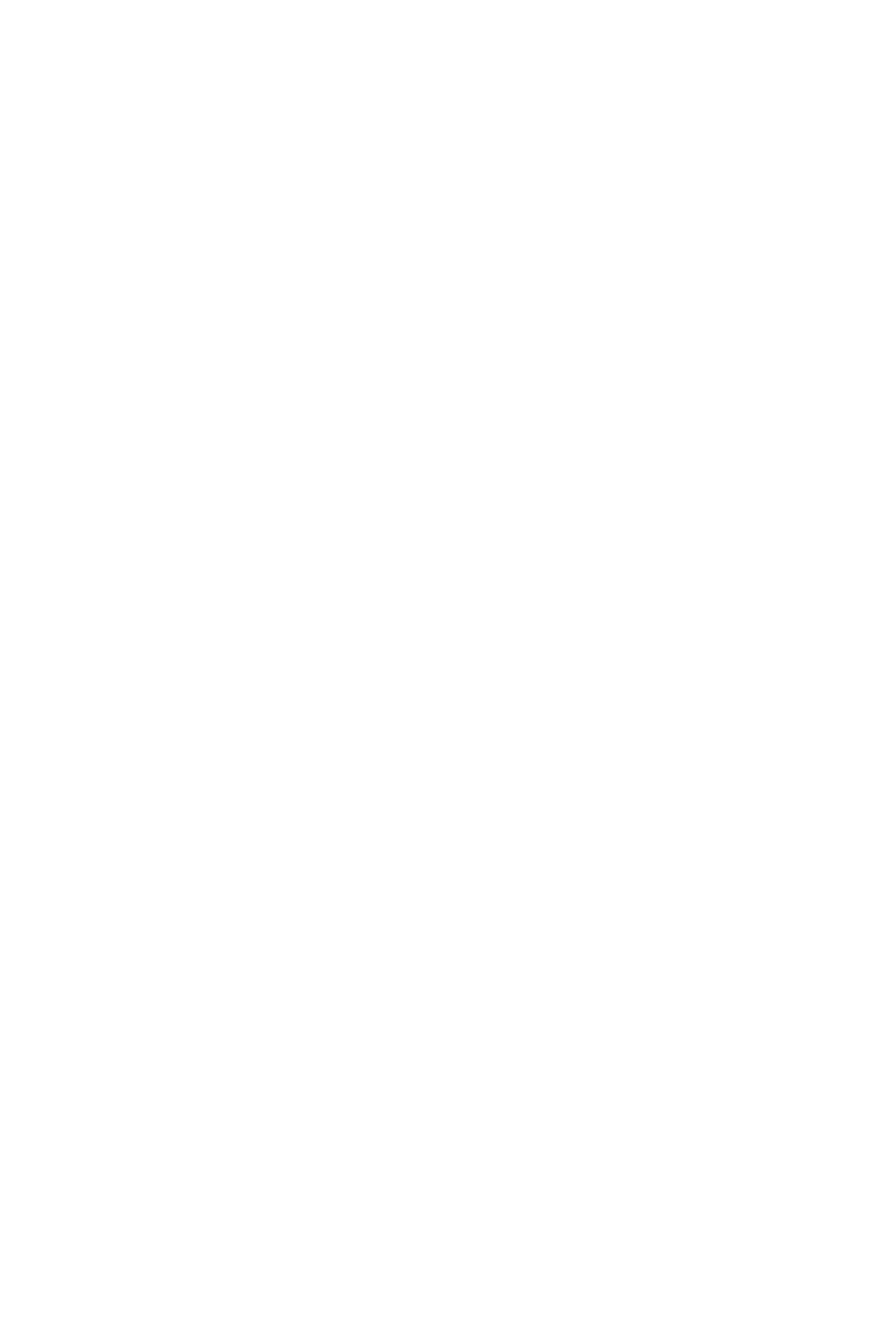# <span id="page-12-0"></span>**2. General aspects**

# **2.1 Definition of synthetic cannabinoids**

Synthetic cannabinoids are referred to as substances with structural features which allow binding to one of the known cannabinoid receptors, i.e.  $CB_1$  or  $CB_2$ , present in human cells. The  $CB_1$  receptor is located mainly in the brain and spinal cord and is responsible for the typical physiological and particularly the psychotropic effects of cannabis, whereas the  $CB_2$  receptor is located mainly in the spleen and cells of the immune system and may mediate immune-modulatory effects.

With the exception of endocannabinoids, naturally occurring cannabinoids are limited to chemical constituents of cannabis such as Δ°-tetrahydrocannabinol and cannabidiol. In contrast, synthetic cannabinoids as defined above, could encompass a great variety of structurally dissimilar compounds with the possibility for further structural changes, i.e. analogues and derivatives, which could potentially show affinity to either one of the cannabinoid receptors as well.

The binding of synthetic cannabinoids to cannabinoid receptors may result in (partial) agonistic, inverse agonistic or antagonistic effects. Synthetic cannabinoids of interest in forensic science contexts are mainly compounds showing sufficient affinity to the  $CB_1$  receptor and show agonistic or partial agonistic activity as the typical psychotropic cannabis-like effects are mediated typically via agonistic stimulation of this receptor type.

# **2.2 Chemical classification**

Cannabinoid receptor agonists can be classified based on their chemical structures into the following main groups [20]:

1. *Classical cannabinoids* 

Tetrahydrocannabinol, other chemical constituents of cannabis and their structurally related synthetic analogues, e.g. AM-411, AM-906, HU-210, O-1184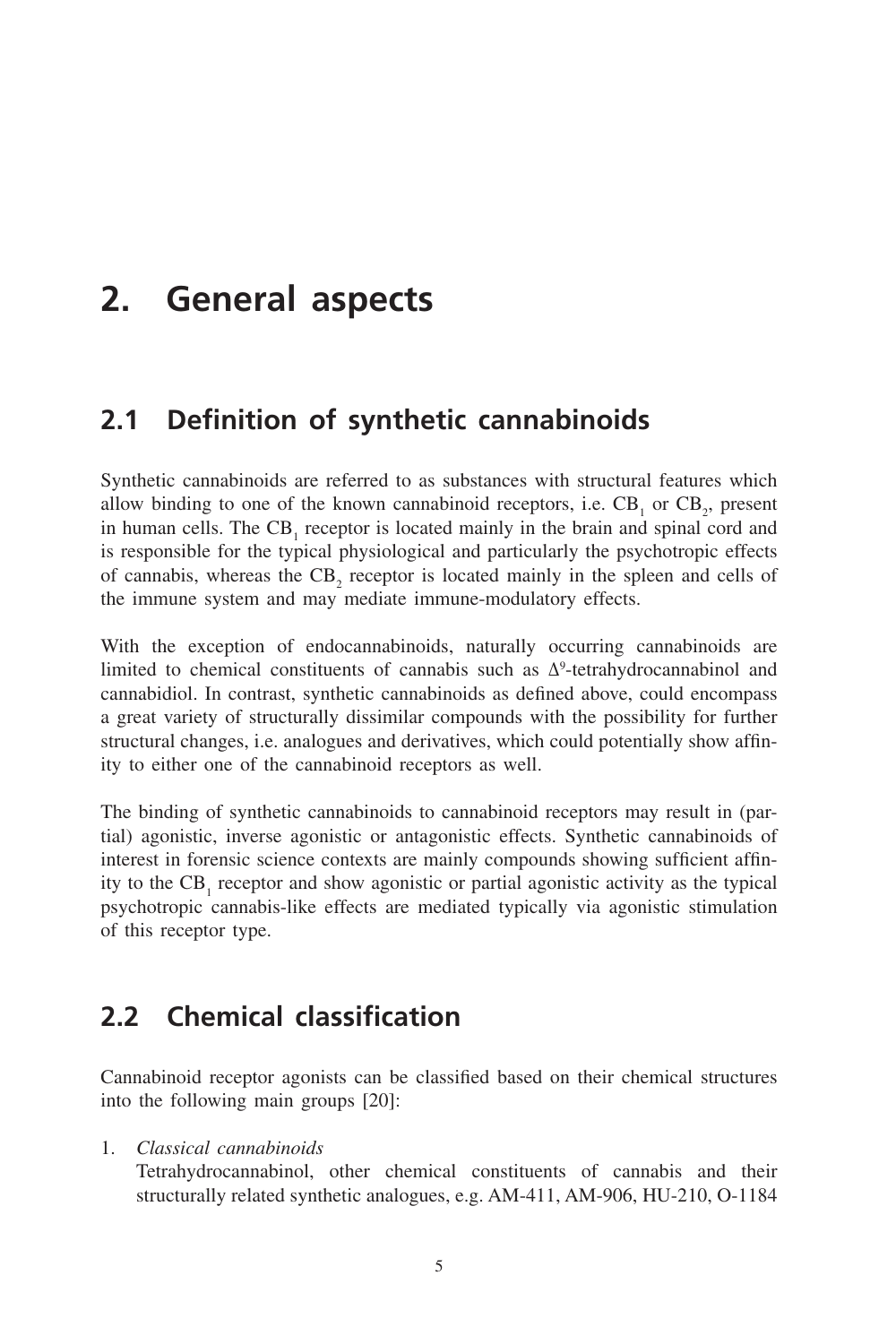- <span id="page-13-0"></span>2. *Non-classical cannabinoids*  Cyclohexylphenols or 3-arylcyclohexanols, e.g. CP-55,244, CP-55,940, CP-47,497 (and C6-9 homologues)
- 3. *Hybrid cannabinoids*  Combinations of structural features of classical and non-classical cannabinoids, e.g. AM-4030
- 4. *Aminoalkylindoles*, which can be further divided into the following groups:
	- *(a)* Naphthoylindoles (e.g. JWH-015, JWH-018, JWH-073, JWH-081, JWH-122, JWH-200, JWH-210, JWH-398)
	- *(b)* Phenylacetylindoles (e.g. JWH-250, JWH-251)
	- *(c)* Benzoylindoles (e.g. pravadoline, AM-694, RSC-4)
	- *(d)* Naphthylmethylindoles (e.g. JWH-184)
	- *(e)* Cyclopropoylindoles (e.g. UR-144, XLR-11)
	- *(f)* Adamantoylindoles (e.g. AB-001, AM-1248)
	- *(g)* Indole carboxamides (e.g. APICA, STS-135)
- 5. *Eicosanoids*

Endocannabinoids such as anandamide (AEA), and their synthetic analogues, e.g. methanandamide (AM-356)

6. *Others*

Encompassing other structural types such as diarylpyrazoles (e.g. Rimonabant®), naphthoylpyrroles (e.g. JWH-307, [21, 22]), naphthylmethylindenes (e.g. JWH-176) and indazole carboxamides (e.g. APINACA, [23]).

Many derivatives and analogues in the above classes of compounds could be synthesized by the addition of a halogen, alkyl, alkoxy or other substituents to one of the aromatic ring systems. Other small changes such as variation of the length and configuration of the alkyl chain can also be made. The aminoalkylindoles are by far the most prevalent class of synthetic cannabinoids found in herbal products as they are easier to synthesize, compared to the other classes of compounds.

# **2.3 Products and modes of administration**

A few synthetic cannabinoids such as CP-55,940 or WIN-55,212-2 were commercially available as research chemicals in small quantities many years before the appearance of such compounds in "ready-to-smoke" products. They were almost exclusively used in pharmacological research.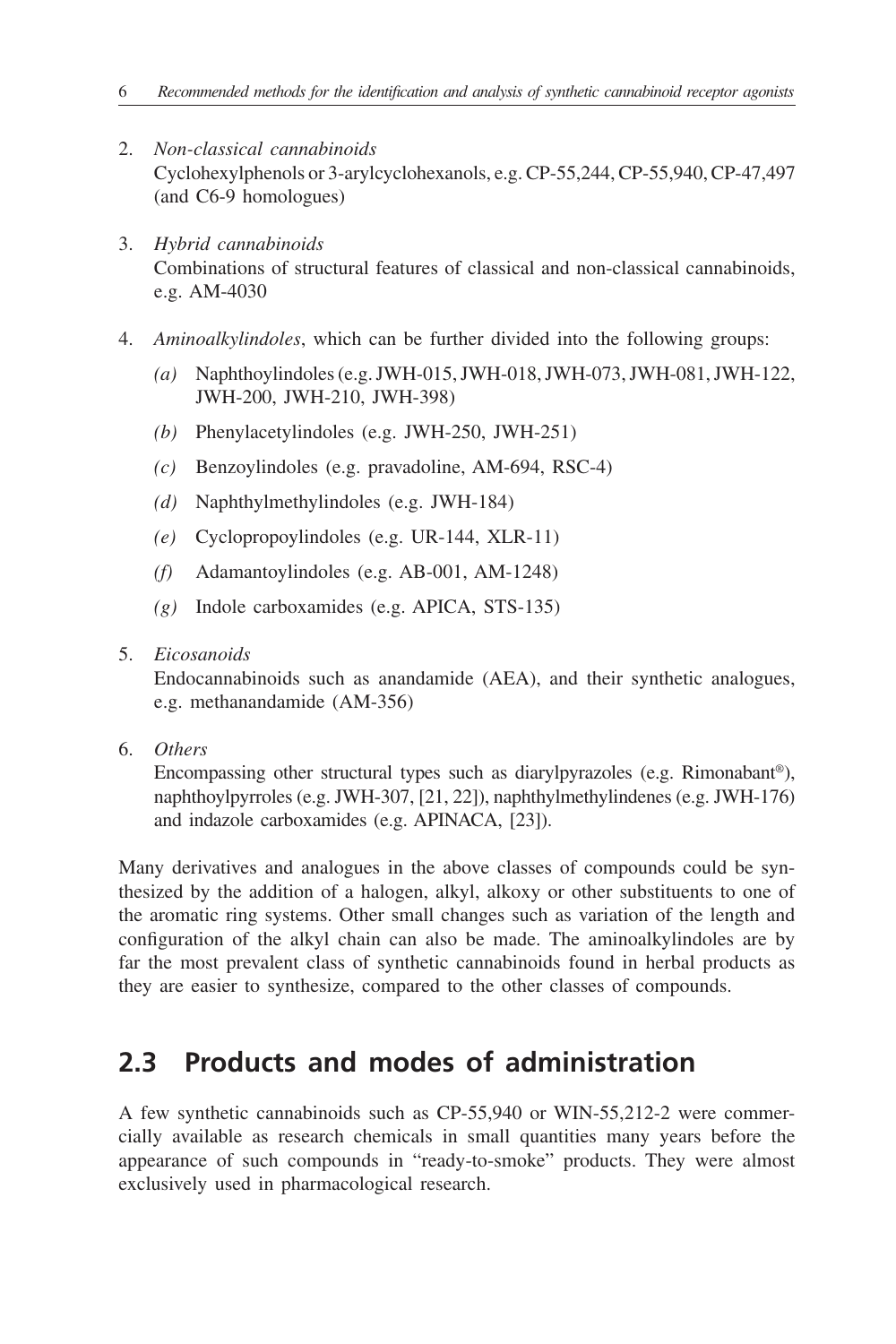Around 2004, the first products containing synthetic cannabinoids emerged. They were added to plant material, e.g. crushed leaves or strips of leaves, by soaking or spraying a solution of one or more synthetic cannabinoids in an organic solvent which was later evaporated. In some cases, synthetic cannabinoids in solid form (crystalline powder) were used, leading to an inhomogeneous distribution of the active compound in the plant material. A minority of these products was found to resemble hashish in colour and texture. They are used similarly to hashish, i.e. mixed with tobacco in a joint or smoked pure in a pipe.

In recent years, a growing number of online shops and traders have started to offer synthetic cannabinoids as "research chemicals" in variable amounts from milligram to kilogram quantities. These substances are not only procured by mass producers of these herbal products but also by end users who would concoct their own blend of herbal mixtures. Some of these substances were of high purity [24], while others were contaminated with synthetic by-products or artefacts due to insufficient clean-up [18].

Aside from smoking, there are few reports on the oral consumption of these herbal products containing synthetic cannabinoids taken with food or prepared as a tea. Other means of administration such as intravenous injection or snorting have not been reported to play a significant role.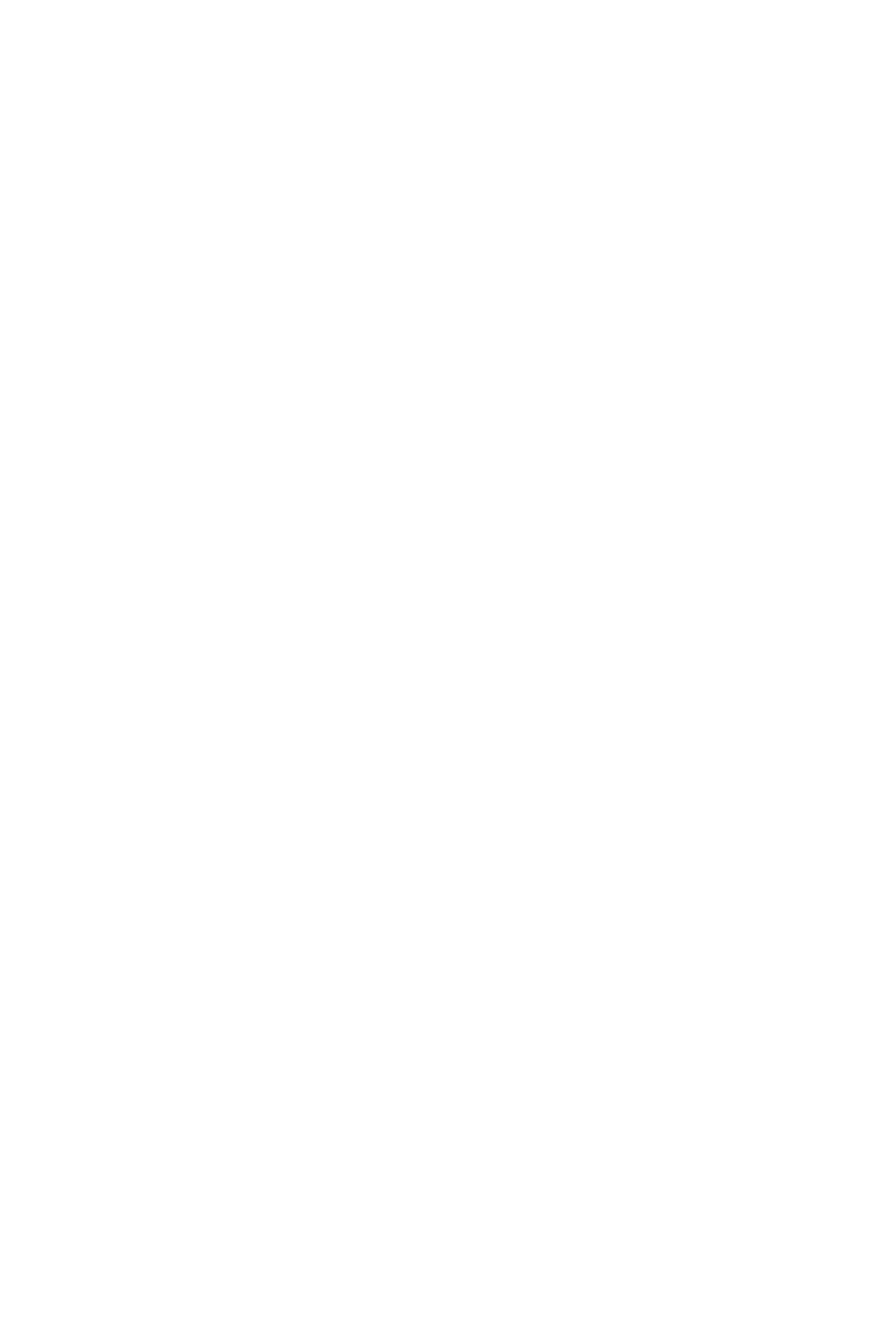# <span id="page-16-0"></span>**3. Description of the pure compounds**

The pure compounds are mostly in the form of fine crystalline powders with colours ranging from white to a grey, brownish or yellowish hue. Most of the compounds are highly lipophilic and show good solubility in solvents with low polarity (e.g. isooctane) as well as in methanol, ethanol, acetonitrile, ethyl acetate, acetone and other medium polar organic solvents. Generally, water solubility of the synthetic cannabinoids used in herbal products is low.

The following list encompasses active compounds which were found either in herbal products or were seized as bulk powders in the respective classes as defined in section 2.2.



# **3.1 Classical cannabinoids**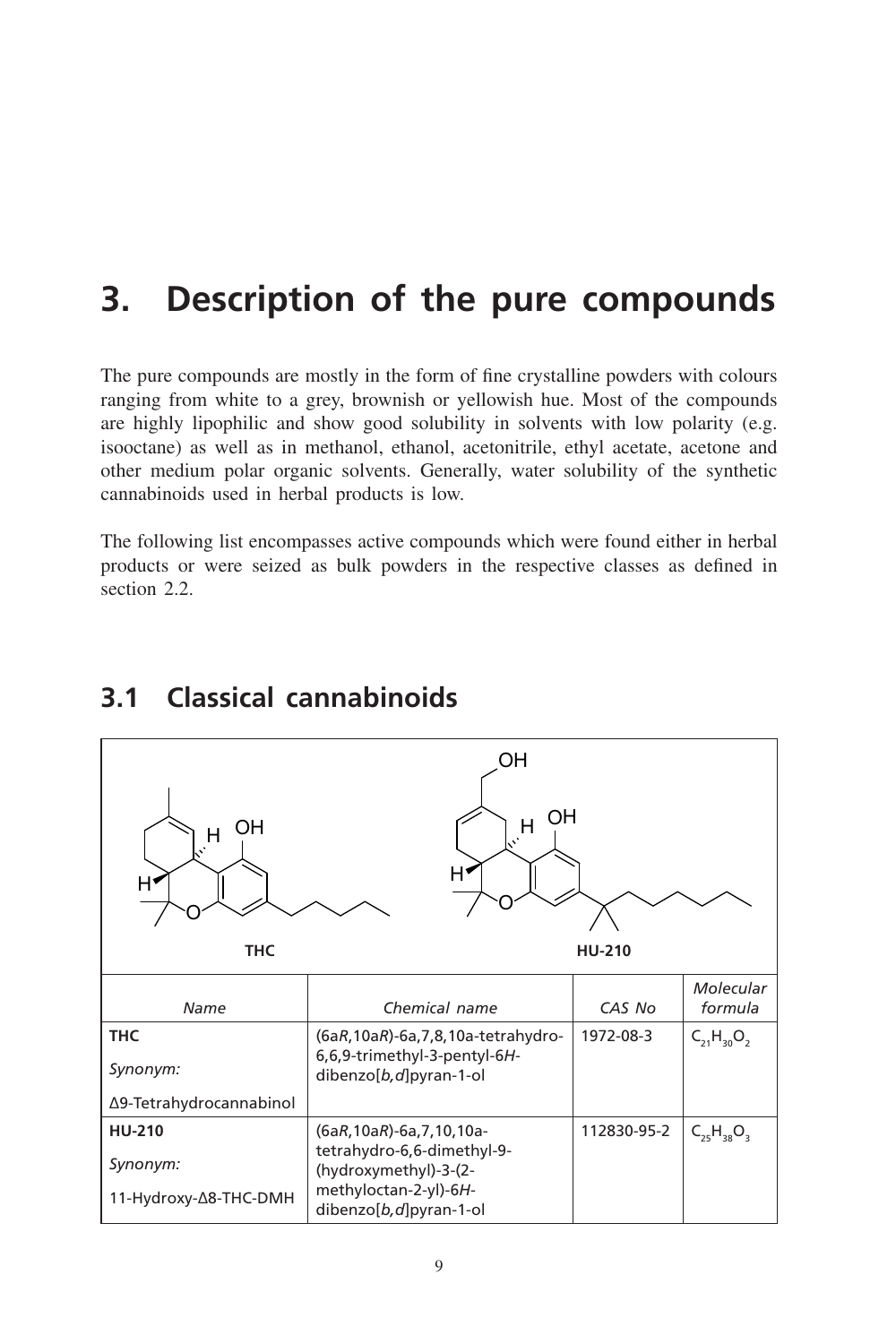# <span id="page-17-0"></span>**3.2 Non-classical cannabinoids**

 $\Gamma$ 

|                                               | <b>CP-47,497</b> (R <sub>2</sub> =R <sub>3</sub> =R <sub>4</sub> =H, R <sub>1</sub> =methyl)                       |               |                     |
|-----------------------------------------------|--------------------------------------------------------------------------------------------------------------------|---------------|---------------------|
| OH                                            | CP-47,497-C6 $(R_1=R_2=R_3=R_4=H)$                                                                                 |               |                     |
| OH                                            | CP-47,497-C8 (R <sub>2</sub> =R <sub>3</sub> =R <sub>4</sub> =H, R <sub>1</sub> =ethyl)                            |               |                     |
| $R_2 \rightarrow R_3$<br>$\dot{\mathsf{R}}_4$ | CP-47,497-C9 (R <sub>2</sub> =R <sub>3</sub> =R <sub>4</sub> =H, R <sub>1</sub> =propyl)                           |               |                     |
|                                               | $CP-55,940$ (R <sub>2</sub> =R <sub>2</sub> =H, R <sub>3</sub> =CH <sub>2</sub> , R <sub>4</sub> =3-hydroxypropyl) |               |                     |
|                                               | Dimethyl CP-47,497-C8 (R <sub>2</sub> =R <sub>2</sub> =CH <sub>2</sub> , R <sub>2</sub> =H, R <sub>3</sub> =ethyl) |               |                     |
|                                               |                                                                                                                    |               |                     |
|                                               |                                                                                                                    |               | Molecular           |
| Name                                          | Chemical name                                                                                                      | CAS No        | formula             |
| CP-47,497                                     | rel-2[(15,3R)-3-hydroxycyclohexyl]-<br>5-(2-methyloctan-2-yl)phenol                                                | 70434-82-1    | $C_{21}H_{34}O_2$   |
| CP-47,497-C6                                  | rel-2[(1S,3R)-3-hydroxycyclohexyl]-<br>5-(2-methylheptan-2-yl)phenol                                               | not available | $C_{20}H_{32}O_{2}$ |
| CP-47.497-C8                                  | rel-2-[(1S,3R)-3-hydroxycyclohexyl]-                                                                               | 70434-92-3    | $C_{22}H_{36}O_{2}$ |
| Synonym:                                      | 5-(2-methylnonan-2-yl)phenol                                                                                       |               |                     |
| Cannabicyclohexanol                           |                                                                                                                    |               |                     |
| CP-47,497-C9                                  | rel-2[(15,3R)-3-hydroxycyclohexyl]-<br>5-(2-methyldecan-2-yl)phenol                                                | not available | $C_{23}H_{38}O_2$   |
| CP-55.940                                     | rel-2-[(1R,2R,5R)-5-hydroxy-2-(3-<br>hydroxypropyl)cyclohexyl]-5-(2-<br>methyloctan-2-yl)phenol                    | 83003-12-7    | $C_{24}H_{40}O_3$   |
| Dimethyl<br>CP-47.497-C8                      | rel-2-[(15,3R)-3-hydroxy-5,5-<br>dimethylcyclohexyl]-5-(2-methylno-<br>nan-2-yl)phenol                             | not available | $C_{24}H_{40}O_2$   |

# **3.3 Hybrid cannabinoids**

No compounds have been seized yet in this category.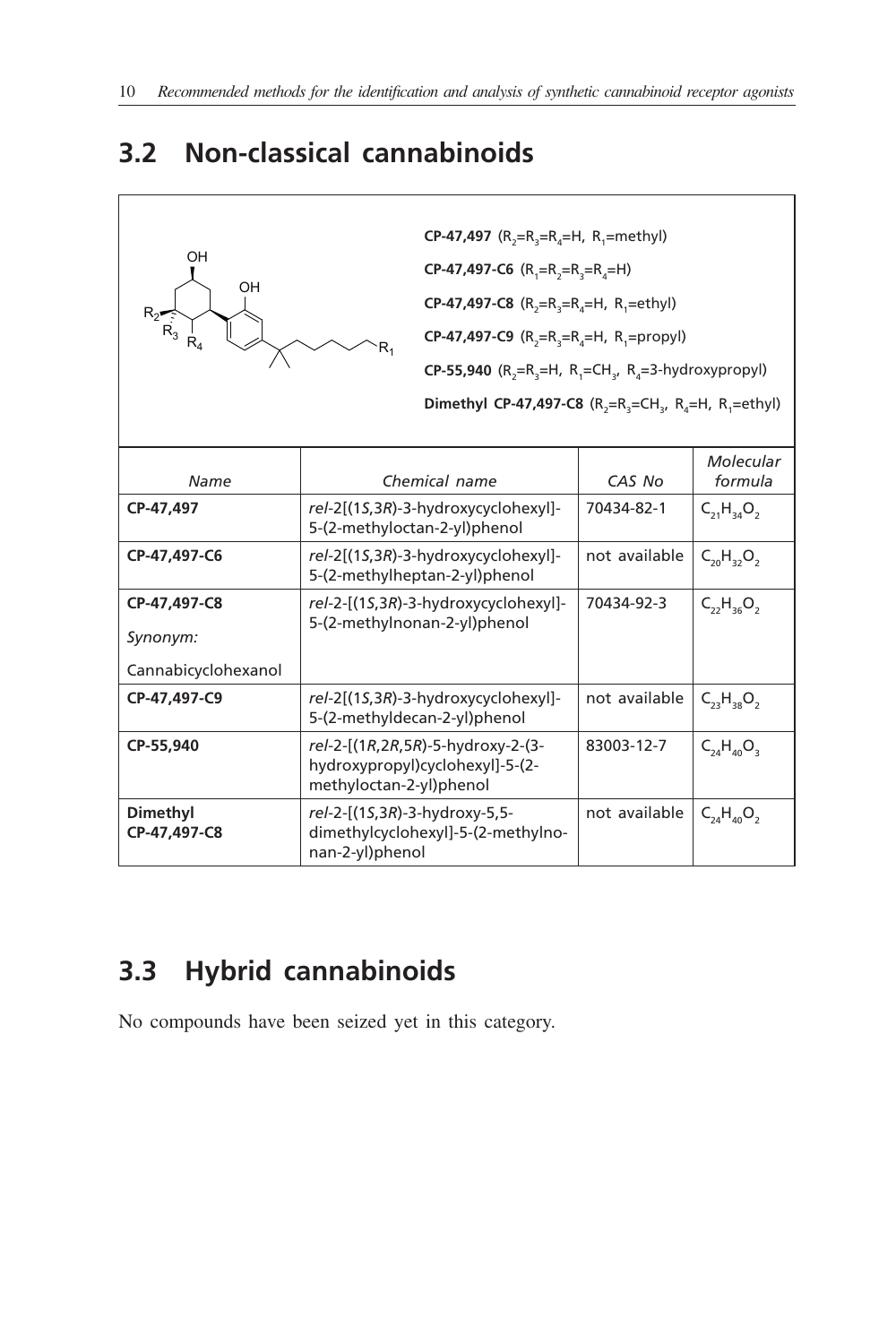# <span id="page-18-0"></span>**3.4 Aminoalkylindoles**

| (a) Naphthoylindoles               |                                                                                              |                                         |                      |  |  |  |
|------------------------------------|----------------------------------------------------------------------------------------------|-----------------------------------------|----------------------|--|--|--|
|                                    | $R_1=R_2=H$                                                                                  |                                         |                      |  |  |  |
| $R_1$                              |                                                                                              | AM-1220 $(R_2=1$ -methylpiperidin-2-yl) |                      |  |  |  |
|                                    | AM-2201 ( $R_2$ =4-fluorobutyl)                                                              |                                         |                      |  |  |  |
|                                    | <b>AM-2232</b> ( $R_2$ =butanenitrile)                                                       |                                         |                      |  |  |  |
| $R_3$                              | JWH-018 $(R$ <sub>2</sub> =butyl)                                                            |                                         |                      |  |  |  |
| റ∕                                 | R <sub>2</sub><br>JWH-019 $(R, =$ pentyl)                                                    |                                         |                      |  |  |  |
|                                    | JWH-020 $(R, =$ hexyl)                                                                       |                                         |                      |  |  |  |
|                                    | JWH-022 $(R_2=3$ -buten-1-yl)                                                                |                                         |                      |  |  |  |
|                                    | JWH-072 $(R_2=ethyl)$                                                                        |                                         |                      |  |  |  |
| $R_2$ =butyl, $R_3$ =H             | JWH-073 $(R_2=$ propyl)                                                                      |                                         |                      |  |  |  |
| JWH-081 $(R_1 = \text{methoxy})$   | JWH-200 (R <sub>2</sub> =4-morpholinylmethyl)                                                |                                         |                      |  |  |  |
| JWH-122 $(R$ <sub>1</sub> =methyl) |                                                                                              |                                         |                      |  |  |  |
| JWH-210 $(R$ <sub>-ethyl</sub> )   | JWH-007 (R <sub>1</sub> =H, R <sub>2</sub> =butyl, R <sub>3</sub> =methyl)                   |                                         |                      |  |  |  |
| <b>JWH-387</b> $(R, = Br)$         | JWH-015 (R <sub>1</sub> =H, R <sub>2</sub> =ethyl, R <sub>3</sub> =methyl)                   |                                         |                      |  |  |  |
| <b>JWH-398</b> $(R_1 = Cl)$        | JWH-073 4-methylnaphthyl (R <sub>1</sub> =methyl, R <sub>2</sub> =propyl, R <sub>3</sub> =H) |                                         |                      |  |  |  |
| <b>JWH-412</b> $(R, =F)$           | <b>MAM-2201</b> (R <sub>1</sub> =methyl, R <sub>2</sub> =4-fluorobutyl, R <sub>3</sub> =H)   |                                         |                      |  |  |  |
|                                    |                                                                                              |                                         | Molecular            |  |  |  |
| Name                               | Chemical name                                                                                | CAS No                                  | formula              |  |  |  |
| AM-1220                            | (naphthalen-1-yl)[1-[(1-methylpiperidin-                                                     | 137642-54-7                             | $C_{26}H_{26}N_{2}O$ |  |  |  |
|                                    | 2-yl)methyl]-1H-indol-3-yl]methanone                                                         |                                         |                      |  |  |  |
| AM-1220                            | (naphthalen-1-yl)[1-(1-methylazepan-3-                                                       | not available                           | $C_{26}H_{26}N_{2}O$ |  |  |  |
| azepane isomer                     | yl)-1H-indol-3-yl]methanone                                                                  |                                         |                      |  |  |  |
| AM-2201                            | (naphthalen-1-yl)[1-(5-fluoropentyl)-1H-<br>indol-3-yl]methanone                             | 335161-24-5                             | $C_{24}H_{22}$ FNO   |  |  |  |
| AM-2232                            | 5-(3-(1-naphthoyl)-1H-indol-1-yl)<br>pentanenitrile                                          | 335161-19-8                             | $C_{24}H_{20}N_{2}O$ |  |  |  |
| <b>JWH-007</b>                     | (naphthalen-1-yl)(2-methyl-1-pentyl-1H-                                                      | 155471-10-6                             | $C_{25}H_{25}NO$     |  |  |  |
|                                    | indol-3-yl)methanone                                                                         |                                         |                      |  |  |  |
| <b>JWH-015</b>                     | (naphthalen-1-yl)(2-methyl-1-propyl-1H-<br>indol-3-yl)methanone                              | 155471-08-2                             | $C_{23}H_{21}NO$     |  |  |  |
| <b>JWH-018</b>                     | (naphthalen-1-yl)(1-pentyl-1H-indol-3-<br>yl)methanone                                       | $C_{24}H_{23}NO$<br>209414-07-3         |                      |  |  |  |
| Synonym:                           |                                                                                              |                                         |                      |  |  |  |
| AM678                              |                                                                                              |                                         |                      |  |  |  |
| <b>JWH-019</b>                     | (naphthalen-1-yl)(1-hexyl-1H-indol-3-yl)<br>methanone                                        | 209414-08-4                             | $C_{25}H_{25}NO$     |  |  |  |
| <b>JWH-020</b>                     | (naphthalen-1-yl)(1-heptyl-1H-indol-3-<br>yl)methanone                                       | 209414-09-5                             | $C_{26}H_{27}NO$     |  |  |  |
| <b>JWH-022</b>                     | (naphthalen-1-yl)[1-(pent-4-en-1-yl)-1H-<br>indol-3-yl]methanone                             | 209414-16-4                             | $C_{24}H_{21}NO$     |  |  |  |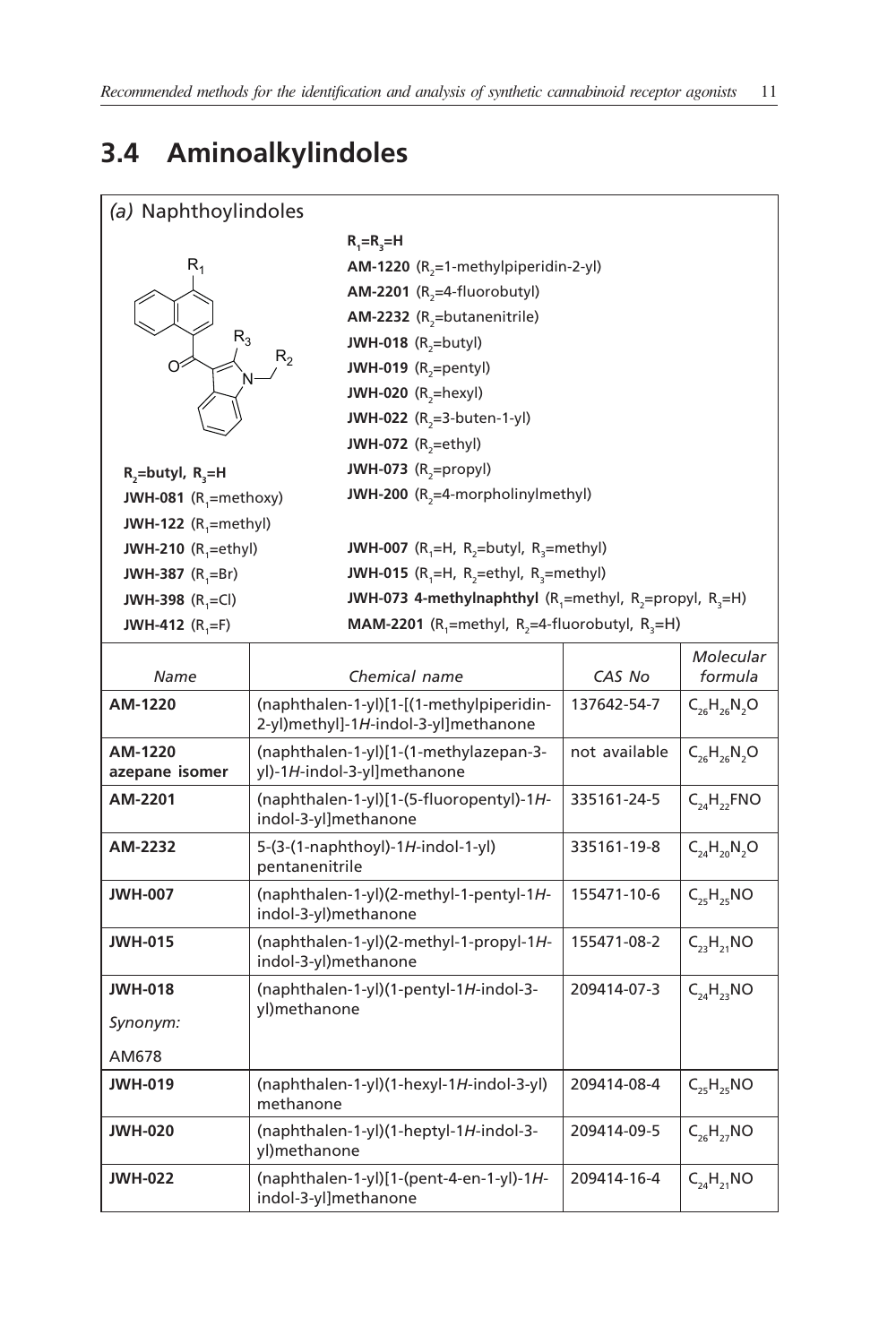| <b>JWH-072</b>                                                                 | (naphthalen-1-yl)(1-propyl-1H-indol-3-<br>yl)methanone                    | 209414-06-2  | $C_{22}H_{19}NO$         |
|--------------------------------------------------------------------------------|---------------------------------------------------------------------------|--------------|--------------------------|
| <b>JWH-073</b>                                                                 | (naphthalen-1-yl)(1-butyl-1H-indol-3-yl)<br>methanone                     | 208987-48-8  | $C_{23}H_{21}NO$         |
| <b>JWH-073</b><br>(4-methylnaph-<br>thyl)                                      | (4-methylnaphthalen-1-yl)(1-butyl-1H-<br>indol-3-yl)methanone             | 1354631-21-2 | $C_{24}H_{23}NO$         |
| Synonym:                                                                       |                                                                           |              |                          |
| JWH 122 N-butyl<br>analogue                                                    |                                                                           |              |                          |
| <b>JWH-081</b>                                                                 | (4-methoxynaphthalen-1-yl)(1-pentyl-<br>1H-indol-3-yl)methanone           | 210179-46-7  | $C_{25}H_{25}NO_2$       |
| JWH-122 [5]                                                                    | (4-methylnaphthalen-1-yl)(1-pentyl-1H-<br>indol-3-yl)methanone            | 619294-47-2  | $C_{25}H_{25}NO$         |
| <b>JWH-200</b>                                                                 | (naphthalen-1-yl)[1-[2-(morpholin-4-yl)<br>ethyl]-1H-indol-3-yl]methanone | 103610-04-4  | $C_{25}H_{24}N_{2}O_{2}$ |
| Synonym:                                                                       |                                                                           |              |                          |
| WIN 55,225                                                                     |                                                                           |              |                          |
| <b>JWH-210</b>                                                                 | (4-ethylnaphthalen-1-yl)(1-pentyl-1H-<br>indol-3-yl)methanone             | 824959-81-1  | $C_{26}H_{27}NO$         |
| <b>JWH-387</b>                                                                 | (4-bromonaphthalen-1-yl)(1-pentyl-1H-<br>indol-3-yl)methanone             | 207227-49-4  | $C_{24}H_{22}BrNO$       |
| <b>JWH-398</b>                                                                 | (4-chloronaphthalen-1-yl)(1-pentyl-1H-<br>indol-3-yl)methanone            | 1292765-18-4 | $C_{24}H_{22}CINO$       |
| <b>JWH-412</b>                                                                 | (4-fluoronaphthalen-1-yl)(1-pentyl-1H-<br>indol-3-yl)methanone            | 1364933-59-4 | $C_{24}H_{22}$ FNO       |
| <b>MAM-2201</b>                                                                | (4-methylnaphthalen-1-yl)[1-(5-fluoro-                                    | 1354631-24-5 | $C_{25}H_{24}FNO$        |
| Synonyms:                                                                      | pentyl)-1H-indol-3-yl]methanone                                           |              |                          |
| <b>JWH-122</b><br>(5-fluoropentyl);<br>AM-2201<br>4-methylnaphthyl<br>analogue |                                                                           |              |                          |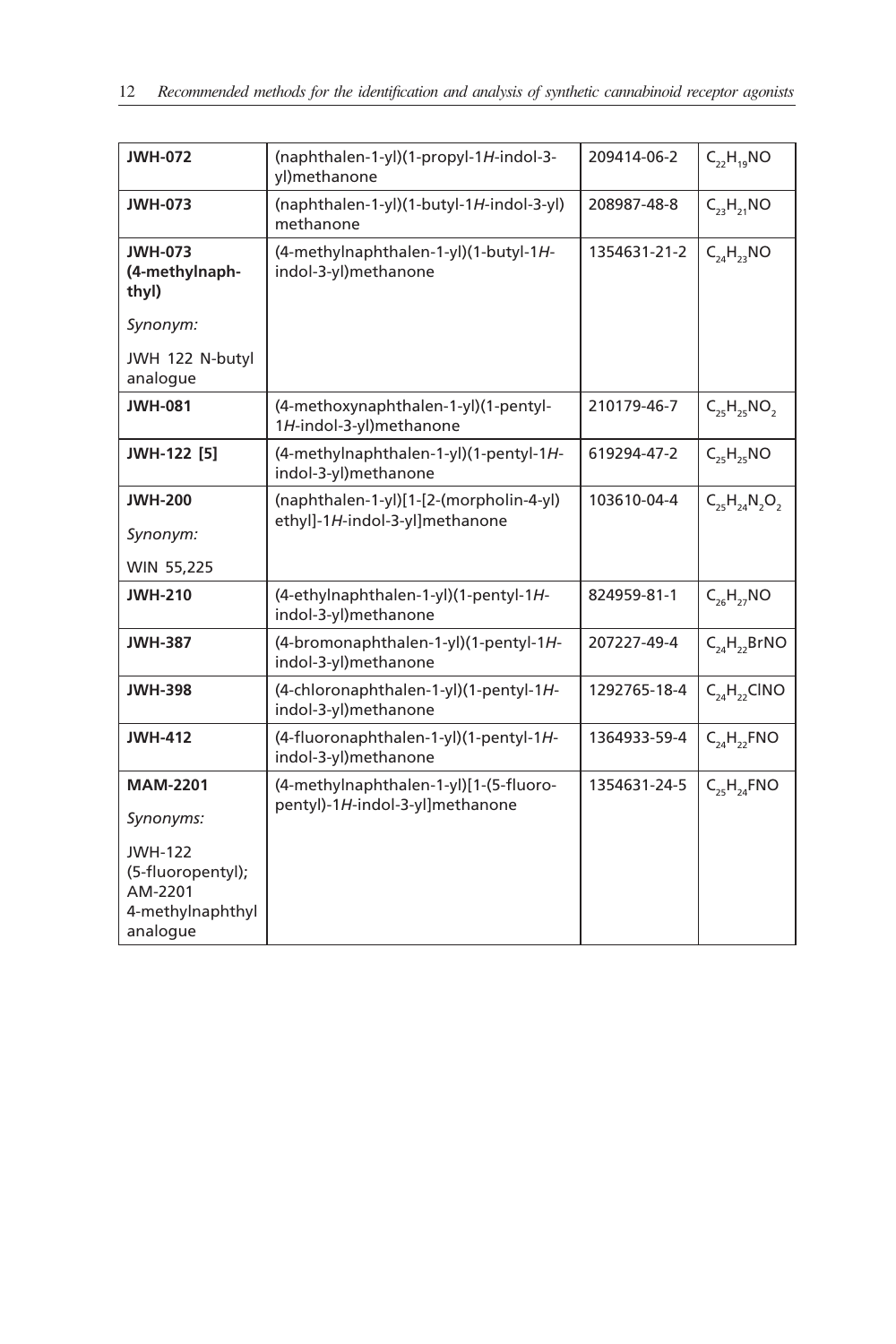| (b) Phenylacetylindoles                                                                                                                                                                                                                                                                                                                                                                                                                                                                              |                                                                                               |              |                          |  |
|------------------------------------------------------------------------------------------------------------------------------------------------------------------------------------------------------------------------------------------------------------------------------------------------------------------------------------------------------------------------------------------------------------------------------------------------------------------------------------------------------|-----------------------------------------------------------------------------------------------|--------------|--------------------------|--|
| $R_{3} = R_{4} = H$<br>Cannabipiperidiethanone $(R, =1$ -methylpiperidin-2-yl, $R, =$ methoxy)<br>$R_3$<br><b>JWH-203</b> (R <sub>1</sub> =butyl, R <sub>2</sub> =Cl)<br>$R_2$<br>$R_4$<br>JWH-250 (R <sub>1</sub> =butyl, R <sub>2</sub> =methoxy)<br>JWH-251 (R <sub>1</sub> =butyl, R <sub>2</sub> =methyl)<br>RCS-8 (R <sub>1</sub> =cyclohexylmethyl, R <sub>2</sub> =methoxy)<br>$R_1$<br>$R_1$ =butyl, $R_2$ =H<br>JWH-201 ( $R_3$ =H, $R_4$ =methoxy)<br>JWH-302 ( $R_3$ =methoxy, $R_4$ =H) |                                                                                               |              |                          |  |
| Name                                                                                                                                                                                                                                                                                                                                                                                                                                                                                                 | Chemical name                                                                                 | CAS No       | Molecular<br>formula     |  |
| Cannabipiperidiethanone<br>Synonym:<br>JWH-250 1-(2-methylene-<br>N-methyl-piperidyl)<br>derivative                                                                                                                                                                                                                                                                                                                                                                                                  | 2-(2-methoxyphenyl)-1-[1-<br>[(1-methylpiperidin-2-yl)<br>$methyl-1H-indol-3-yll$<br>ethanone | 1345970-43-5 | $C_{24}H_{28}N_{2}O_{2}$ |  |
| <b>JWH-201</b><br>Synonym:<br>para-JWH-250                                                                                                                                                                                                                                                                                                                                                                                                                                                           | 2-(4-methoxyphenyl)-1-(1-<br>pentyl-1H-indol-3-yl)<br>ethanone                                | 864445-47-6  | $C_{22}H_{25}NO_{2}$     |  |
| <b>JWH-203</b>                                                                                                                                                                                                                                                                                                                                                                                                                                                                                       | 2-(2-chlorophenyl)-1-(1-<br>pentyl-1H-indol-3-yl)<br>ethanone                                 | 864445-54-5  | $C_{21}H_{22}CINO$       |  |
| <b>JWH-250</b>                                                                                                                                                                                                                                                                                                                                                                                                                                                                                       | 2-(2-methoxyphenyl)-1-(1-<br>pentyl-1H-indol-3-yl)<br>ethanone                                | 864445-43-2  | $C_{22}H_{25}NO_2$       |  |
| <b>JWH-251</b>                                                                                                                                                                                                                                                                                                                                                                                                                                                                                       | 2-(2-methylphenyl)-1-(1-<br>pentyl-1H-indol-3-yl)<br>ethanone                                 | 864445-39-6  | $C_{22}H_{25}NO$         |  |
| <b>JWH-302</b>                                                                                                                                                                                                                                                                                                                                                                                                                                                                                       | 2-(3-methoxyphenyl)-1-(1-                                                                     | 864445-45-4  | $C_{22}H_{25}NO_{2}$     |  |
| Synonym:                                                                                                                                                                                                                                                                                                                                                                                                                                                                                             | pentyl-1H-indol-3-yl)<br>ethanone                                                             |              |                          |  |
| meta-JWH-250                                                                                                                                                                                                                                                                                                                                                                                                                                                                                         |                                                                                               |              |                          |  |
| RCS-8<br>Synonyms:                                                                                                                                                                                                                                                                                                                                                                                                                                                                                   | 2-(2-methoxyphenyl)-1-(1-<br>(2-cyclohexylethyl)-1H-<br>indol-3-yl)ethanone                   | 1345970-42-4 | $C_{25}H_{29}NO_2$       |  |
| SR-18; BTM-8                                                                                                                                                                                                                                                                                                                                                                                                                                                                                         |                                                                                               |              |                          |  |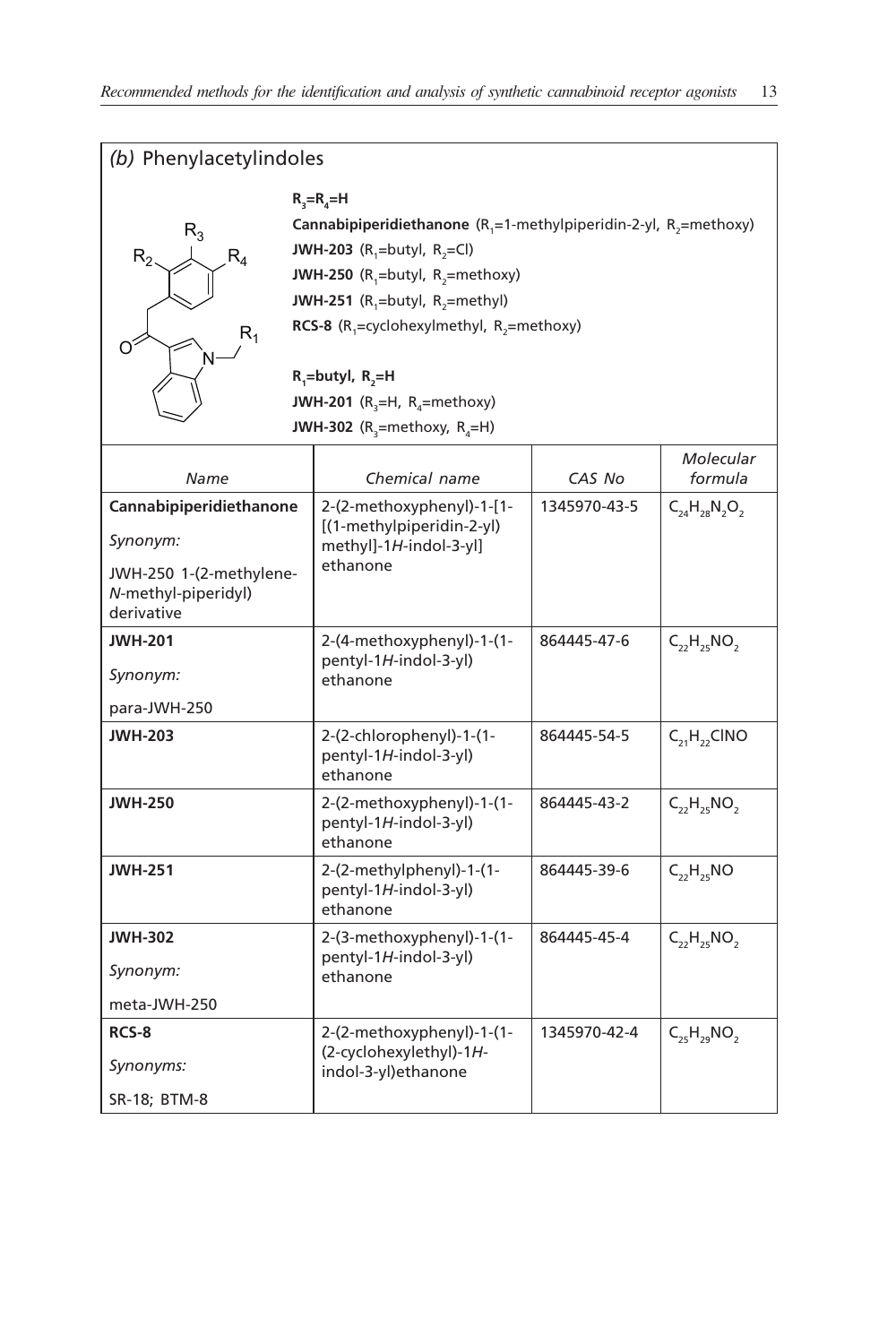| (c) Benzoylindoles            |                                                                                                                      |               |                                  |  |  |
|-------------------------------|----------------------------------------------------------------------------------------------------------------------|---------------|----------------------------------|--|--|
| R,                            | AM-694 (R <sub>1</sub> =R <sub>4</sub> =H, R <sub>2</sub> =I, R <sub>3</sub> =4-fluorobutyl)                         |               |                                  |  |  |
|                               | AM-694 chloro derivative $(R, =R, =H, R, =I, R, =4$ -chlorobutyl)                                                    |               |                                  |  |  |
| $\mathsf{R}_4$                | AM-2233 (R <sub>1</sub> =R <sub>4</sub> =H, R <sub>2</sub> =I, R <sub>3</sub> =1-methylpiperidin-2-yl)               |               |                                  |  |  |
| $R_3$                         | RCS-4 (R <sub>1</sub> =methoxy, R <sub>2</sub> =R <sub>4</sub> =H, R <sub>3</sub> =butyl)                            |               |                                  |  |  |
|                               | RCS-4-ortho isomer $(R, =R, =H, R, =$ methoxy, R,=butyl)                                                             |               |                                  |  |  |
|                               | RCS-4 butyl homolog (R <sub>1</sub> =methoxy, R <sub>2</sub> =R <sub>4</sub> =H, R <sub>3</sub> =propyl)             |               |                                  |  |  |
|                               | WIN 48,098 (R <sub>1</sub> =methoxy, R <sub>2</sub> =H, R <sub>3</sub> =4-morpholinylmethyl, R <sub>4</sub> =methyl) |               |                                  |  |  |
| Name                          | Chemical name                                                                                                        | CAS No        | Molecular<br>formula             |  |  |
| AM-694                        | (2-iodophenyl)[1-(5-fluoropentyl)-<br>1H-indol-3-yl]methanone                                                        | 335161-03-0   | $C_{20}H_{19}FINO$               |  |  |
| AM-694 (chloro<br>derivative) | (2-iodophenyl)[1-(5-chloropentyl)-<br>1H-indol-3-yl]methanone                                                        | not available | $C_{20}H_{19}$ ClINO             |  |  |
| AM-2233                       | (2-iodophenyl)[1-[(1-methylpiperi-<br>din-2-yl)methyl]-1H-indol-3-yl]<br>methanone                                   | 444912-75-8   | $C_{22}H_{23}$ IN <sub>2</sub> O |  |  |
| RCS-4                         | (4-methoxyphenyl)(1-pentyl-1H-                                                                                       | 1345966-78-0  | $C_{21}H_{23}NO_2$               |  |  |
| Synonyms:                     | indol-3-yl)methanone                                                                                                 |               |                                  |  |  |
| SR-19; OBT-199;               |                                                                                                                      |               |                                  |  |  |
| BTM-4: E-4                    |                                                                                                                      |               |                                  |  |  |
| RCS-4 ortho isomer            | (2-methoxyphenyl)(1-pentyl-1H-                                                                                       | not available | $C_{21}H_{23}NO_2$               |  |  |
| Synonym:                      | indol-3-yl)methanone                                                                                                 |               |                                  |  |  |
| RCS-4 2-methoxy               |                                                                                                                      |               |                                  |  |  |
| isomer                        |                                                                                                                      |               |                                  |  |  |
| RCS-4 butyl<br>homologue      | (4-methoxyphenyl)(1-butyl-1H-<br>indol-3-yl)methanone                                                                | not available | $C_{20}H_{21}NO_{2}$             |  |  |
| <b>WIN 48,098</b>             | (4-methoxyphenyl)[(2-methyl)-1-[2-                                                                                   | 92623-83-1    | $C_{23}H_{26}N_2O_3$             |  |  |
| Synonym:                      | (morpholin-4-yl)ethyl]-1H-indol-3-<br>yl]methanone                                                                   |               |                                  |  |  |
| Pravadoline                   |                                                                                                                      |               |                                  |  |  |

# *(d)* Naphthylmethylindoles

No compounds have been seized yet in this category.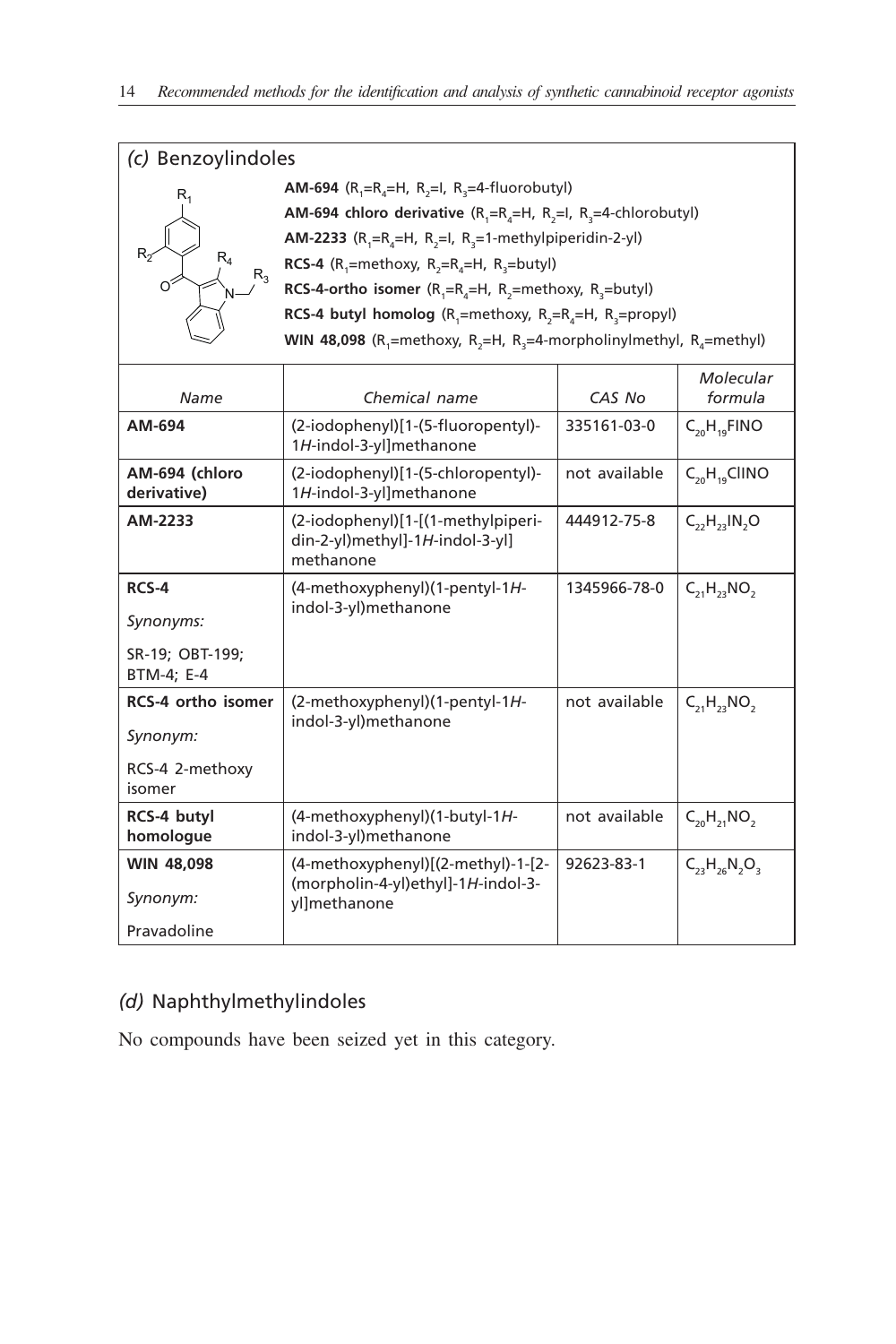| (e) Cyclopropoylindoles              |                                                 |              |                      |  |  |
|--------------------------------------|-------------------------------------------------|--------------|----------------------|--|--|
| O                                    | $R=H$<br><b>UR-144</b>                          |              |                      |  |  |
|                                      | $R = F$                                         |              |                      |  |  |
|                                      | <b>XLR-11</b>                                   |              |                      |  |  |
|                                      |                                                 |              |                      |  |  |
| Name                                 | Chemical name                                   | CAS No       | Molecular<br>formula |  |  |
| <b>UR-144</b>                        | (2,2,3,3-tetramethylcyclopropyl)                | 1199943-44-6 | $C_{21}H_{29}NO$     |  |  |
| Synonym:                             | (1-pentyl-1H-indol-3-yl)methanone               |              |                      |  |  |
| $KM-X1$                              |                                                 |              |                      |  |  |
| <b>XLR-11</b>                        | (2,2,3,3-tetramethylcyclopropyl)                | 1364933-54-9 | $C_{21}H_{28}$ FNO   |  |  |
| Synonyms:                            | (1-(5-fluoropentyl)-1H-indol-3-yl)<br>methanone |              |                      |  |  |
| 5-FUR-144, 5-fluoro<br><b>UR-144</b> |                                                 |              |                      |  |  |

| (f) Adamantoylindoles |                                                                                  |              |                      |  |  |
|-----------------------|----------------------------------------------------------------------------------|--------------|----------------------|--|--|
| R                     | R=butyl<br>AB-001<br>R=1-methylpiperidin-2-yl<br>AM-1248                         |              |                      |  |  |
| Name                  | Chemical name                                                                    | CAS No       | Molecular<br>formula |  |  |
| AB-001                | (1-adamantyl)(1-pentyl-1H-indol-3-                                               | 1345973-49-0 | $C_{24}H_{31}NO$     |  |  |
| Synonym:              | yl)methanone                                                                     |              |                      |  |  |
| JWH-018 (adamantyl)   |                                                                                  |              |                      |  |  |
| AM-1248               | (1-adamantyl)[1-[(1-methylpiperidin-<br>2-yl)methyl]-1H-indol-3-yl]<br>methanone | 335160-66-2  | $C_{26}H_{34}N_{2}O$ |  |  |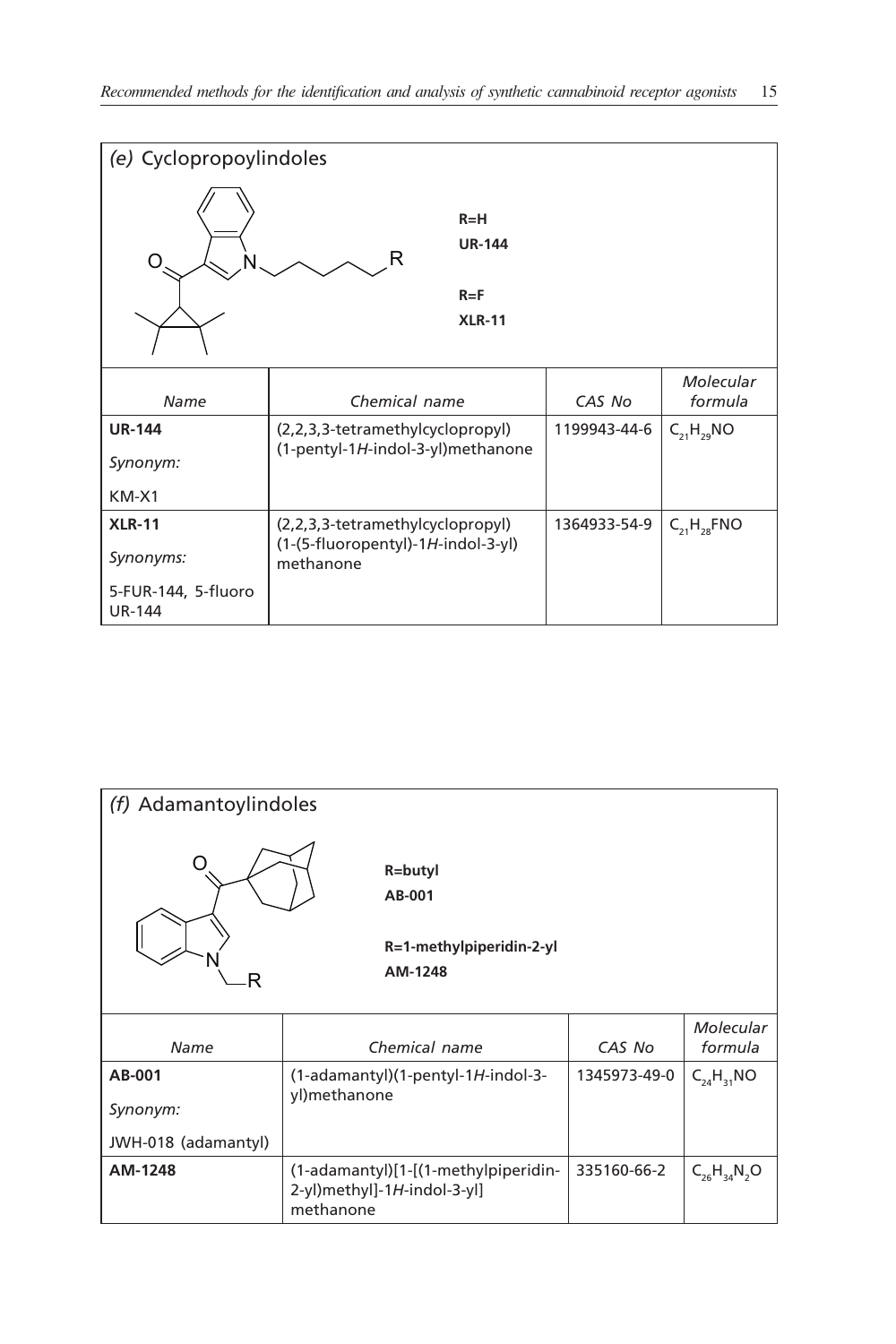<span id="page-23-0"></span>

| (g) Indole carboxamides                                                |                                                               |                           |              |                       |  |  |
|------------------------------------------------------------------------|---------------------------------------------------------------|---------------------------|--------------|-----------------------|--|--|
| 0                                                                      | R                                                             | $R=H$<br><b>APICA</b>     |              |                       |  |  |
| $H^N$                                                                  |                                                               | $R = F$<br><b>STS-135</b> |              |                       |  |  |
| Name                                                                   | Chemical name                                                 |                           | CAS No       | Molecular<br>formula  |  |  |
| <b>APICA</b><br>Synonyms:<br>2NE1; JWH 018<br>adamantyl<br>carboxamide | N-(1-adamantyl)-1-pentyl-1H-indol-<br>3-carboxamide           |                           | 1345973-50-3 | $C_{24}H_{32}N_{2}O$  |  |  |
| <b>STS-135</b><br>Synonym:<br>5-fluoro APICA                           | N-(1-adamantyl)-1-(5-fluoropentyl)-<br>1H-indol-3-carboxamide |                           | 1354631-26-7 | $C_{24}H_{31}FN_{2}O$ |  |  |

# **3.5 Eicosanoids**

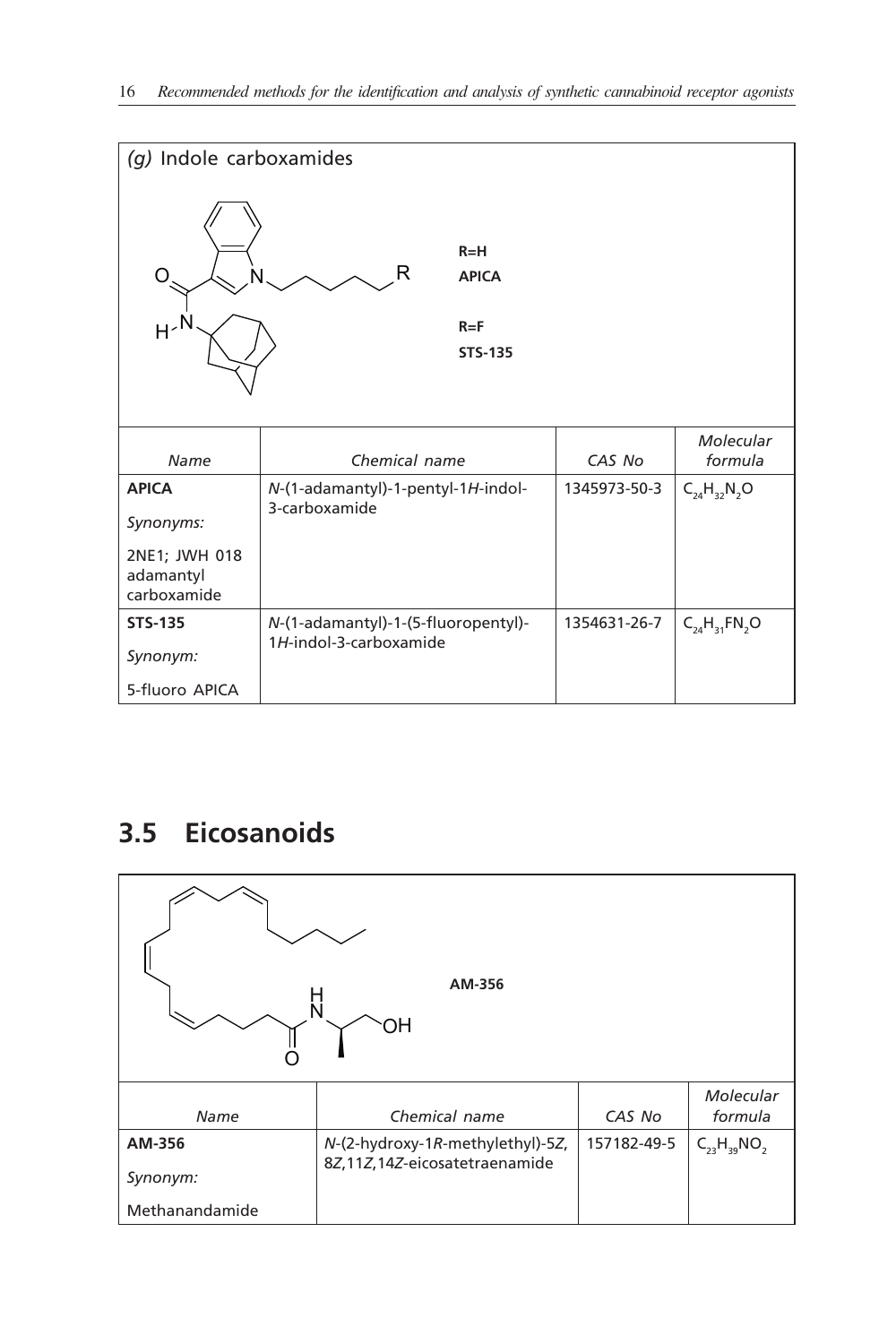# <span id="page-24-0"></span>**3.6 Others**

| WIN 55,212-2<br>Ω<br>WH-370<br><b>APINACA</b><br><b>CRA-13</b><br>Org 27569<br>O |                                                                                                                            |                                       |                        |  |  |
|----------------------------------------------------------------------------------|----------------------------------------------------------------------------------------------------------------------------|---------------------------------------|------------------------|--|--|
| <b>JWH-307</b>                                                                   | Org 27759                                                                                                                  |                                       | Org 29647              |  |  |
| Name                                                                             | Chemical name                                                                                                              | CAS No                                | Molecular<br>formula   |  |  |
| <b>APINACA</b><br>Synonym:<br>AKB48                                              | N-(1-adamantyl)-1-pentyl-1H-indazole-<br>3-carboxamide                                                                     | 1345973-53-6                          | $C_{23}H_{31}N_{3}O$   |  |  |
| <b>CRA-13</b><br>Synonyms:<br>CB-13;<br>SAB-378                                  | (naphthalen-1-yl)(4-pentyloxynaphthalen-<br>1-yl)methanone                                                                 | 432047-72-8                           | $C_{26}H_{24}O_{2}$    |  |  |
| <b>JWH-307</b>                                                                   | (naphthalen-1-yl)(5-(2-fluorophenyl)-1-<br>pentyl-1H-pyrrol-3-yl)methanone                                                 | 914458-26-7                           | $C_{26}H_{24}FNO$      |  |  |
| <b>JWH-370</b>                                                                   | (naphthalen-1-yl)[5-(2-methylphenyl)-1-<br>pentyl-1H-pyrrol-3-yl]methanone                                                 | 914458-22-3                           | $C_{27}H_{27}NO$       |  |  |
| Org 27569                                                                        | 5-chloro-3-ethyl-1H-indol-2-carboxylic<br>acid [2-(4-piperidin-1-ylphenyl)ethyl]<br>amide                                  | 868273-06-7<br>$C_{24}H_{28}CIN_{3}O$ |                        |  |  |
| Org 27759                                                                        | 5-fluoro-3-ethyl-1H-indol-2-carboxylic<br>acid [2-(4-dimethylaminophenyl)ethyl]<br>amide                                   | 868273-09-0                           | $C_{21}H_{24}FN_{3}O$  |  |  |
| Org 29647                                                                        | 5-chloro-3-ethyl-1H-indol-2-carboxylic<br>acid (1-benzylpyrrolidin-3-yl)amide                                              | not available                         | $C_{22}H_{24}CIN_{3}O$ |  |  |
| WIN-55,212-2                                                                     | (naphthalen-1-yl)[(3R)-2,3-dihydro-5-<br>methyl-3-(4-morpholinylmethyl)pyrrolo[1,<br>2,3-de]-1,4-benzoxazin-6-yl]methanone | 131543-23-2                           | $C_{27}H_{26}N_2O_3$   |  |  |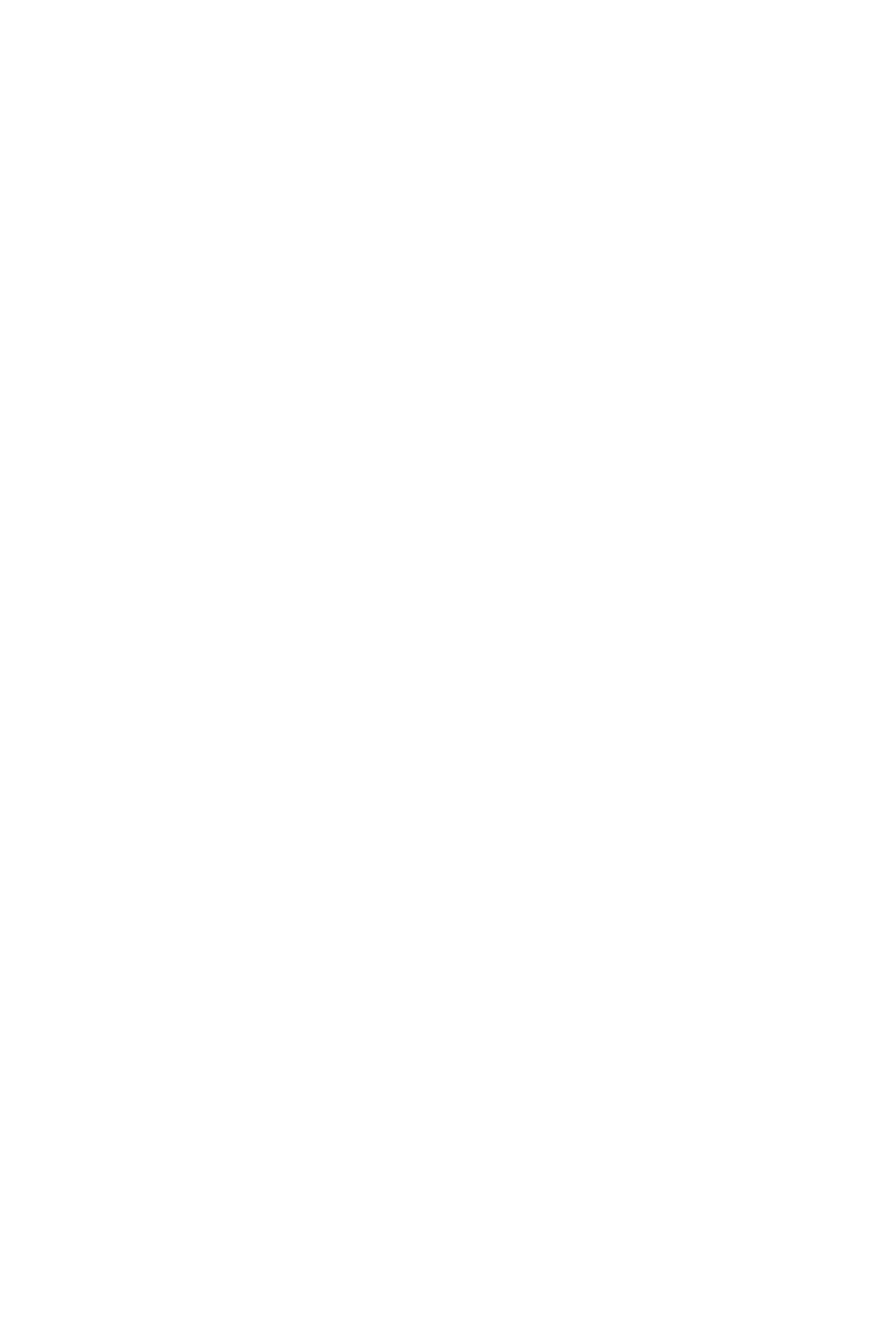# <span id="page-26-0"></span>**4. Production and diversion**

# **4.1 Synthesis of pure compounds**

Aminoalkylindoles are by far the most prevalent compounds found in herbal products laced with synthetic cannabinoids. This is due to the fact that syntheses of aminoalkylindoles are less elaborate and complicated than syntheses of classical, non-classical or hybrid cannabinoids. In general, aminoalkylindoles can be synthesized without sophisticated laboratory equipment using inexpensive reagents and chemicals. However, there are a few exceptions where the compounds carry uncommon substituents such as adamantyl, tetramethylcyclopropyl and methyl piperidine derivatives which may be harder to synthesize and purify.

Common precursors for synthesis of aminoalkylindoles, which is usually carried out by Friedel-Crafts acylation at C3 followed by N-alkylation of a (substituted) indole or vice versa, are:

- 1. 1-alkylindoles and 1-alkyl-2-methylindoles (alkyl: butyl, pentyl, hexyl or others, halogenated if applicable)
- 2. 1-naphthoyl chlorides (e.g. substituted at C4)

One example of a synthetic route for naphthoylindoles such as JWH-073, JWH-073 (4-methylnaphthyl), JWH-018 and JWH-122 [25] is shown below:

### **Figure I. Example of a synthetic route for selected naphthoylindoles**



<sup>a</sup> Potassium tert-butoxide, butyl iodide or pentyl bromide, THF, RT.

 $b$  AlCl<sub>3</sub>, DCM, 0°C.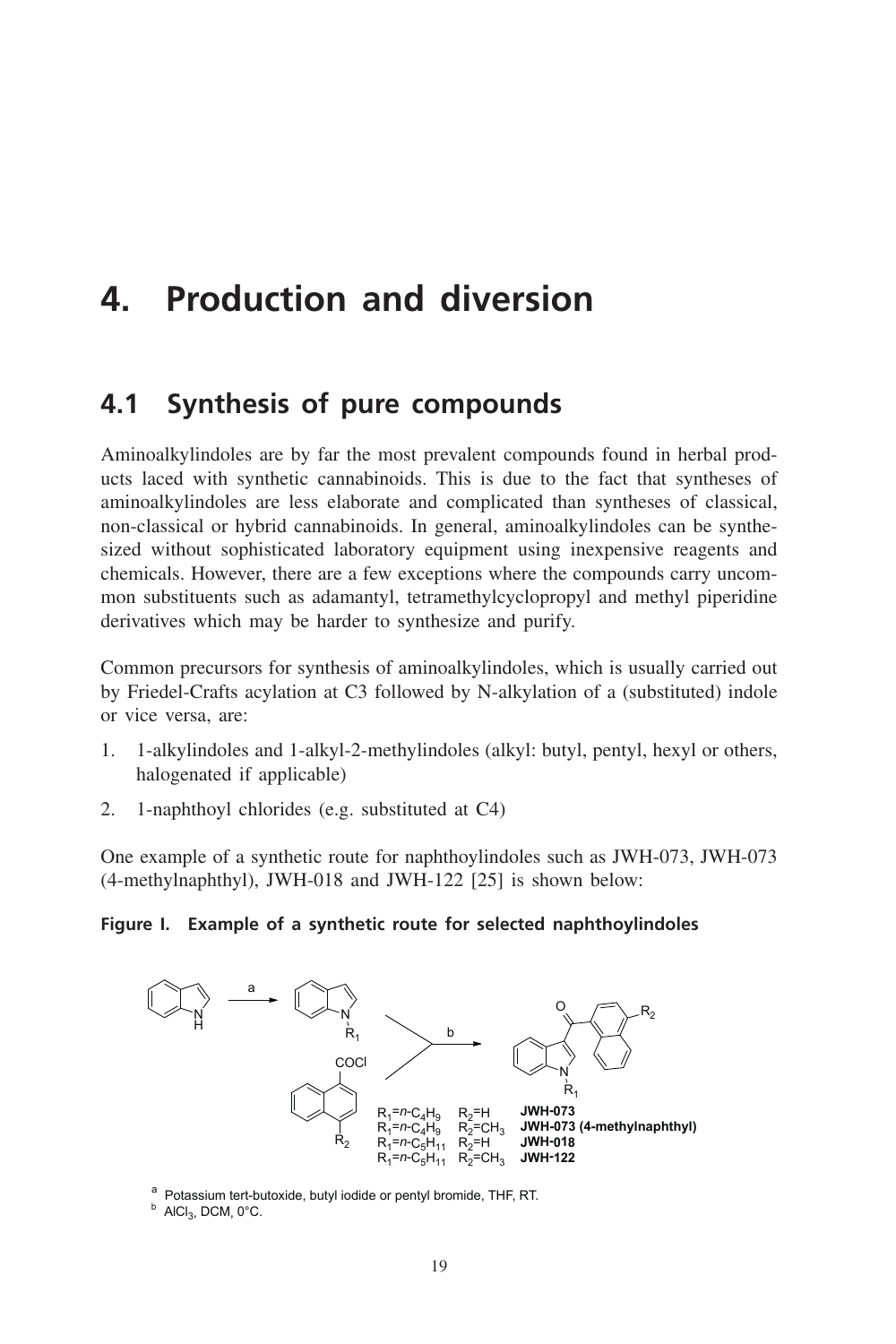<span id="page-27-0"></span>For cyclohexylphenols of the CP-47,497-type, commonly obtainable precursors such as (3-(benzyloxy)phenyl) acetonitrile and cyclohex-2-en-1-one are required. It should to be noted that alternative approaches for synthesis are possible.

# **4.2 Production of herbal preparations**

Although synthetic cannabinoids can generally be administered as pure substances, end products are usually designed for smoking. Most of these end products are made of herbal material laced with one or more synthetic cannabinoids and natural/artificial flavourings.

The mixing of the plant material with synthetic cannabinoids could be performed by putting the plant material in a cement mixer and adding a solution of synthetic cannabinoids in an organic solvent (e.g. acetone) to soak the material. After drying, the cannabinoids are distributed more or less homogeneously on the plant material. In many cases, traces of synthetic cannabinoids beside the main compounds could be detected in the end products. This could be a consequence of the mixing vessel not being cleaned thoroughly after each production cycle and hence leading to cross contamination. Sometimes crystalline powder is visible at the bottom of the packets, possibly from simple mixing of the plant material with the drugs in powder form, and resulting in an inhomogeneous mixture of the active compounds and the plant material.

# **4.3 Precursors and sources**

Some of the synthetic cannabinoids present in these products can be bought from specialized chemical companies, but the prices for these high purity chemicals may be too expensive for use in herbal preparations. Cheaper alternatives are provided by many companies often located in Asia, although sources in Europe have been reported.

The quality of these compounds in general does not meet pharmaceutical standards and they are often contaminated with synthetic by-products and derivatives originating from inefficient synthetic processes [26]. However in some cases, seizures in kilogram quantities were found to be very pure, but also smaller amounts may be of high purity [24]. To mislead customs authorities, these products are usually shipped using wrong declarations, e.g. "polyphosphate", "maleic acid", "fluorescent whitening agent", "ethyl vanillin", "cotton", "paper sample", "TiO<sub>2</sub>" (titanium dioxide) or "fish tank cleaner".

# **4.4 Typical seized materials**

The most prevalent forms of seized products are ready-to-smoke mixtures of plant material laced with synthetic cannabinoid additives. They often contain more than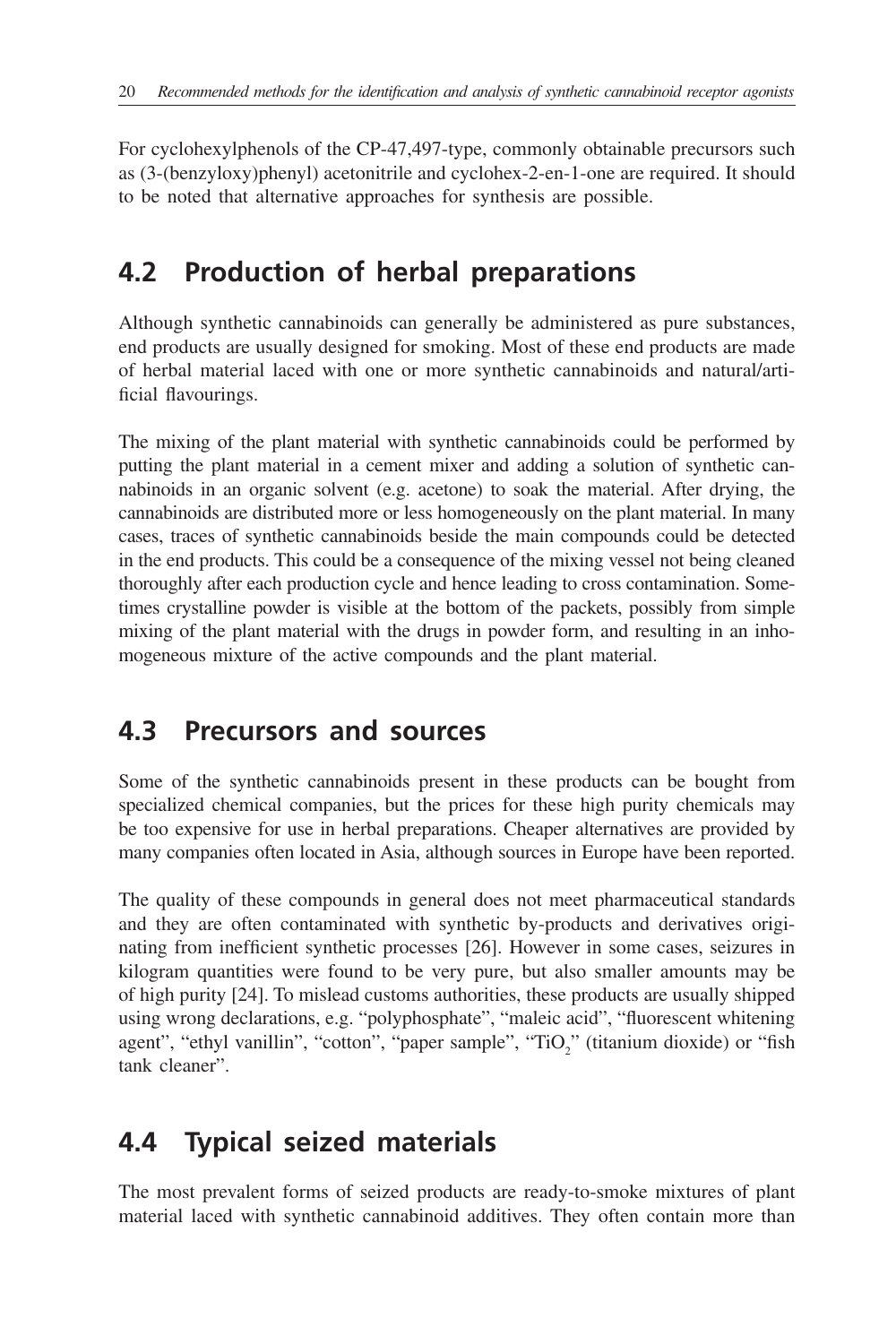<span id="page-28-0"></span>one active compound, rising to about six in the same product. This is followed by seized products containing pure substances in powder form. These products are usually used for large-scale production of herbal preparations or by the end users who would concoct their own blend of herbal mixtures. Products resembling hashish in their appearance are not so commonly encountered.

# **4.5 Adulterants/masking agents**

In the first generation of herbal products, adulterants such as tocopherols or oleamide were frequently added [1]. It remains unclear if the purpose was to mask the active ingredients or if they were added as preservatives. Tocopherol acts as an antioxidant and was mainly found in products containing CP-47,497-C8. Oleamide on the other hand exhibits cannabis-like behavioural responses when ingested and may have been added to modify the psychotropic effects. These additives are no longer present in current products. However, many products still contain natural/ artificial flavourings such as ethylvanillin, eugenol or other terpenoids [27]. It is unlikely that these compounds have any significant impact on the pharmacological activity of the products.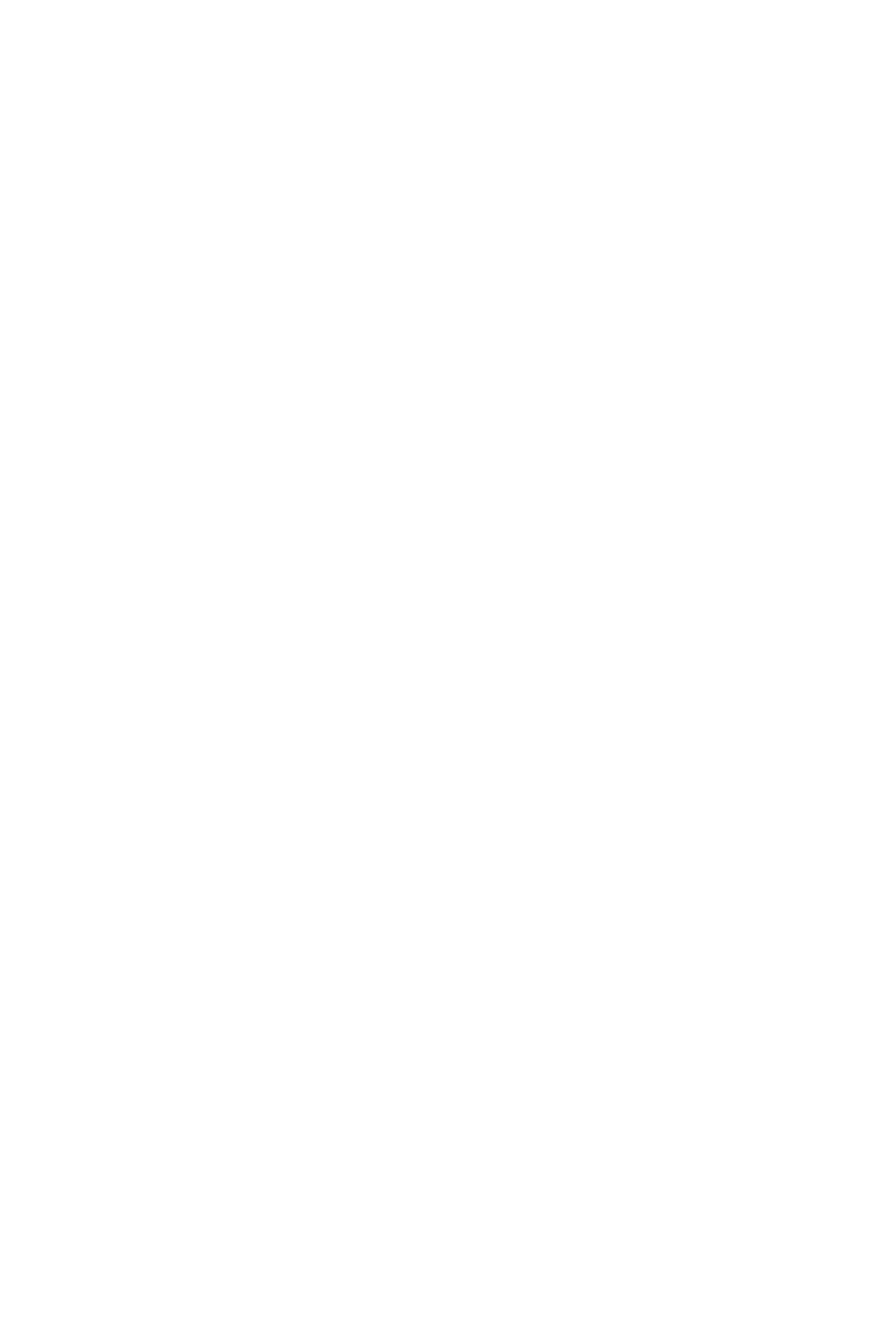# <span id="page-30-0"></span>**5. Qualitative and quantitative analysis of materials containing synthetic cannabinoids**

Generally, in attempting to establish the identity of a controlled drug in suspect material, the analytical approach must entail the determination of at least two uncorrelated parameters, one of which should provide information on the chemical structure of the analyte (for example, IR, MS; or tandem methods such as GC-MS).

It is recognized that the selection of these parameters in any particular case would take into account the drug involved and the laboratory resources available to the analyst. It is also accepted that unique requirements in different jurisdictions may dictate the actual practices followed by a particular laboratory.

# **5.1 General aspects**

As synthetic cannabinoids are often found as additives to herbal mixtures, the strategy for analysis would be different to some extent from the analysis of classical herbal drugs such as cannabis or drugs in other forms such as heroin, cocaine and amphetamine-type-stimulants. Some important aspects of analysis that should be considered are summarized as follows:

|  |  |  |  |  | Table 1. Important aspects of analysis for consideration |
|--|--|--|--|--|----------------------------------------------------------|
|--|--|--|--|--|----------------------------------------------------------|

| <b>Analytical aspects</b> | Considerations                                                                                                                                                                                                                                                        |
|---------------------------|-----------------------------------------------------------------------------------------------------------------------------------------------------------------------------------------------------------------------------------------------------------------------|
| Sampling                  | • The herbal products could be grouped according to brand<br>names and packaging for sampling. However, within the<br>same group, it is also possible to have dissimilar contents<br>• Packets would need to be opened for visual inspection of<br>the plant material |
| Homogeneity               | • Inhomogeneous distribution may be possible depending on<br>the method of application of the synthetic cannabinoids<br>onto the herbal material<br>• Effective homogenization or sampling strategy required<br>for quantitative analysis                             |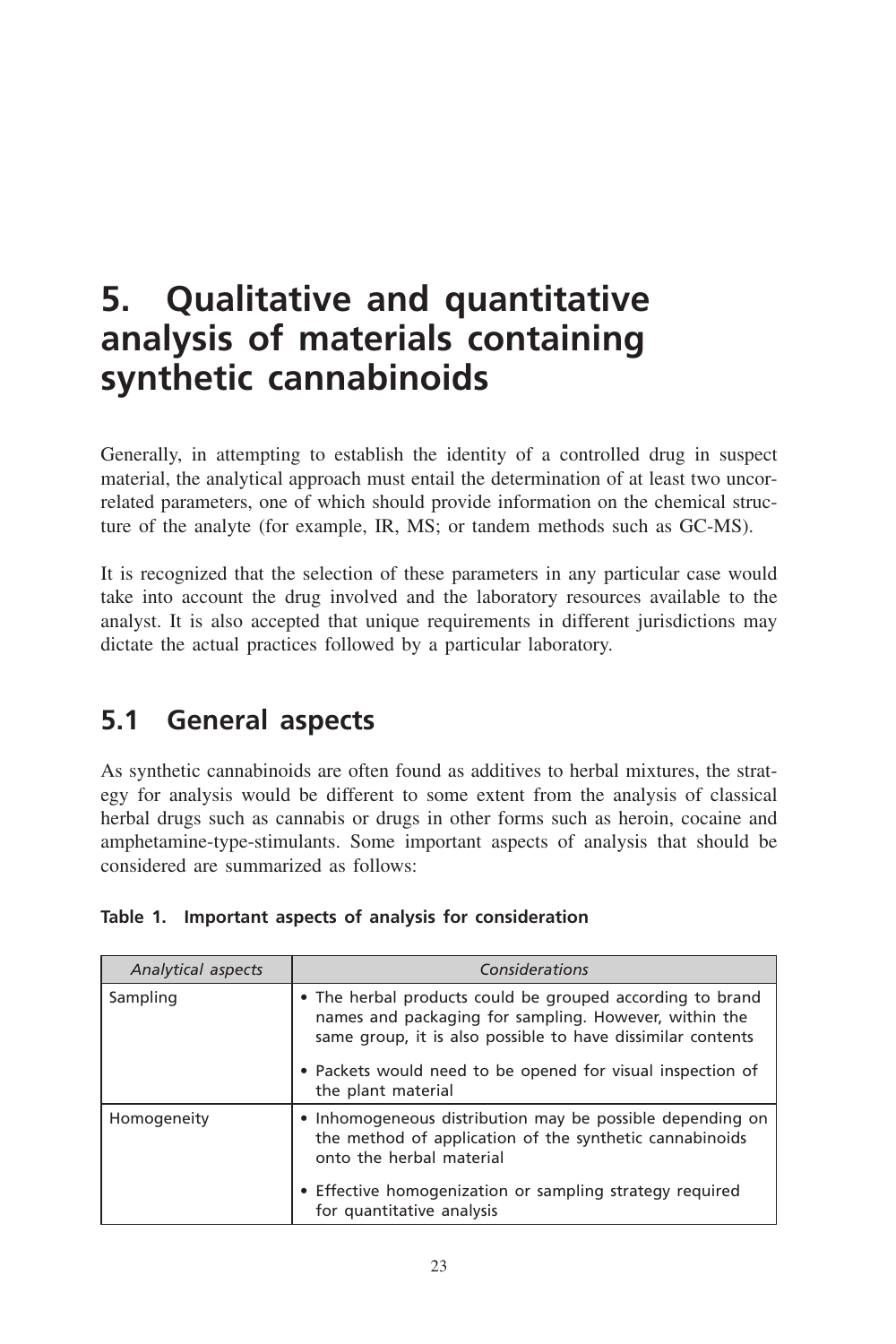### **Table 1. Important aspects of analysis for consideration** *(continued)*

| Extraction                           | • Straightforward extraction procedures could be used for<br>chromatographic analysis as active substances are typically<br>laced onto the surface of the plant material<br>• Extraction would not be required for ion mobility spectro-<br>metric (IMS) or ambient mass spectrometric (MS) tech-<br>niques such as direct analysis in real time mass spectro- |
|--------------------------------------|----------------------------------------------------------------------------------------------------------------------------------------------------------------------------------------------------------------------------------------------------------------------------------------------------------------------------------------------------------------|
|                                      | metry (DART-MS) and desorption electrospray ionization<br>mass spectrometry (DESI-MS)                                                                                                                                                                                                                                                                          |
| Sensitivity                          | • Sensitive methods are required as synthetic cannabinoids<br>are present in low concentrations (typically 1-30 mg/g) and<br>interferences from matrix may be possible                                                                                                                                                                                         |
|                                      | • Presumptive tests such as colour tests would not be<br>appropriate                                                                                                                                                                                                                                                                                           |
| Variety of synthetic<br>cannabinoids | • The number and type of substances vary considerably from<br>sample to sample                                                                                                                                                                                                                                                                                 |
|                                      | • Reference spectrum libraries would need to be constantly<br>updated to keep up with the vast variety of substances<br>available                                                                                                                                                                                                                              |
|                                      | • Availability of reference samples would pose an issue as<br>not all types of synthetic cannabinoids could be procured                                                                                                                                                                                                                                        |
|                                      | • When a new unknown compound is encountered, a<br>general approach towards isolation and chemical charac-<br>terization of the new compound is described in chapter 7                                                                                                                                                                                         |

Qualitative analysis may be performed by TLC, IMS, IR, GC-FID, GC-IRD or GC-MS. GC-MS can be regarded as the gold standard, as it provides not only excellent chromatographic resolution but also in general allows for identification of active ingredients by their EI-MS spectra. But GC-MS may have its limit analysing regioisomers. To distinguish these, additional measurements with other analytical techniques have to be done for unequivocal identification of the correct regioisomer (e.g. IR or GC-IRD).

TLC is an inexpensive and rapid technique which allows processing of high numbers of samples and thus, can serve to significantly reduce the number of required GC-MS analyses. By coupling TLC with ambient mass spectrometric techniques such as DESI-MS, identification of a broad range of analytes can be achieved. As for IMS, it can be regarded as a sensitive screening method as other presumptive tests such as colour tests and microcrystal tests are not suitable to analyse herbal products.

As for solid material containing pure substances, IR techniques may be applied. Mobile FTIR systems are also useful for rapid screening of seized materials in the field suspected to contain pure synthetic cannabinoids in powder form. If there is only a single synthetic cannabinoid in the seized sample, identification of the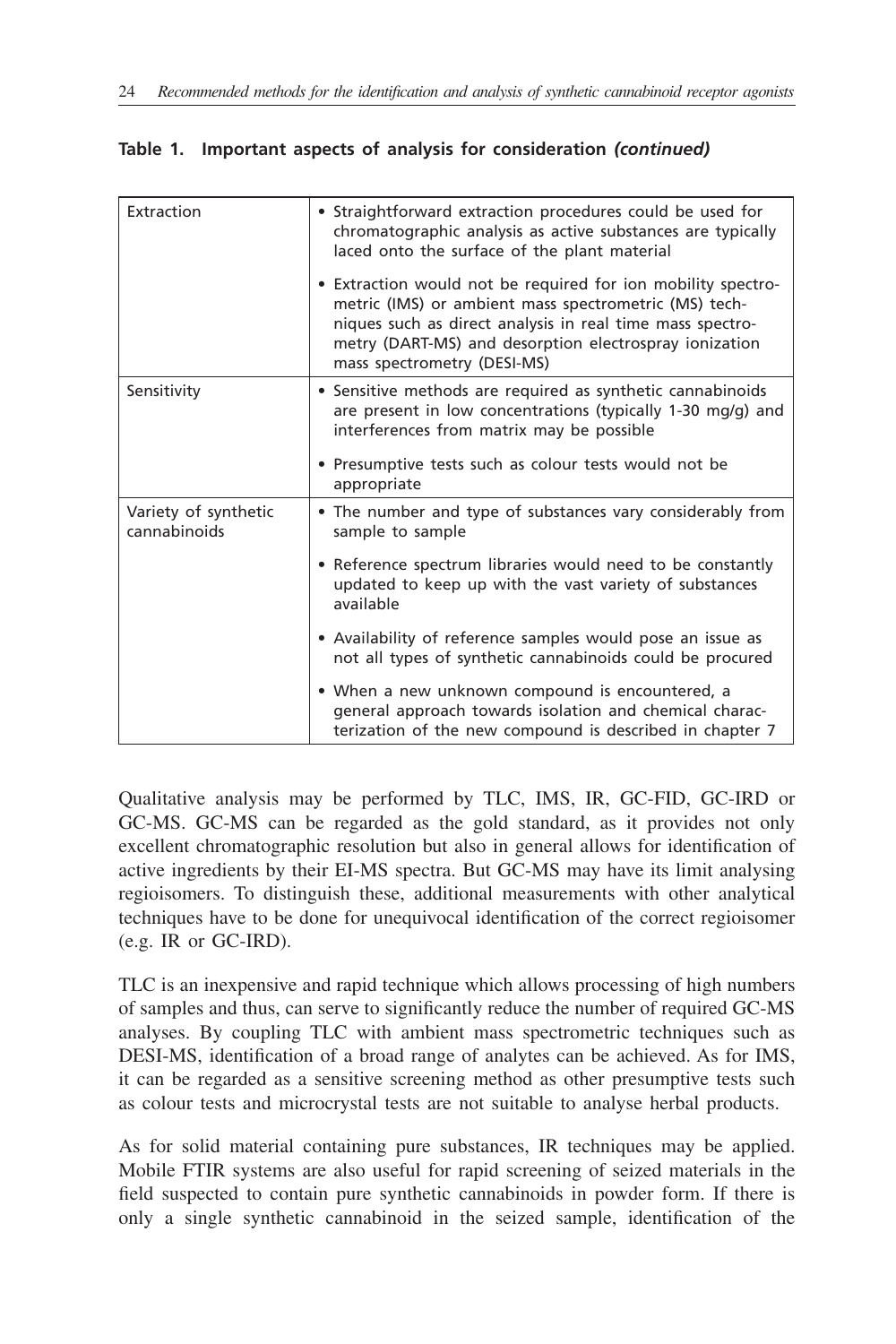<span id="page-32-0"></span>compound by IR is also possible with extracts of herbal mixtures after evaporation of the solvent on the ATR diamond cell.

For quantitative analyses, GC-FID, HPLC (or UHPLC) and LC-MS (or LC-MS/MS) methods can be used. Liquid chromatographic methods may be superior to gas chromatographic methods in cases of the presence of high amounts of fatty acid derivatives, which might cause interferences in gas chromatographic methods.

The recommended minimum guidelines for method selection have been formulated by the Scientific Working Group on Drugs (SWGDRUG) and available online at this website: http://www.swgdrug.org/.

# **5.2 Sampling**

The principal reason for a sampling procedure is to permit an accurate and meaningful chemical analysis. Because most methods–qualitative and quantitative–used in forensic drug analysis laboratories require very small aliquots of material, it is vital that these small aliquots be representative of the bulk from which they have been drawn. Sampling should conform to the principles of analytical chemistry, as laid down, for example, in national pharmacopoeias or by regional or international organizations. For general aspects of representative drug sampling of multi-unit samples, refer to the *Guidelines on Representative Drug Sampling* (http://www. unodc.org/unodc/en/scientists/publications\_manuals.html). For seized material with obvious external characteristics, a sampling method based on the Bayes' model may be preferred over the hypergeometric approach.

The use of an approved sampling system also helps to preserve valuable resources and time by reducing the number of determinations needed. It is recognized that there may be situations where, for legal reasons, the normal rules of sampling and homogenization cannot be followed.

With herbal mixtures, modified sampling strategies may be required, particularly in cases whereby a large variety of different brands are encountered in the same seizure. It should be noted that the content of a particular brand of product could change over time as well. If a large number of identical products or bulk material is seized, commonly used sampling strategies may be applied.

# **5.3 Extraction and sample preparation**

## *Qualitative analysis*

Add 1 ml of medium-polar or non-polar solvents such as methanol, ethanol, acetonitrile, ethyl acetate, acetone or isooctane to a small portion of sample (e.g. 100 mg of plant material or 1-2 mg of solid material). Sonicate the extract and filter or centrifuge, if necessary, before analysis.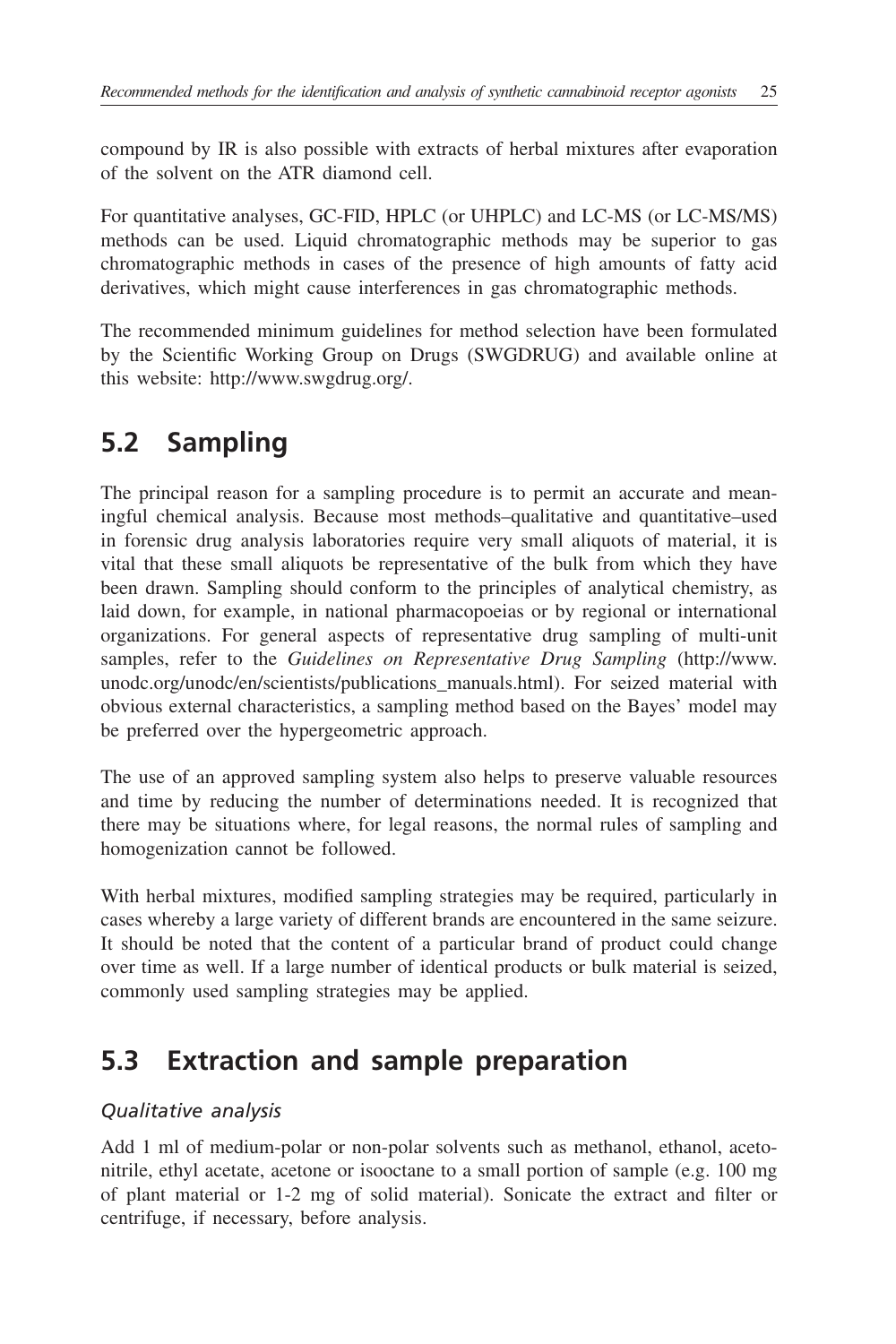# <span id="page-33-0"></span>*Quantitative analysis*

Pulverize and homogenize the plant/solid materials before taking samples for analysis. Homogenization can also be performed in an electric grinder or deep frozen with liquid nitrogen in a mortar. Homogenization of only an aliquot of the sample should be avoided, as the cannabinoids tend to settle down at the bottom of a sample. At least two individual samples should be generated from the homogenate depending on homogeneity and mass of the original material.

Extract the samples using medium-polar or non-polar solvents such as methanol, ethanol, acetonitrile, ethyl acetate, acetone or isooctane. Sonicate the mixture for more effective extraction and filter before analysis. For better recovery efficiency, the number of extractions performed could be increased. Soxleth extraction may also be used although this might be too elaborate for routine use in forensic laboratories.

# **5.4 Analysis of synthetic cannabinoids**

# *5.4.1 Presumptive tests*

Presumptive tests such as colour tests and microcrystal tests would not be appropriate due to low concentrations of the analytes in the herbal mixtures and possible interferences by the sample matrix. Although there are some commercially available presumptive tests for a few specific synthetic cannabinoids, there are currently no presumptive tests which cover the whole range of synthetic cannabinoids.

# *5.4.2 Thin-layer chromatography (TLC)*

TLC is a commonly used technique for the separation and detection of illicitly manufactured drugs. It is inexpensive, rapid and flexible in the selection of both the stationary and mobile phase and amenable to a wide variety of substances, in base and salt form, ranging from most polar to non-polar materials. As the TLC plates are discarded after analysis, problems due to contamination of the stationary phase by matrix compounds (e.g. fatty acid derivatives), which are frequently observed for HPLC columns, would not arise.

Classical and non-classical cannabinoids (e.g. HU-210 and CP-47,497-C8) can be selectively and sensitively detected with UV light, Fast Blue RR reagent, iodine as well as iodoplatinate whereas the aminoalkylindoles (e.g. JWH-018, JWH-081, JWH-210) can be detected with UV light, iodine or iodoplatinate.

# *TLC plates (stationary phases)*

*Coating*: Silica gel G with layer thickness of 0.25 mm and containing an inert indicator, which fluoresces under UV light wavelength 254 nm (Silica gel GF254).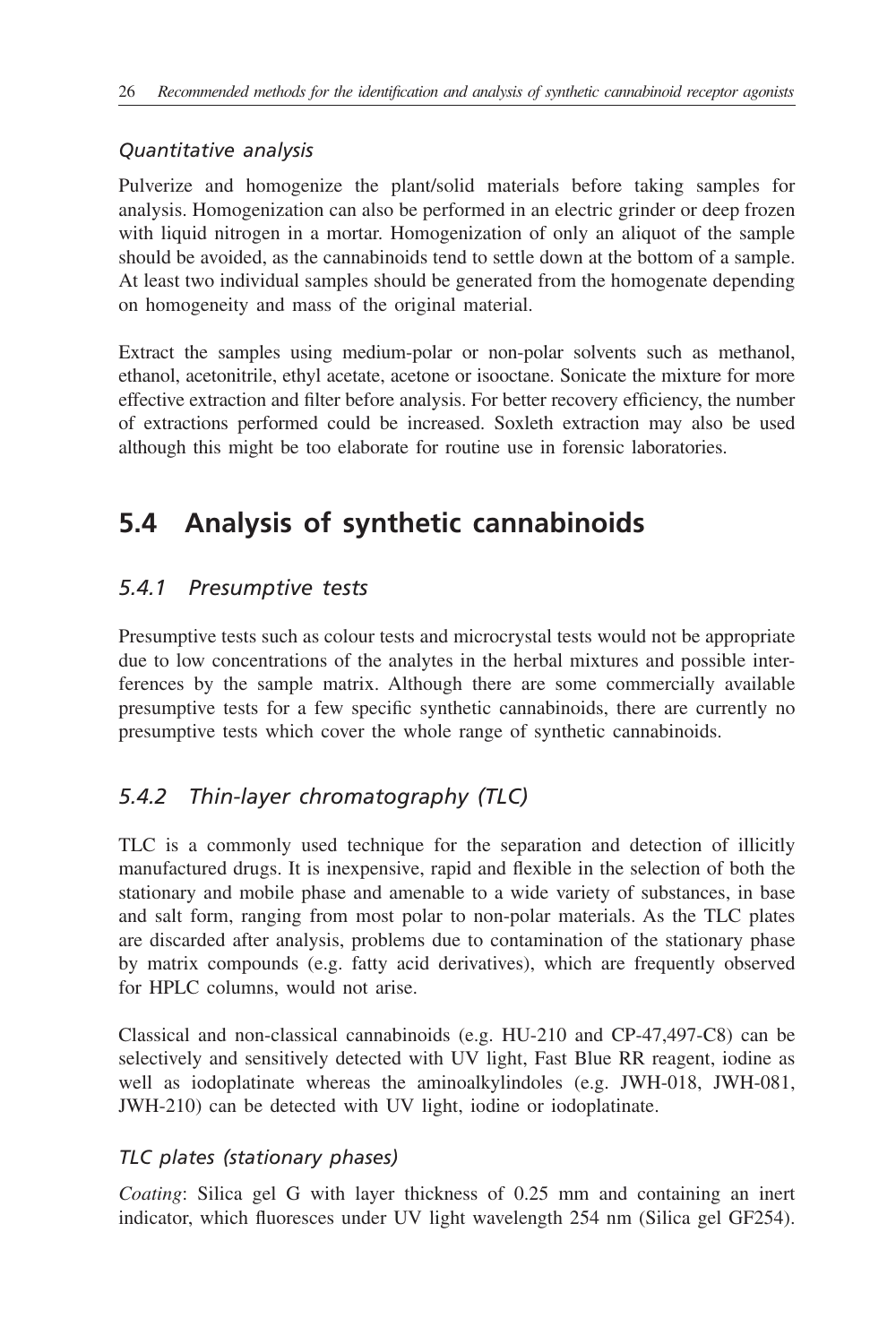*Typical plate sizes*: 20x20 cm; 20x10 cm; 10x5 cm (the latter should be used with the 10 cm side vertical with the TLC tank).

Plates prepared by the analyst must be activated before use by placing them into an oven at  $120^{\circ}$ C for at least 10 to 30 min. Plates are then stored in a grease-free desiccator over orange silica gel\*. Heat activation is not required for commercially available coated plates.

### *Methods*

#### *Developing solvent systems*

Prepare a developing solvent system (system A, B or C as shown in the table below) as accurately as possible by use of pipettes, dispensers and measuring cylinders. Leave the solvent system in the TLC tank for a time sufficient to allow vapour phase saturation to be achieved prior to the analysis (with adsorbent paper-lined tanks, this takes approximately 5 min).

| System        | Solvents                        | Solvent proportions<br>(by volume) |
|---------------|---------------------------------|------------------------------------|
| System A      | $n$ -Hexane                     | 2                                  |
|               | Diethylether                    | 1                                  |
| System B [28] | Toluene                         | 9                                  |
|               | Diethylamine                    | 1                                  |
| System C [28] | Ethyl acetate                   | 18.5                               |
|               | Methylene chloride              | 18                                 |
|               | Methanol                        | 3                                  |
|               | Concentrated NH <sub>4</sub> OH | 1                                  |

#### **Table 2. Developing solvent systems for TLC**

#### *Preparation of sample solutions*

As the purpose of the TLC assay of herbal products is qualitative analysis, homogenization of the herbal material is not necessary. To a suitable amount of herbal mixture, e.g. 100 mg, extract with approximately 10-fold amount of solvent under ultrasonication for at least 10 min and subsequently centrifuge the mixture. Suitable solvents are acetonitrile (well defined sample spots observed) or methanol (better solvent for synthetic cannabinoids but less well defined sample spots observed).

<sup>\*</sup>Blue silica gel can also be used. However, due care should be taken as blue silica gel contains cobalt (II) chloride which is possibly carcinogenic to humans.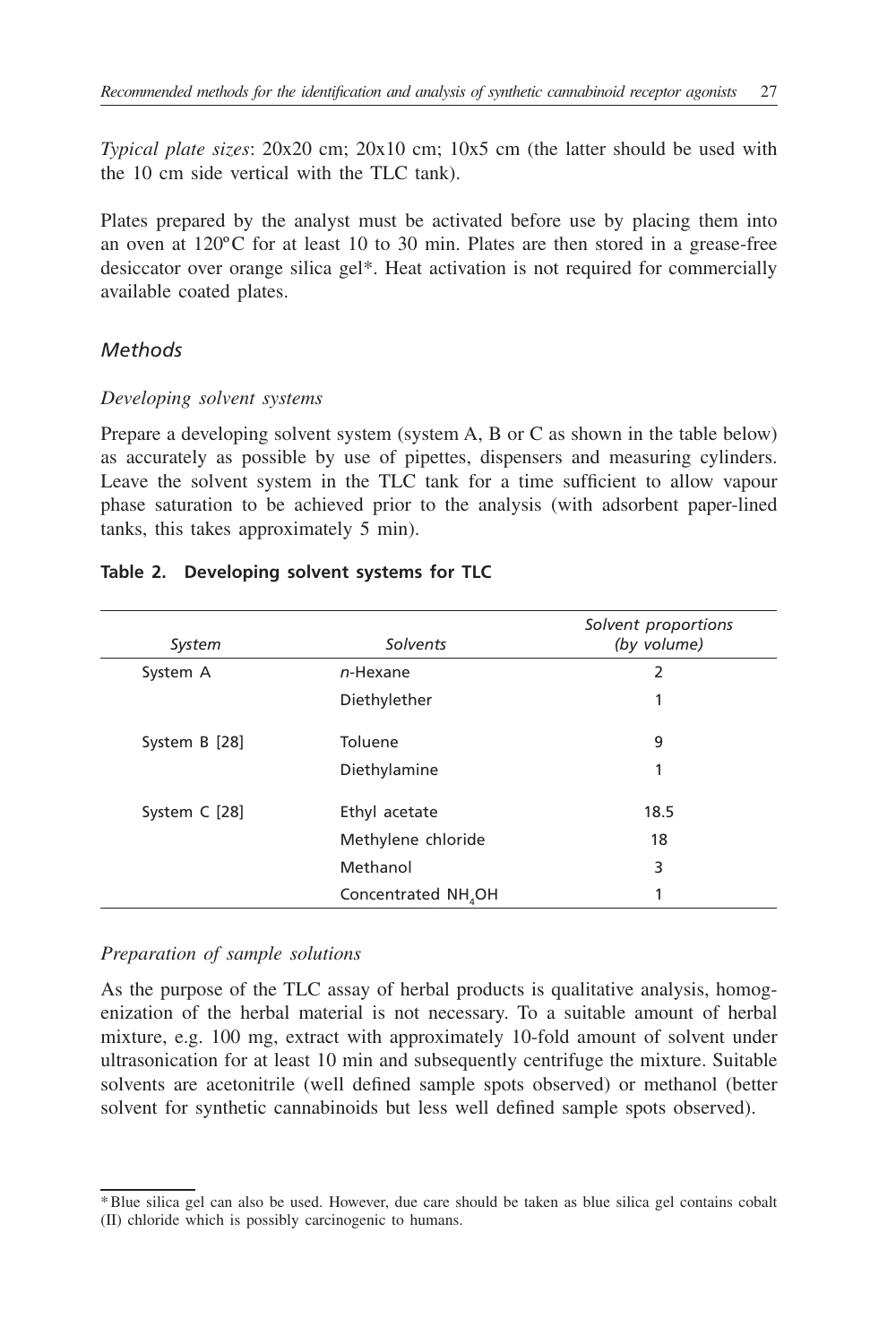### *Preparation of standard solutions*

Standard solutions are prepared at a concentration of 0.5 mg/ml in a suitable solvent.

### *Spotting and developing*

Apply as separate spots 1  $\mu$ l and 5  $\mu$  aliquots of sample solution, 2  $\mu$  of the standard solutions and 2 µl of solvent (as a negative control) on the TLC plate. Spotting must be done carefully to avoid damaging the surface of the plate.

#### *Analytical notes*

- The starting point of the run i.e. the "spotting line" should be 2 cm from the bottom of the plate.
- The spacing between applications of sample (spotting points) should be at least 1 cm and spots should not be placed closer than 1.5 cm to the side edge of the plate.
- To avoid diffuse spots during development, the size of the sample spot should be as small as possible (2 mm) by applying solutions in aliquots rather than a single discharge.
- Allow spots to dry and place plate into solvent-saturated tank (saturation of the vapour phase is achieved by using solvent-saturated pads or filter paper as lining of the tank).
- Remove plate from the development tank as soon as possible as the solvent reaches the development line (10 cm from starting line) marked beforehand; otherwise, diffused spots will occur.

## *Visualization/detection*

The plates must be dried prior to visualization. This can be done at room temperature or by use of a drying box, oven or hot air. In the latter cases, care must be taken that no component of interest is subject to thermal decomposition.

## *Visualization/detection methods*

*(a)* UV light at 254 nm

Dark spots against a green background are observed. The spots are marked and if necessary, a digital photograph recorded.

*(b)* Freshly prepared Fast Blue RR reagent

Dissolve 0.10 g of Fast Blue RR in 10 ml of distilled water and add 4 ml of 20 % (w/v) sodium hydroxide solution. The classical or non-classical cannabinoids appear as orange-reddish spots when the plate is sprayed with the reagent. If necessary, the plate is photographed after drying for documentation.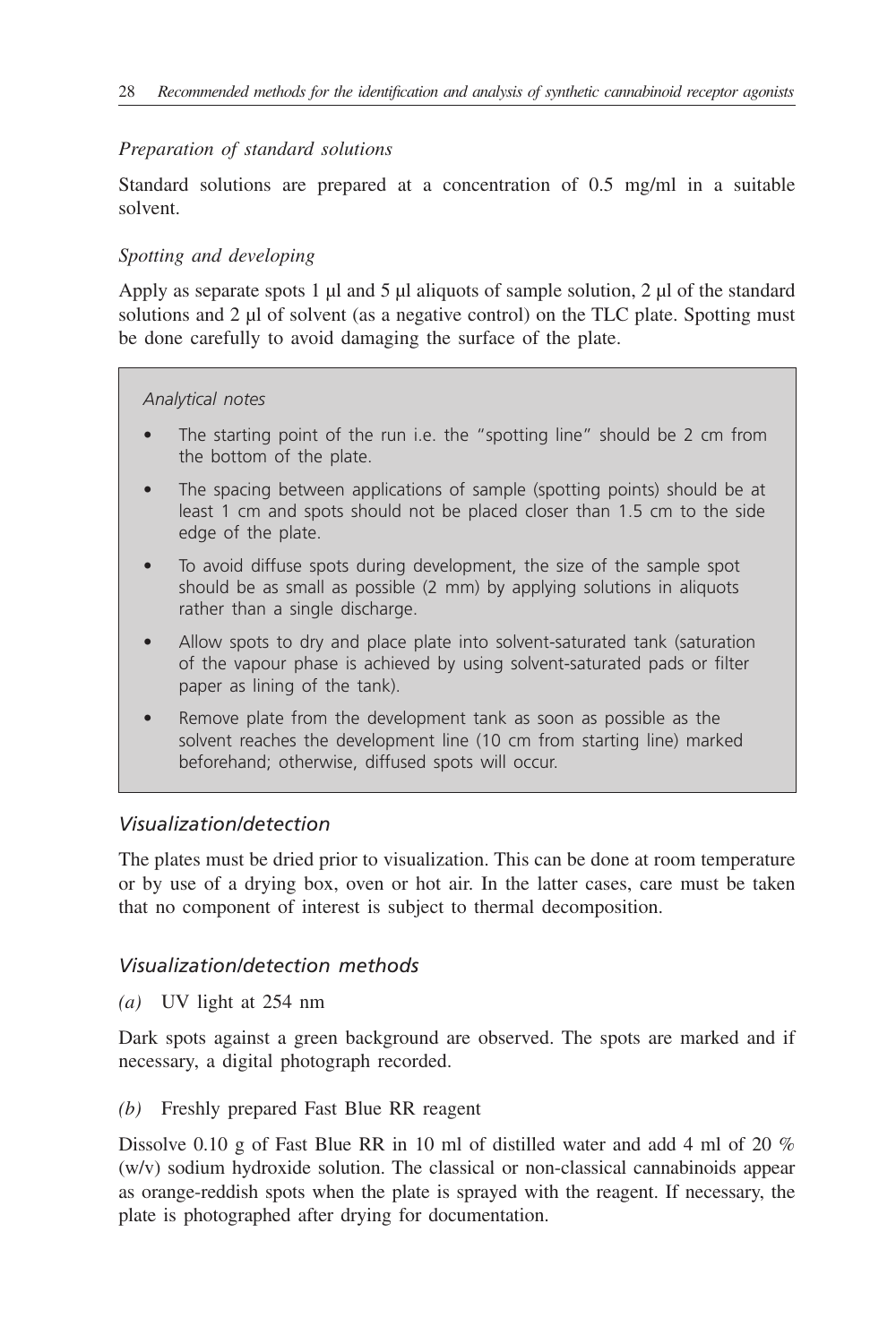#### *(c)* Iodine

Place the dried plate in a TLC chamber containing solid iodine crystals. The synthetic cannabinoids appear as yellow to brown spots. If necessary, the plate is photographed for documentation.

### *(d)* Iodoplatinate

Dissolve 5 g of chloroplatinic acid hexahydrate and 35 g of potassium iodide in 1650 ml of distilled water. Then, add 49.5 ml of concentrated hydrochloric acid. The synthetic cannabiniods appear as green/yellow, white/pink or purple spots. If necessary, the plate is photographed after drying for documentation.

### *Interpretation*

After visualization, mark spots (e.g. by pencil) and calculate retardation factor  $(R_f)$ values.

$$
Rf = \frac{Migration distance: from origin to centre of spot}{Development distance: from origin to solvent front}
$$

### *Results*

 $R_f$  values for selected synthetic cannabinoids using the above methods are as follows:

|                    |          | $R_t$ values |          |
|--------------------|----------|--------------|----------|
| Compound           | System A | System B     | System C |
| Org 29647          | 0.00     |              |          |
| AM-1220            | 0.00     |              |          |
| AM-2233            | 0.00     |              |          |
| Org 27759          | 0.01     |              |          |
| Org 27569          | 0.01     |              |          |
| <b>JWH-200</b>     | 0.02     | 0.60         | 0.85     |
| HU-210             | 0.05     | 0.34         | 0.78     |
| RCS-4 ortho isomer | 0.16     |              |          |
| $RCS-4$            | 0.18     | 0.67         | 0.87     |
| AM-2201            | 0.18     | 0.75         | 0.82     |
| AM-694             | 0.18     |              |          |

| Table 3. TLC R, values for selected synthetic cannabinoids using various devel- |
|---------------------------------------------------------------------------------|
| oping systems                                                                   |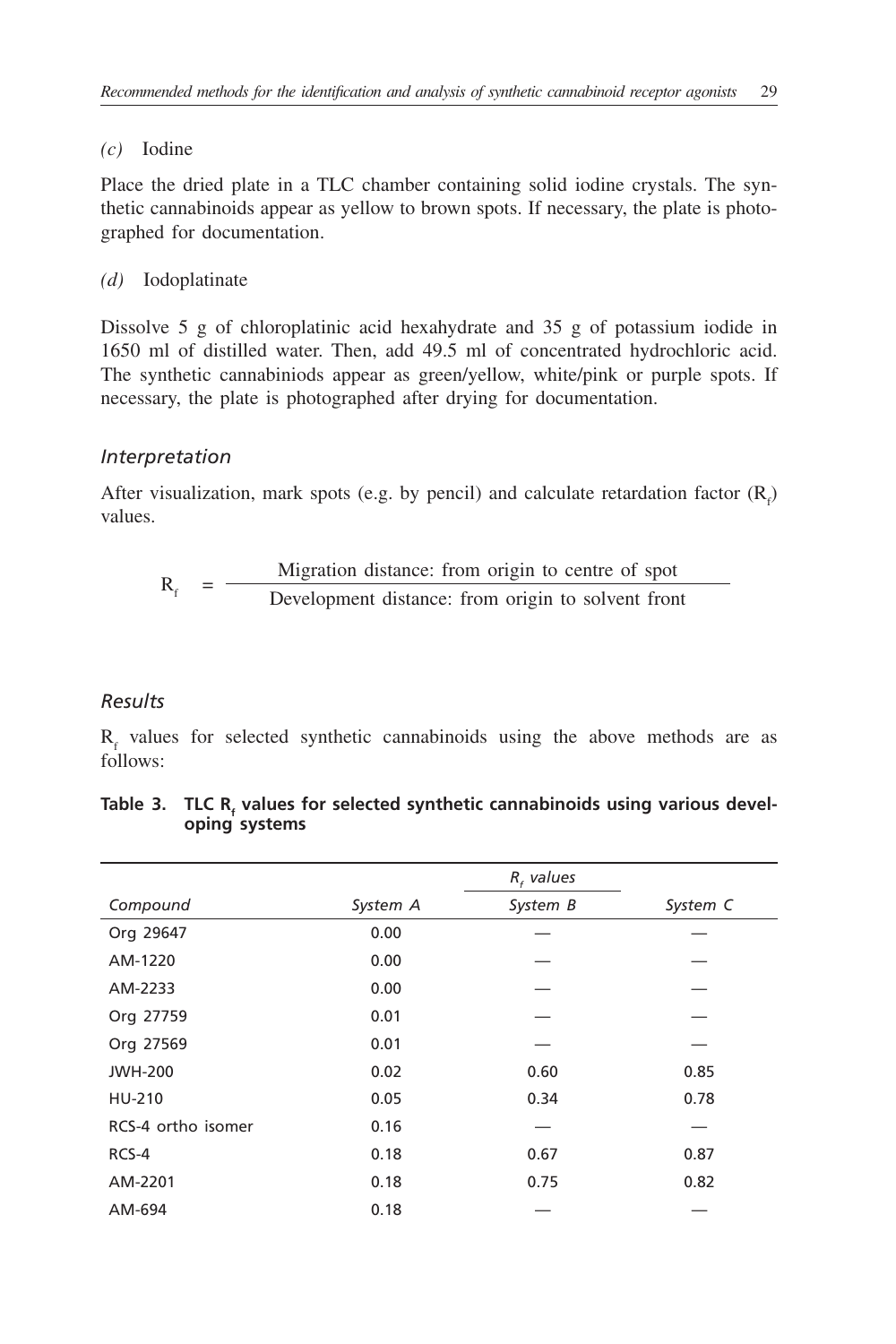|                |          | $R_t$ values |          |
|----------------|----------|--------------|----------|
| Compound       | System A | System B     | System C |
| <b>JWH-015</b> | 0.22     | 0.73         | 0.91     |
| <b>JWH-018</b> | 0.25     | 0.76         | 0.91     |
| <b>JWH-250</b> | 0.26     | 0.74         | 0.91     |
| <b>JWH-072</b> | 0.31     |              |          |
| <b>JWH-007</b> | 0.31     |              |          |
| <b>JWH-307</b> | 0.35     |              |          |
| JWH-073        | 0.36     | 0.75         | 0.91     |
| <b>JWH-251</b> | 0.36     | 0.71         | 0.88     |
| <b>JWH-203</b> | 0.40     |              |          |
| <b>JWH-081</b> | 0.41     | 0.71         | 0.88     |
| <b>JWH-122</b> | 0.41     |              |          |
| <b>JWH-019</b> | 0.42     | 0.76         | 0.91     |
| <b>JWH-020</b> | 0.44     |              |          |
| <b>JWH-412</b> | 0.44     |              |          |
| <b>JWH-210</b> | 0.45     | 0.75         | 0.85     |
| <b>JWH-398</b> |          | 0.71         | 0.88     |
| CP-47,497      |          | 0.31         | 0.77     |
| CP-47,497-C8   |          | 0.31         | 0.77     |
| CP-55,940      |          | 0.14         | 0.52     |
| RCS-8          |          | 0.70         | 0.88     |
| WIN-55,212-2   |          | 0.58         | 0.86     |

Due to the similarity of  $R_f$  values for some compounds, it is recommended that another method with more distinguishing power (e.g. GC-MS, GC-IRD) be used to confirm these substances.

## Analytical notes

- $R_f$  values are not always reproducible due to small changes in plate composition and activation, in solvent systems, tank saturation or development distance. Therefore, the  $\mathsf{R}_{\mathsf{f}}$  values provided are indications of the chromatographic behaviour of the substances listed.
- It is essential that reference standards be run simultaneously on the same plate.
- For identification purposes, both the  $R_f$  value and the colour of the spots after spraying with the appropriate visualization reagents should always be considered.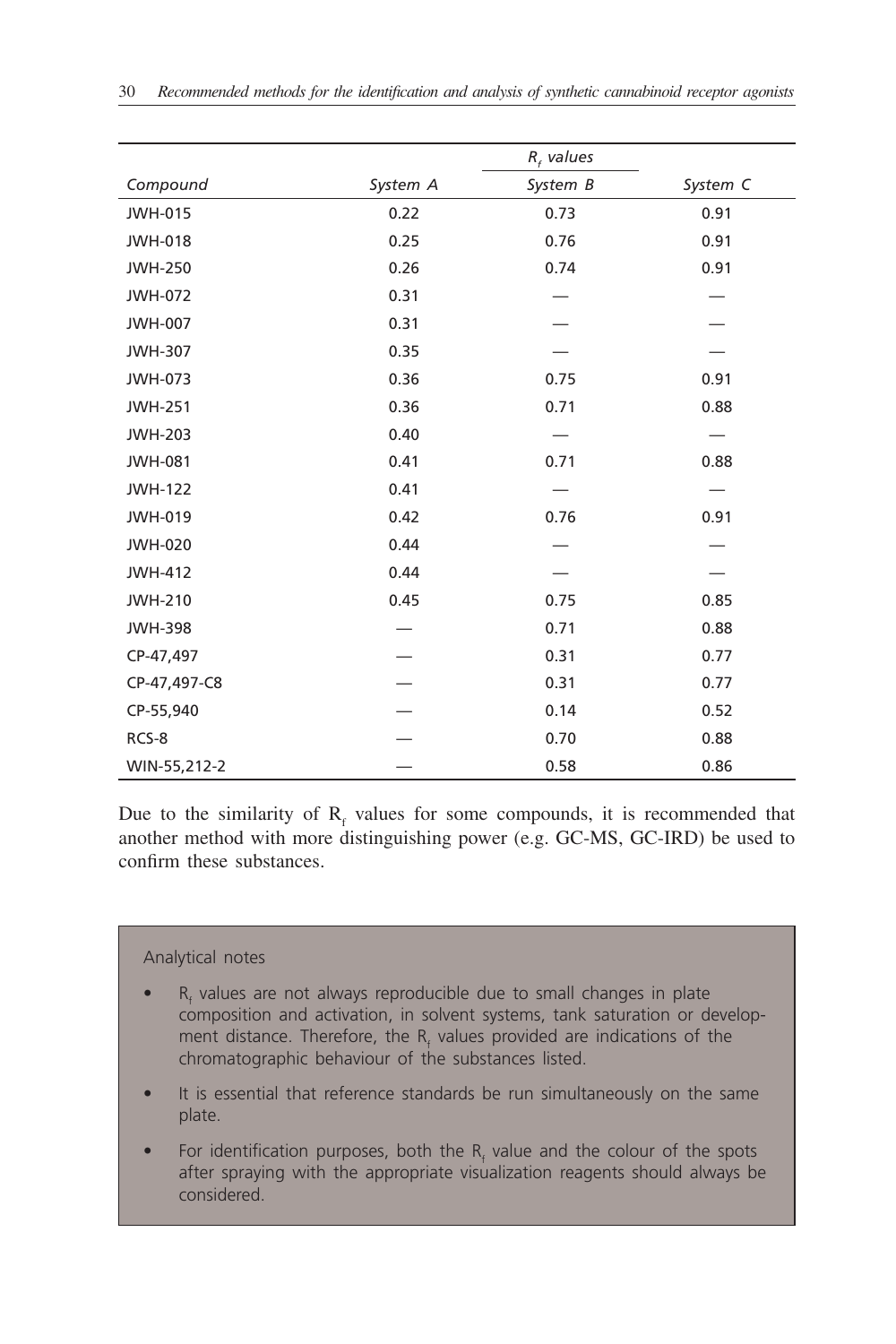# *5.4.3 Ion mobility spectrometry (IMS)*

IMS is a fast and sensitive technique that is suitable for the detection of trace organics under atmospheric pressure conditions. It can be used as a rapid screening technique for many drugs of abuse including synthetic cannabinoids. IMS allows for easy sampling and handling by touching the surface of the herbal mixture with a wooden rod and transferring the adherent particles distributed over the surface onto a Teflon filter for analysis. As portable IMS systems are commercially available, IMS can be used as a rapid detection technique in the field (e.g. crime scene investigations).

IMS can be operated in positive and negative ion modes. Aminoalkylindoles can be detected in positive ion mode while non-classical cannabinoids (e.g. CP-47,497-C8) can be detected in negative ion mode. Typical plant matrices and aromatic components of the herbal mixtures do not interfere with IMS signals of the active substances present.

Although IMS has limited selectivity, a new aminoalkylindole will give a signal in the typical detection window for aminoalkylindoles of the IMS plasmagram and hence, subsequent confirmatory analysis with more sophisticated instrumentation should be carried out.

The following steps are part of a field-tested and fit-for-purpose IMS method for portable IMS systems:

| $290^\circ$ C<br>$285^{\circ}$ C |
|----------------------------------|
|                                  |
|                                  |
| $235^{\circ}$ C                  |
| Drift flow: 300 ml/min           |
| Sample flow: 200 ml/min          |
| Stand-by flow: 51 ml/min         |
| Dried, purified air              |
| Dried, purified air              |
| Nicotinamide                     |
| $80^{\circ}$ C                   |
| $200 \mu s$                      |
| 8.0s                             |
| $20 \text{ ms}$                  |
|                                  |
| Drift tube length: 6.9 cm        |
| 50 d.u. (for JWH-018)            |
| 400 µs (for JWH-018)             |
|                                  |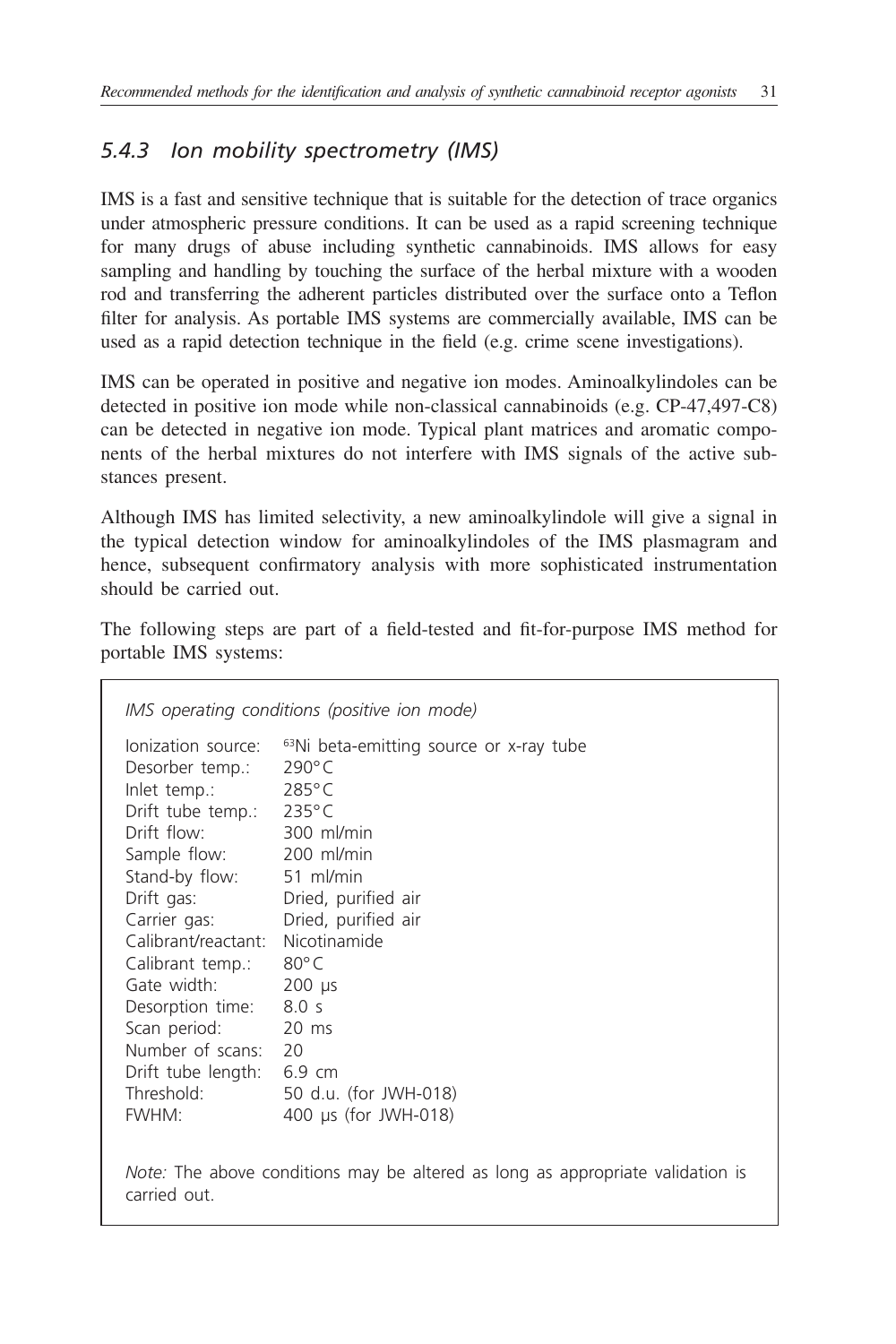As there is a higher prevalence of the aminoalkylindoles in herbal products, the IMS is typically operated in positive ion mode. For switching to the negative ion mode, some of the parameters listed above have to be modified (e.g. desorber temp.: 222 $\degree$ C, inlet temp.: 238 $\degree$ C, drift tube temp.: 105 $\degree$ C).

## *Procedures*

For analysis of herbal mixtures, touch the sample surface with a wooden rod. Take care that no visible particles of the plant material are on the rod after sampling. Sweep the tip of the rod several times over the Teflon filter placed in the IMS system and start analysis. To account for inhomogeneity, multiple sampling with the wooden rod is recommended.

## *Results*

Aminoalkylindoles give sharp signals in positive ion mode within a characteristic detection window at high drift times and can be matched to reference substances by their reduced ion mobilities  $(K_0)$ . Non-classical cannabinoids (e.g. CP-47,497 and its homologues) can be detected with lower but sufficient sensitivity in negative ion mode within a characteristic detection window distant from the detection window for the explosives.  $K_0$  values for selected synthetic cannabinoids using the above method are as follows:

| Compound       | $Ka$ values (positive ion mode)<br>$[cm^2/(V^*s)]$ | $Ko$ values (negative ion mode)<br>$[cm^2/(V^*s)]$ |
|----------------|----------------------------------------------------|----------------------------------------------------|
| <b>JWH-210</b> | 0.9596                                             |                                                    |
| <b>JWH-081</b> | 0.9720                                             |                                                    |
| AM-1220        | 0.9878                                             |                                                    |
| <b>JWH-019</b> | 0.9915                                             |                                                    |
| <b>JWH-200</b> | 0.9926                                             |                                                    |
| <b>JWH-122</b> | 0.9950                                             |                                                    |
| AM-2201        | 1.0163                                             |                                                    |
| <b>JWH-250</b> | 1.0263                                             |                                                    |
| <b>JWH-018</b> | 1.0288                                             |                                                    |
| AM-694         | 1.0348                                             |                                                    |
| <b>JWH-203</b> | 1.0455                                             |                                                    |
| <b>JWH-251</b> | 1.0483                                             |                                                    |
| JWH-073        | 1.0658                                             |                                                    |
| RCS-4          | 1.0659                                             |                                                    |
| CP-55,940      |                                                    | 0.9045                                             |
| CP-47,497-C8   |                                                    | 0.9185                                             |
| CP-47,497      |                                                    | 0.9354                                             |

**Table 4. IMS K0 values for selected synthetic cannabinoids**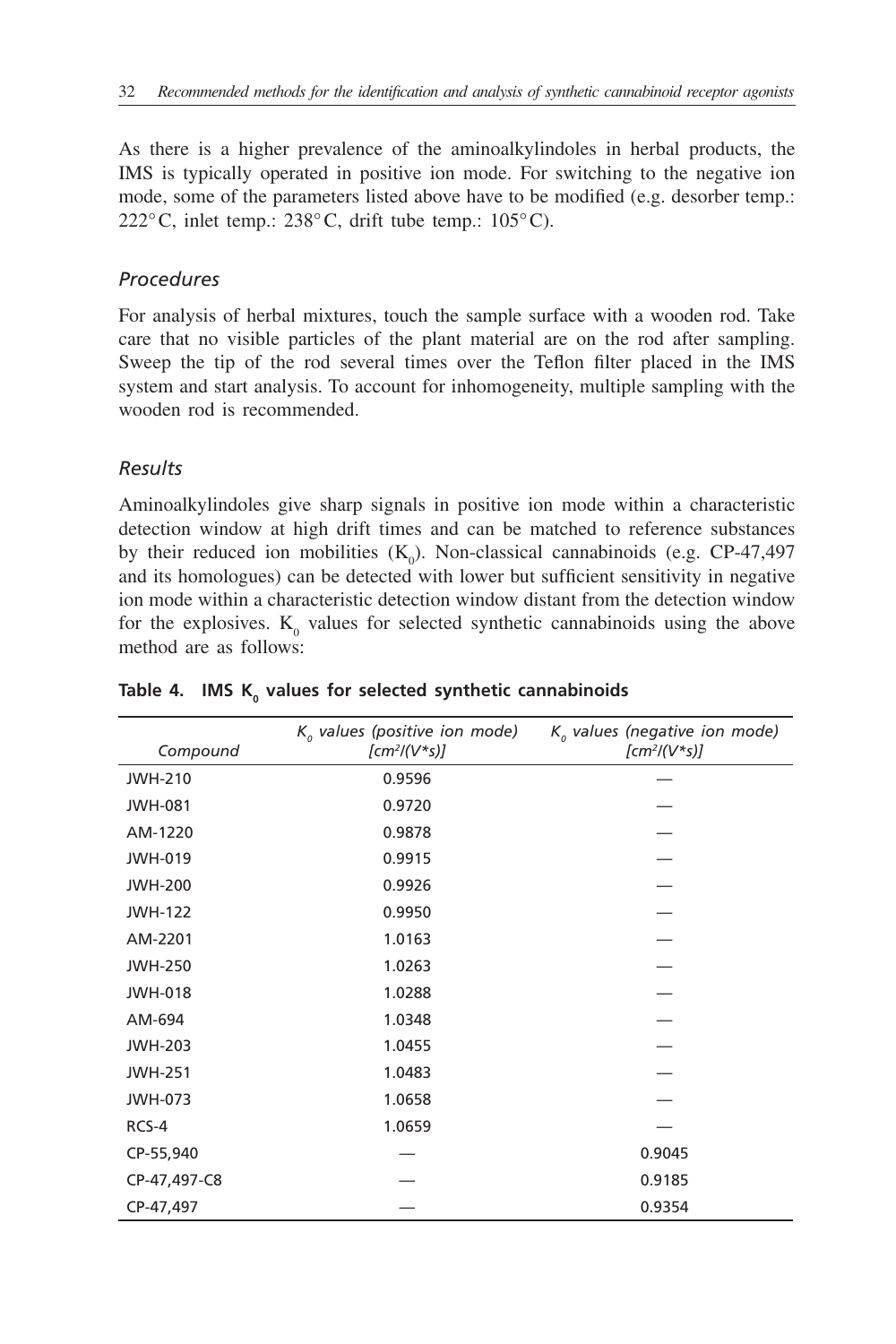Typically, substances that exhibit differences in their  $K_0$  values  $< 0.025$  can not be discriminated by IMS (e.g. JWH-019/JWH-200 or JWH-073/RCS-4). As this method is only suitable as a rapid screening technique, it is recommended that another method with more distinguishing power (e.g. GC-MS, GC-IRD) to be used to confirm these substances.

#### *Analytical notes*

- The IMS system must be allowed to warm up for at least 30 min before analysis to yield stable drift times.
- For system verification, a reference standard mixture (usually supplied by the instrument manufacturer) covering the largest portion of the relevant drift time scale should be analysed and appropriate alarms should be created by comparison with the reference data in the library.
- Before any sample analysis, the Teflon sample filter has to be subjected to a blank measurement to exclude contamination.
- Pure samples of all aminoalkylindoles of interest should be analysed and the resulting reduced ion mobilities stored in the library.
- If the signal of the internal calibrant is completely suppressed, the analysis should be repeated with a smaller amount of sample.
- Monitoring of the signal intensity over desorption time can additionally help to avoid false positives.

## *5.4.4 Gas chromatography-mass spectrometry (GC-MS)*

GC-MS is one of the most commonly used techniques for the identification of forensic drug samples. As a hyphenated technique, it unifies the separation power and sensitivity of a GC with the analyte specificity of a spectroscopic technique. It can provide high specific spectral data on individual compounds in a complex mixture without prior isolation.

### *Sample preparation and extraction procedure*

Add 1 ml of medium-polar or non-polar solvents such as methanol, ethanol, acetonitrile, ethyl acetate, acetone or isooctane to a small portion of sample (e.g. 100 mg of plant material or 1-2 mg of solid material). Sonicate the extract and filter before analysis.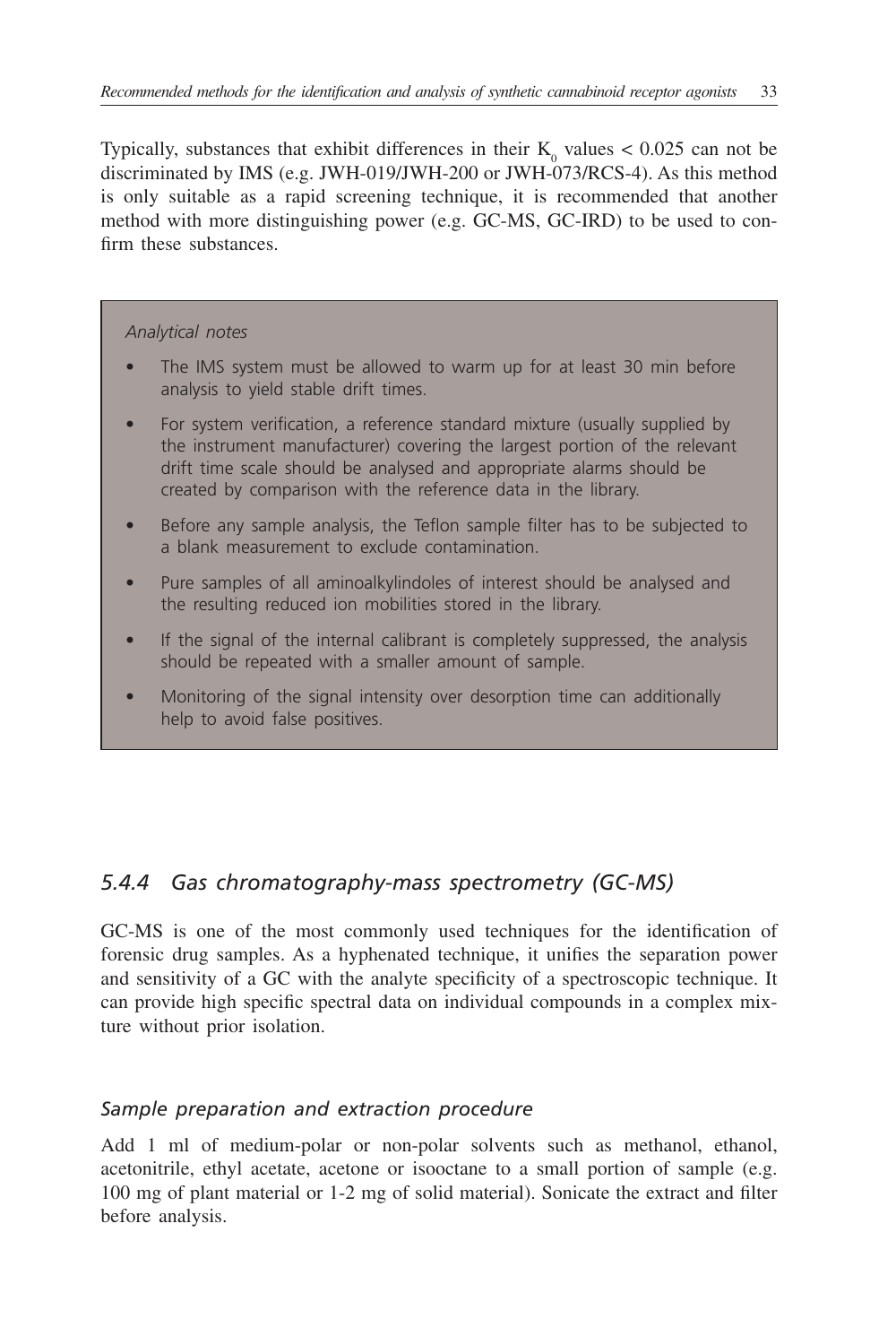## *Preparation of internal standard solution (for retention locking if required)*

Dissolve *N,N*-dibenzyl-2-chlorobenzamide in methanol to give a concentration of 20 µg/ml. Add an aliquot of the internal standard to the sample/standard solution if retention time locking of the analysis is required.

## *Preparation of standard solutions*

Prepare a standard solution of synthetic cannabinoid at a concentration of 1 mg/ml with an appropriate solvent (e.g. methanol, ethanol, acetonitrile, ethyl acetate, acetone or isooctane).

| GC oven conditions: | Column temp. initially set at 240°C and held isother-<br>mal for 1 min immediately after injection and ramped<br>to 330 $\degree$ C at a rate of 6 $\degree$ C/min with a final isotherm of<br>4 min |
|---------------------|------------------------------------------------------------------------------------------------------------------------------------------------------------------------------------------------------|
| Column:             | TG-SQC, TG-5MS, DB-5MS or equivalent, 30 m x 0.25<br>$mm$ i.d., 0.25 $µm$ film thickness                                                                                                             |
| Inlet:              | Mode: splitless (purge flow 30 ml/min at 0.3 min)<br>Temp.: $250^{\circ}$ C<br>Carrier gas: Helium, 1 ml/min, constant flow<br>Injection volume: 1 µl                                                |
| Detector:           | lonization mode: El mode, 70 eV<br>Transfer line temp.: 280°C<br>lon source temp.: 225°C                                                                                                             |
| MS parameters:      | Solvent delay: 3 min<br>Scan mode<br>Scanning mass range: $30 - 600$ amu at 2.17 scan/sec                                                                                                            |
| out.                | <i>Note:</i> The above conditions may be altered as long as appropriate validation is carried                                                                                                        |

## *Results*

GC retention times (RT) for selected synthetic cannabinoids using the above operating conditions are as follows: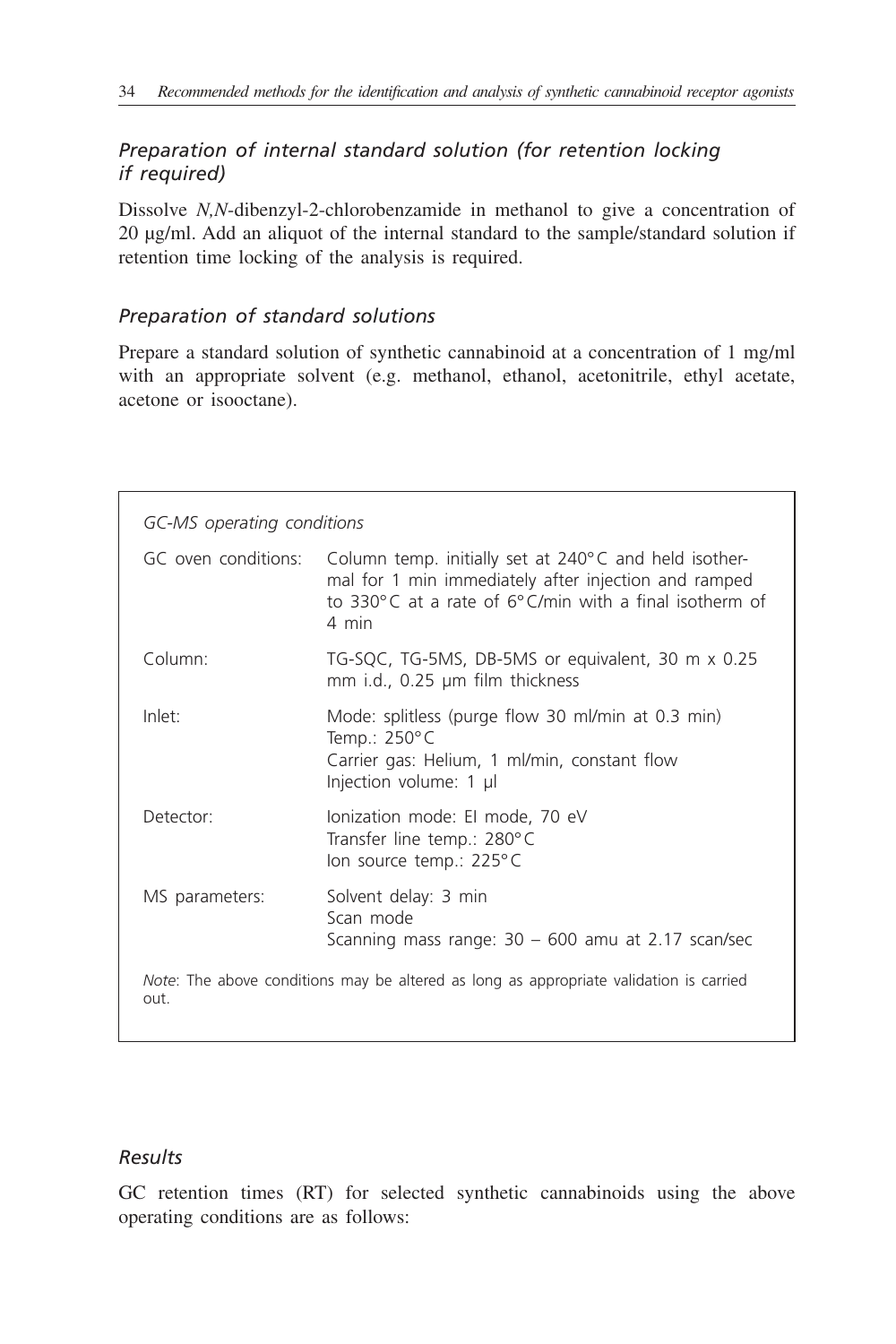| Compound                      | GC RT (mins) | Major GCMS ions (m/z)             |
|-------------------------------|--------------|-----------------------------------|
| <b>UR-144</b>                 | 6.05         | 214, 144, 296, 311M <sup>+</sup>  |
| <b>XLR-11</b>                 | 6.70         | 232, 144, 314, 329M <sup>+</sup>  |
| CP-47,497                     | 6.80         | 215, 233, 318M <sup>+</sup> , 300 |
| CP-47,497-C8 (1S/3S or 1R/3R) | 7.40         | 215, 233, 332M <sup>+</sup> , 314 |
| CP-47,497-C8 (1S/3R or 1R/3S) | 7.65         | 215, 233, 332M <sup>+</sup> , 314 |
| Internal standard             | 8.10         | 139, 141, 244, 335M <sup>+</sup>  |
| RCS-4 ortho isomer            | 8.75         | 321M <sup>+</sup> , 264, 304, 144 |
| <b>JWH-251</b>                | 9.20         | 214, 144, 116, 319M <sup>+</sup>  |
| <b>JWH-203</b>                | 10.00        | 214, 144, 116, 339M <sup>+</sup>  |
| <b>JWH-250</b>                | 10.15        | 214, 144, 116, 335M <sup>+</sup>  |
| RCS-4                         | 10.65        | 321M <sup>+</sup> , 264, 135, 214 |
| <b>JWH-015</b>                | 11.35        | 327M <sup>+</sup> , 326, 310, 270 |
| JWH-073                       | 11.78        | 327M <sup>+</sup> , 200, 284, 310 |
| AM-694                        | 11.82        | 232, 435M <sup>+</sup> , 220, 360 |
| APINACA                       | 11.90        | 215, 145, 294, 365M <sup>+</sup>  |
| <b>JWH-412</b>                | 12.15        | 359M <sup>+</sup> , 302, 145, 173 |
| Org 27759                     | 12.50        | 147, 134, 118, 353M <sup>+</sup>  |
| <b>JWH-018</b>                | 12.60        | 341M <sup>+</sup> , 284, 324, 214 |
| <b>JWH-007</b>                | 13.00        | 355M <sup>+</sup> , 354, 340, 298 |
| <b>JWH-307</b>                | 13.15        | 385M <sup>+</sup> , 155, 188, 314 |
| <b>JWH-019</b>                | 13.45        | 355M <sup>+</sup> , 284, 228, 338 |
| AM-2201                       | 13.70        | 359M <sup>+</sup> , 232, 284, 342 |
| <b>JWH-122</b>                | 13.90        | 355M <sup>+</sup> , 298, 338, 214 |
| <b>JWH-210</b>                | 14.50        | 369M <sup>+</sup> , 312, 352, 214 |
| MAM-2201                      | 14.80        | 373M <sup>+</sup> , 298, 356, 232 |
| Org 29647                     | 15.05        | 159, 91, 143, 381M <sup>+</sup>   |
| <b>JWH-081</b>                | 15.30        | 371M <sup>+</sup> , 314, 354, 214 |
| AM-1248                       | 15.60        | 98, 70, 99, 390M <sup>+</sup>     |
| AM-2232                       | 16.20        | 225, 352M <sup>+</sup> , 127, 284 |
| AM-1220                       | 16.30        | 98, 127, 155, 382M <sup>+</sup>   |
| <b>JWH-200</b>                | 16.75        | 100, 127, 155, 384M <sup>+</sup>  |
| Org 27569                     | 19.30        | 187, 174, 253, 409M <sup>+</sup>  |

**Table 5. GC retention times and major GCMS ions for selected synthetic cannabinoids**

*Note:* M+ refers to molecular ion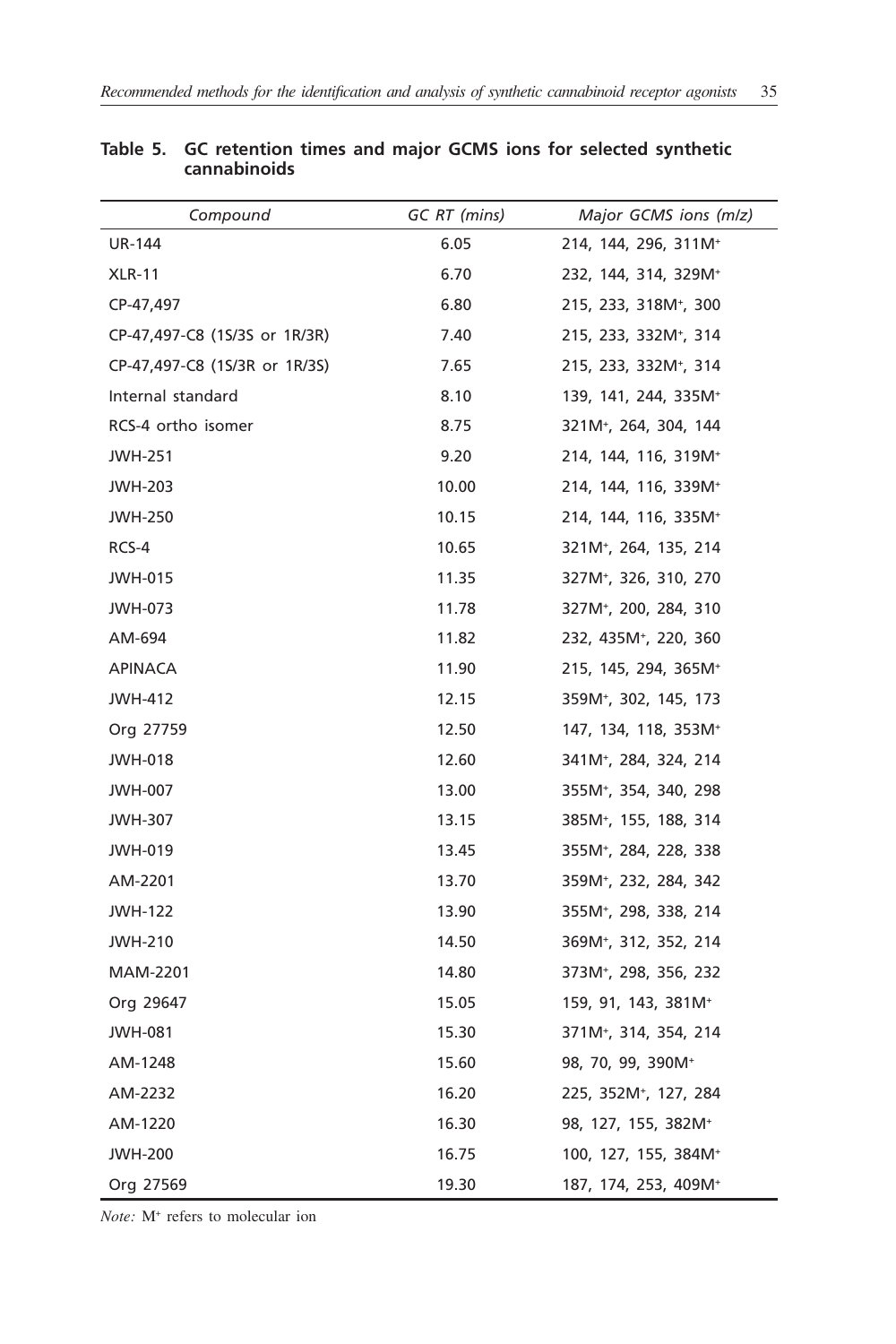Identification is accomplished by comparing the retention time and mass spectrum of the analyte with that of a reference standard. All compounds identified by GC-MS ideally should be compared to a current mass spectrum of the appropriate reference standard, preferably obtained from the same instrument, operated under the same conditions. In view of the difficulty of obtaining reference samples of synthetic cannabinoids, care must be taken in the use of reference spectra obtained from other sources such as commercial libraries or user generated spectra.

For the correct identification of regioisomers, additional techniques such as IR,  $GC$ -IRD or  $MS<sup>n</sup>$  might be necessary.

# *5.4.5 Gas chromatography (GC) with flame ionization detection (GC-FID) [25]*

GC-FID could be employed for both qualitative and quantitative determinations. The method for the quantitative GC-FID analysis of a few selective synthetic cannabinoids is described here to be used as a guide for adaptation and modification which would be required for other synthetic cannabinoids of interest. It is good to note that for samples with very low concentrations, it would be more advisable to employ a more sensitive technique, e.g. LC-MS or LC-MS/MS for quantitative determinations.

### *Preparation of internal standard (IS) solution*

Dissolve methyl oleate in methanol to give a concentration of 0.8 mg/ml.

### *Preparation of synthetic cannabinoid standard solutions*

Prepare accurately standard solutions of targeted synthetic cannabinoid in an appropriate working concentration range. This method could be validated for the concentration range of 0.02-2.00 mg/ml in methanol. Usually at least five standard solutions should be prepared for a good linear calibration curve. Then, add 500 µl of the internal standard solution to 500 µl of each standard solution and vortex the mixture. Inject 1 µl of the mixture into the gas chromatograph.

### *Preparation of sample solutions (unknown "herbal mixture")*

Obtain a representative sample from the seized material. Homogenize and accurately weigh 50 mg of seized material into a centrifugation tube and add quantitatively 5 ml of methanol. Sonicate and centrifuge the mixture for 5 min at 2,500 rpm. Then, add 500  $\mu$ l of the internal standard solution to 500  $\mu$ l of the supernatant solution and vortex the mixture. Inject  $1 \mu$ l of the mixture into the gas chromatograph. At least one duplicate analysis should be carried out.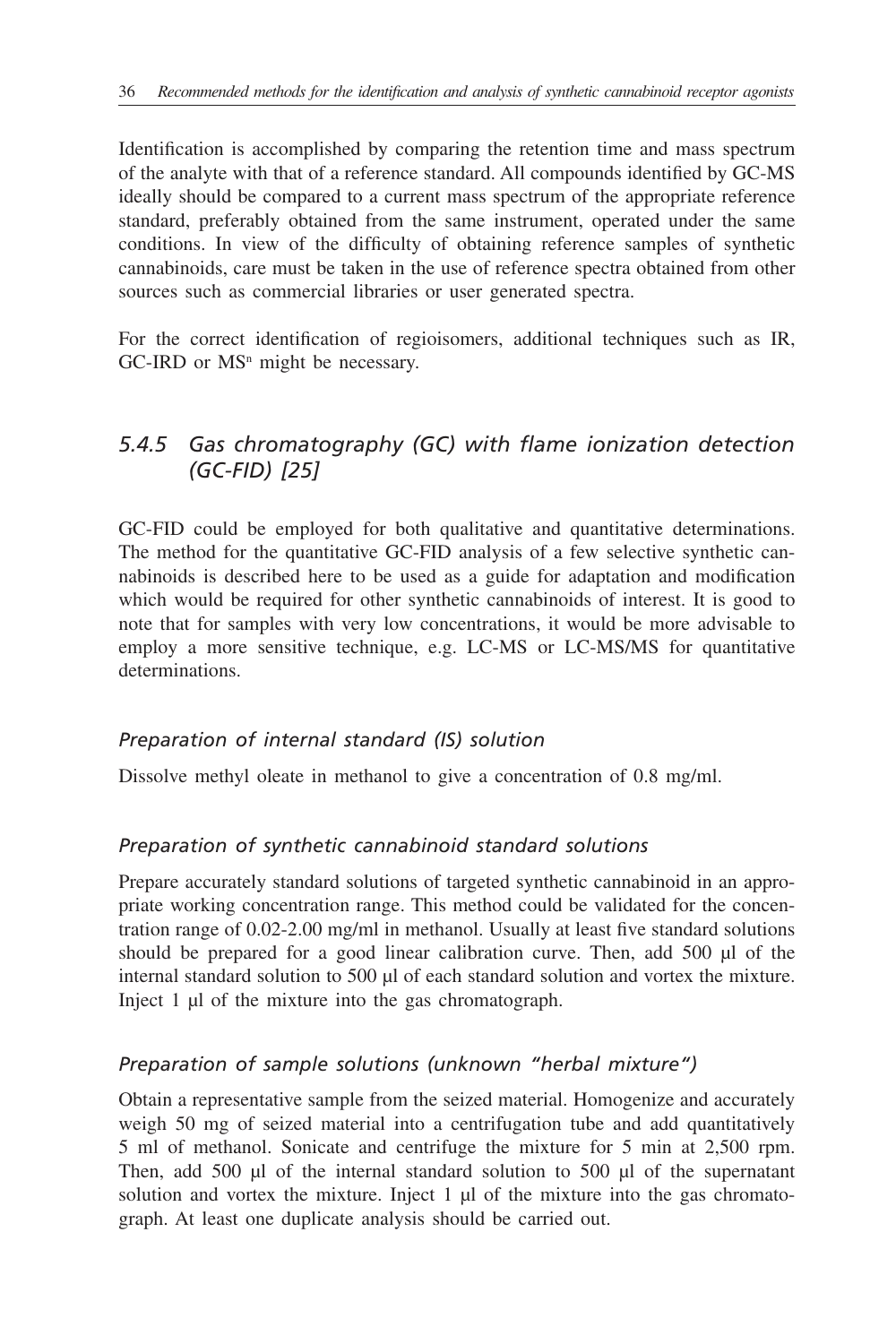| GC operating conditions                                                                        |                                                                                                                                                                            |  |  |
|------------------------------------------------------------------------------------------------|----------------------------------------------------------------------------------------------------------------------------------------------------------------------------|--|--|
| Detector:                                                                                      | <b>FID</b>                                                                                                                                                                 |  |  |
| Column:                                                                                        | Factor Four VF-5ms containing 5 % phenyl methyl poly-<br>siloxane or equivalent, 30 m x 0.25 mm i.d., 0.25 µm film<br>thickness                                            |  |  |
| Carrier gas:                                                                                   | Helium 1.2 ml/min                                                                                                                                                          |  |  |
| Detector gas:                                                                                  | Hydrogen 35 ml/min, air 350 ml/min                                                                                                                                         |  |  |
| Inlet temp.:                                                                                   | $250^{\circ}$ C                                                                                                                                                            |  |  |
| Detector temp.:                                                                                | $280^{\circ}$ C                                                                                                                                                            |  |  |
| Oven temp.:                                                                                    | Column temp. initially set at $70^{\circ}$ C and ramped to 180 $^{\circ}$ C<br>at a rate of $40^{\circ}$ C/min and then ramped to $300^{\circ}$ C at a<br>rate of 10°C/min |  |  |
| Injection volume:                                                                              | $1 \mu$                                                                                                                                                                    |  |  |
| Split ratio:                                                                                   | 30:1                                                                                                                                                                       |  |  |
| Note: The above conditions may be altered as long as appropriate validation is carried<br>out. |                                                                                                                                                                            |  |  |

### *Results*

Elution order and the corresponding retention time are as follows:

| Table 6. GC-FID elution order and corresponding retention times for selected |  |  |  |
|------------------------------------------------------------------------------|--|--|--|
| synthetic cannabinoids                                                       |  |  |  |

| Compound                   | Retention time (min) |
|----------------------------|----------------------|
| Internal standard          | 9.3                  |
| JWH-073                    | 18.3                 |
| <b>JWH-018</b>             | 19.4                 |
| JWH-073 (4-methylnaphthyl) | 20.1                 |
| <b>JWH-122</b>             | 22.8                 |

## *Calculations*

The percentage of targeted synthetic cannabinoid in the sample is then calculated by first plotting a linear calibration curve of the response ratio observed from the calibration standards (i.e. peak area of cannabinoid standard/peak area of IS) against concentration of cannabinoid standard used (mg/ml). From the response of the unknown sample solution and the corresponding value from the calibration curve,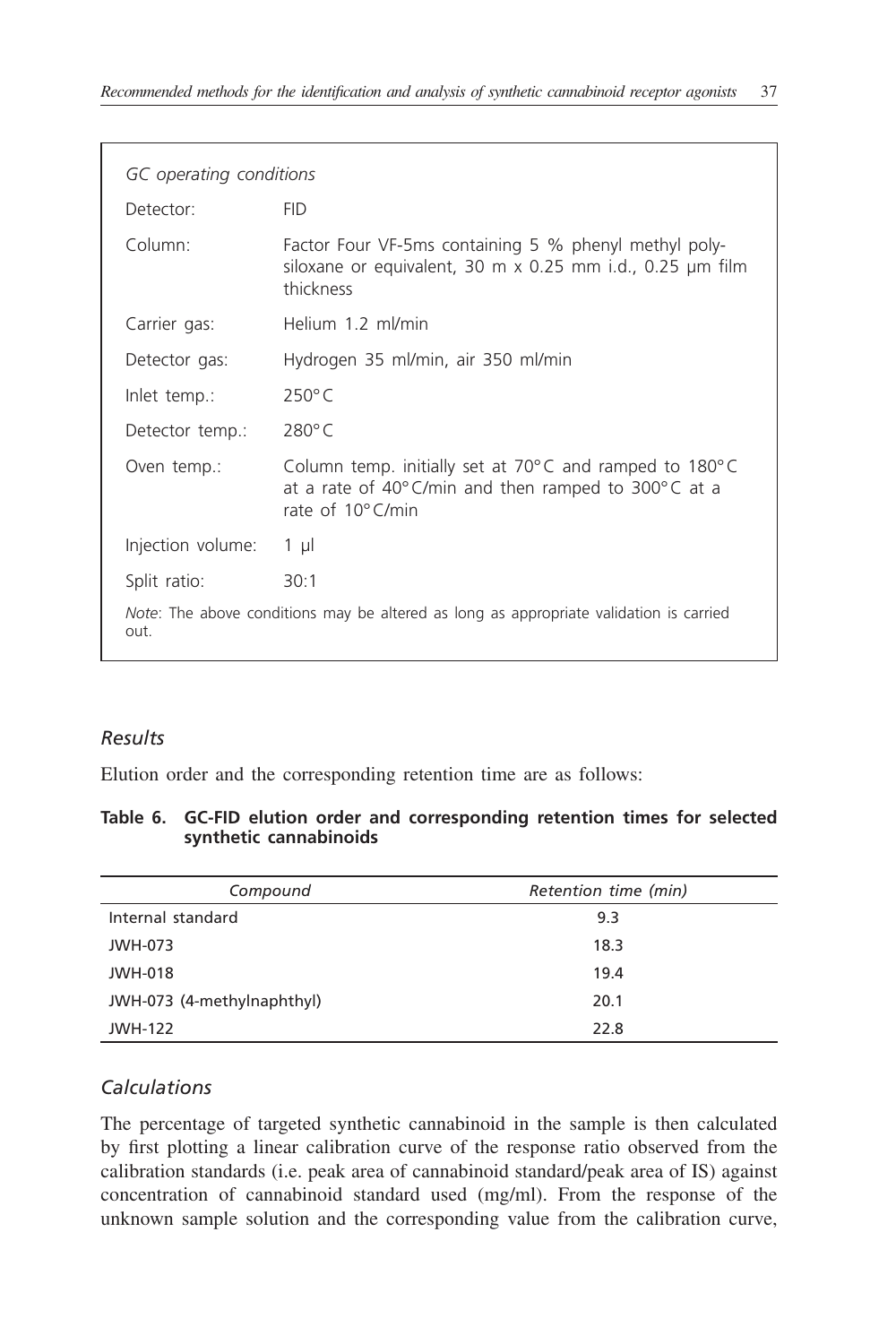the percentage of synthetic cannabinoid in the sample could be obtained using the formula below:

% synthetic canonical = 
$$
100 \times \frac{V \times \frac{(R_s - b)}{a}}{W_s}
$$

Where;

- V: Volume of extraction solvent used (ml)
- $R<sub>g</sub>$ : Response ratio observed for the sample (i.e. peak area of cannabinoid/peak area of IS)
- a: Gradient/slope of the calibration curve
- b: Intercept of the calibration curve
- $W_s$ : Weight of the sample  $(mg)$

Generally, with modern GC instrumentation and software, manual calculation of purity would not be required. Usually after input by the operator of the concentrations of the different calibration standards and the unknown sample solution, the calibration curve will be established and calculations will be performed automatically for any single point along the curve upon completion of the analytical run. Typically, the result will then be expressed as the percentage content of the unknown drug in the original sample material, i.e. as the sample purity (weight of the analyte relative to the sample weight).

## *5.4.6 Ultra high performance liquid chromatography (UHPLC)*

UHPLC systems have enhanced chromatographic capabilities compared to traditional high performance liquid chromatography (HPLC) as operating pressures are higher and columns are packed with sub-2 µm particles giving rise to higher separation efficiency. The separation speed of the UHPLC is also significantly greater which allows for faster sample throughput. Furthermore, it is more environmentally friendly with lower solvent consumption and reduced waste disposal.

Since there is a large variety of stationary and mobile phases available to the analyst, one method for quantitative UHPLC analysis is described below and can be modified for improved performance. This method has been field-tested within forensic casework and is considered fit-for-purpose. With adequate verification and validation, the same method can also be extended to other synthetic cannabinoids.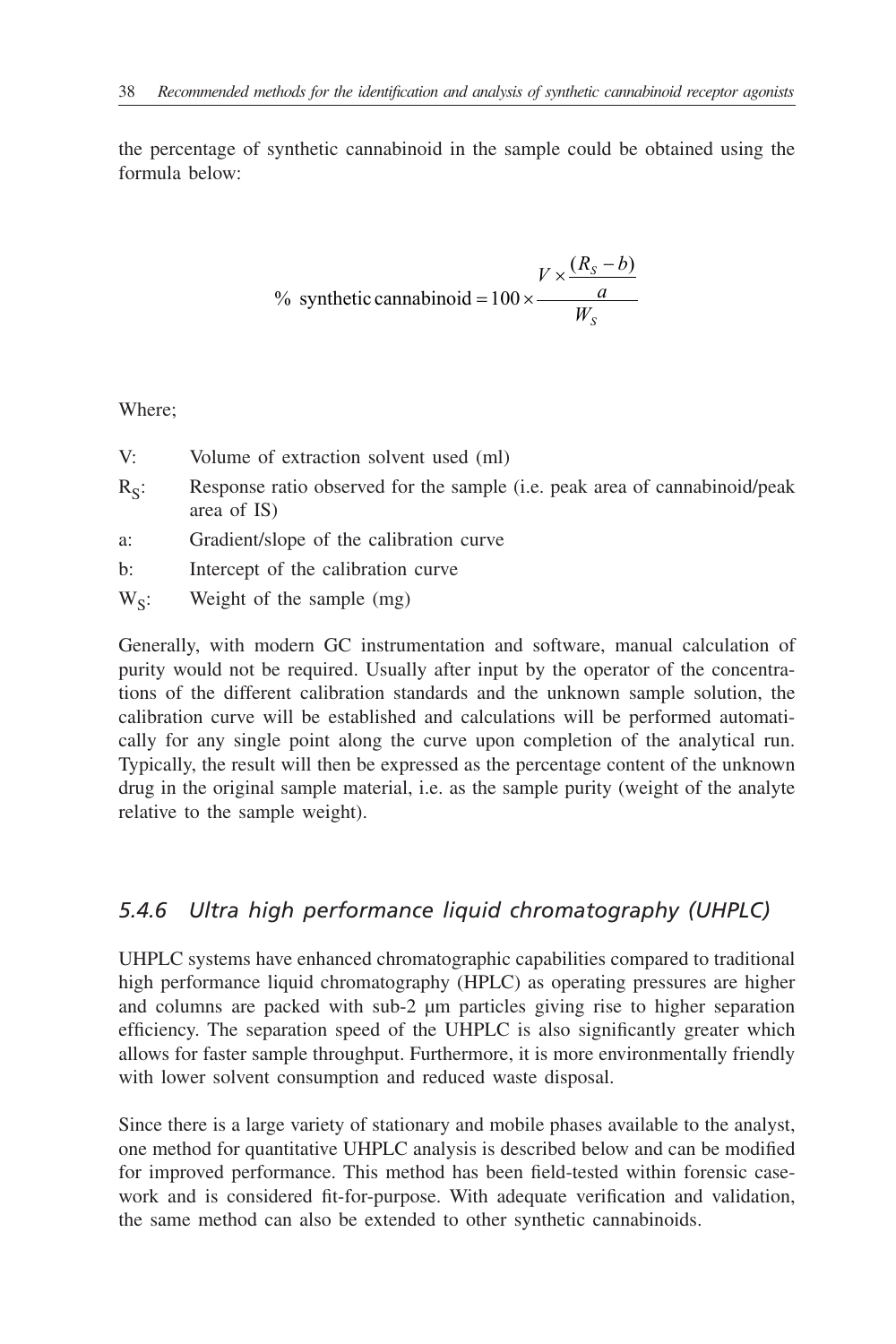### *Preparation of internal standard (IS) solution*

Weigh 20 mg of 1-pyrenebutyric acid into a 10 ml volumetric flask and dilute to volume with methanol to give a concentration of 2.0 mg/ml.

### *Preparation of synthetic cannabinoid standard solutions*

Accurately weigh 5 mg of analyte into a 5 ml volumetric flask and dilute to volume with methanol to give a stock solution with a concentration of 1.0 mg/ml. For some analytes (e.g. JWH-018, JWH-019 and JWH-073), solutions with 1.0 mg/ml concentrations are commercially available. The stock solution can be stored for at least one year with refrigeration.

Prepare accurately an appropriate working concentration range. Usually at least five standard solutions should be prepared for a good linear calibration curve. An example of the preparation of a 6-point calibration curve is given below:

| Calibration<br>level | Volume of<br>standard<br>stock solution<br>added $(\mu l)$ | <b>IS</b> solution<br>added $(\mu l)$ | Total volume<br>after<br>Volume of dilution with<br>methanol<br>(ml) | Final<br>concentration<br>of IS (µg/ml) | Final<br>concentration<br>оf<br>cannabinoids<br>$(\mu q/m)$ |
|----------------------|------------------------------------------------------------|---------------------------------------|----------------------------------------------------------------------|-----------------------------------------|-------------------------------------------------------------|
| Level 1              | 10                                                         | 40                                    | 10                                                                   | 8                                       |                                                             |
| Level 2              | 10                                                         | 8                                     | 2                                                                    | 8                                       | 5                                                           |
| Level 3              | 25                                                         | 4                                     |                                                                      | 8                                       | 25                                                          |
| Level 4              | 50                                                         | 4                                     |                                                                      | 8                                       | 50                                                          |
| Level 5              | 37.5                                                       | $\mathcal{P}$                         | 0.5                                                                  | 8                                       | 75                                                          |
| Level 6              | 50                                                         | 2                                     | 0.5                                                                  | 8                                       | 100                                                         |

#### **Table 7. Example of the preparation of a 6-point calibration curve**

#### *Preparation of sample solutions (unknown "herbal mixture")*

Obtain a representative sample from the seized material and carefully homogenize. Accurately weigh 200 mg of the sample into a flask and add quantitatively 2 ml of methanol. Extract under sonication for 15 min, invert flask at least 10 times, and centrifuge for 2 min at 5,000 rpm, or allow to settle. Then, transfer the liquid to another flask and repeat extraction step twice with portions of 2 ml of methanol. Take an aliquot of approximately 2 ml of the combined extracts and filter using a syringe filter ( $\leq 0.45$  µm). Then, accurately pipette 50 µl of the filtrate and 8 µl of IS solution into a 2 ml volumetric flask and dilute to volume with mobile phase A. Inject 5 µl of the sample solution into the UHPLC. At least one duplicate analysis should be carried out.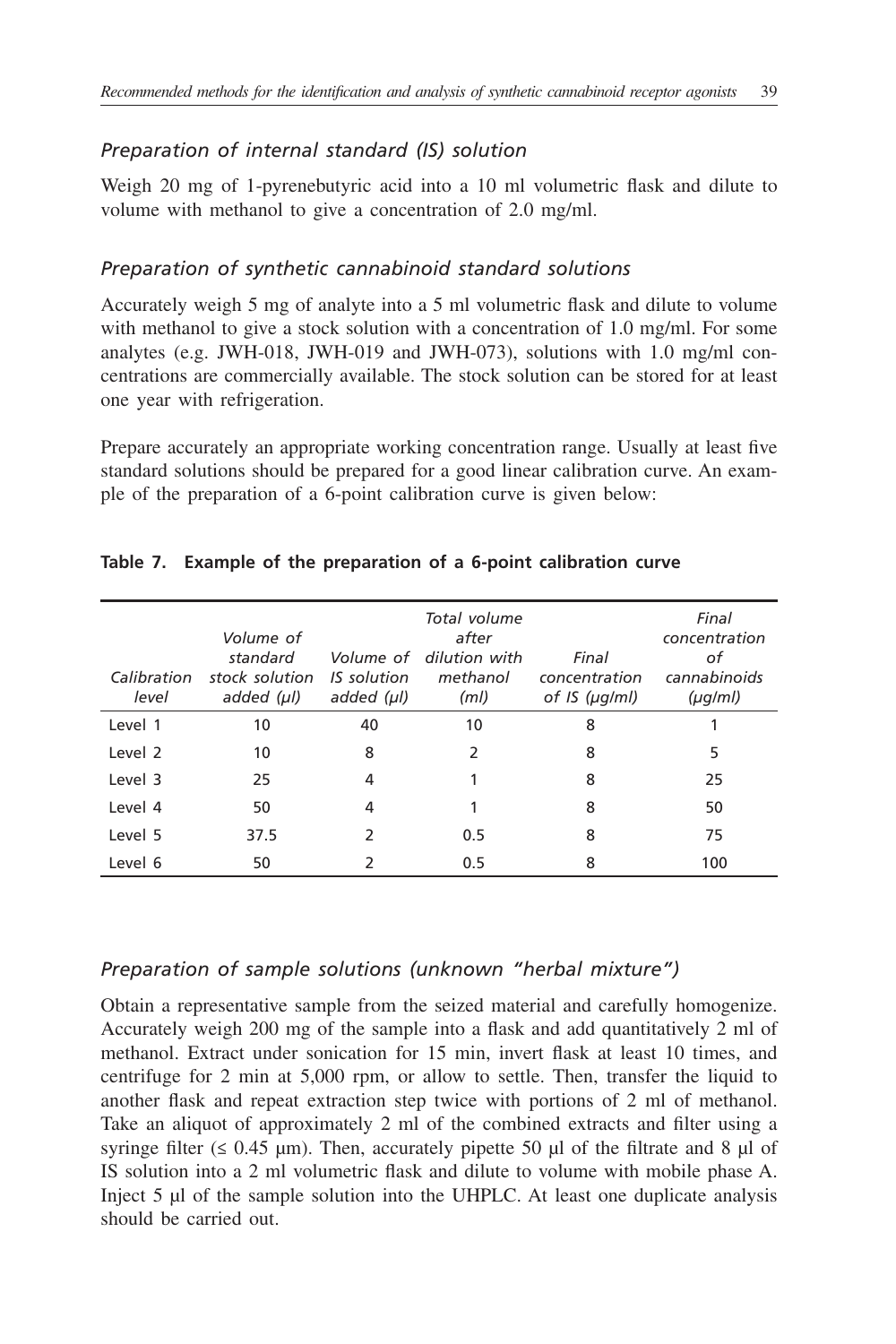| UHPLC operating conditions |                                                                                                              |  |  |  |
|----------------------------|--------------------------------------------------------------------------------------------------------------|--|--|--|
| Column:                    | Acquity UPLC BEH Phenyl, 100 mm x 2.1 mm i.d.,<br>1.7 µm particle size                                       |  |  |  |
| Mobile phase:              | A: 95 % acetonitrile, 4.9 % water, 0.1 % formic acid<br>B: 95 % water, 4.9 % acetonitrile, 0.1 % formic acid |  |  |  |
| Gradient:                  | $0.0 - 12.5$ min 41 % A<br>$125 - 200$ min 50 % A<br>$20.0 - 23.0$ min 60 % A<br>$23.0 - 27.5$ min 41 % A    |  |  |  |
| Flow rate:                 | $0.4$ ml/min                                                                                                 |  |  |  |
| Pressure:                  | 512 bar                                                                                                      |  |  |  |
| Temp.:                     | $30^{\circ}$ C                                                                                               |  |  |  |
| Detection:                 | Photodiode Array (PDA), detection wavelengths (see below)                                                    |  |  |  |
| Injection volume:          | $5 \mu$                                                                                                      |  |  |  |
| out.                       | Note: The above conditions may be altered as long as appropriate validation is carried                       |  |  |  |

### *Results*

Identification is accomplished by comparing the retention time of the analyte with the retention time of a reference standard. The internal standard allows the use of retention index as an additional identification criterion. Furthermore, the UV spectrum of the analyte has to be compared with that of a reference standard solution.

| Compounds         | Retention time (min) | Detection<br>wavelength (nm) |
|-------------------|----------------------|------------------------------|
| <b>JWH-200</b>    | 1.9                  | 217                          |
| AM-1220           | 2.3                  | 217                          |
| Internal standard | 5.7                  | 198/242                      |
| AM-694            | 11.8                 | 209                          |
| RCS-4             | 12.8                 | 209                          |
| CP-47,497         | 13.7                 | 198                          |
| <b>JWH-250</b>    | 15.5                 | 209                          |
| JWH-073           | 16.3                 | 217                          |
| CP-47,497-C8      | 16.6                 | 198                          |
| <b>JWH-251</b>    | 17.0                 | 209                          |
| <b>JWH-203</b>    | 17.6                 | 209                          |
| <b>JWH-018</b>    | 19.2                 | 217                          |
| <b>JWH-007</b>    | 20.0                 | 217                          |

#### **Table 8. UHPLC retention times and detection wavelengths for selected synthetic cannabinoids**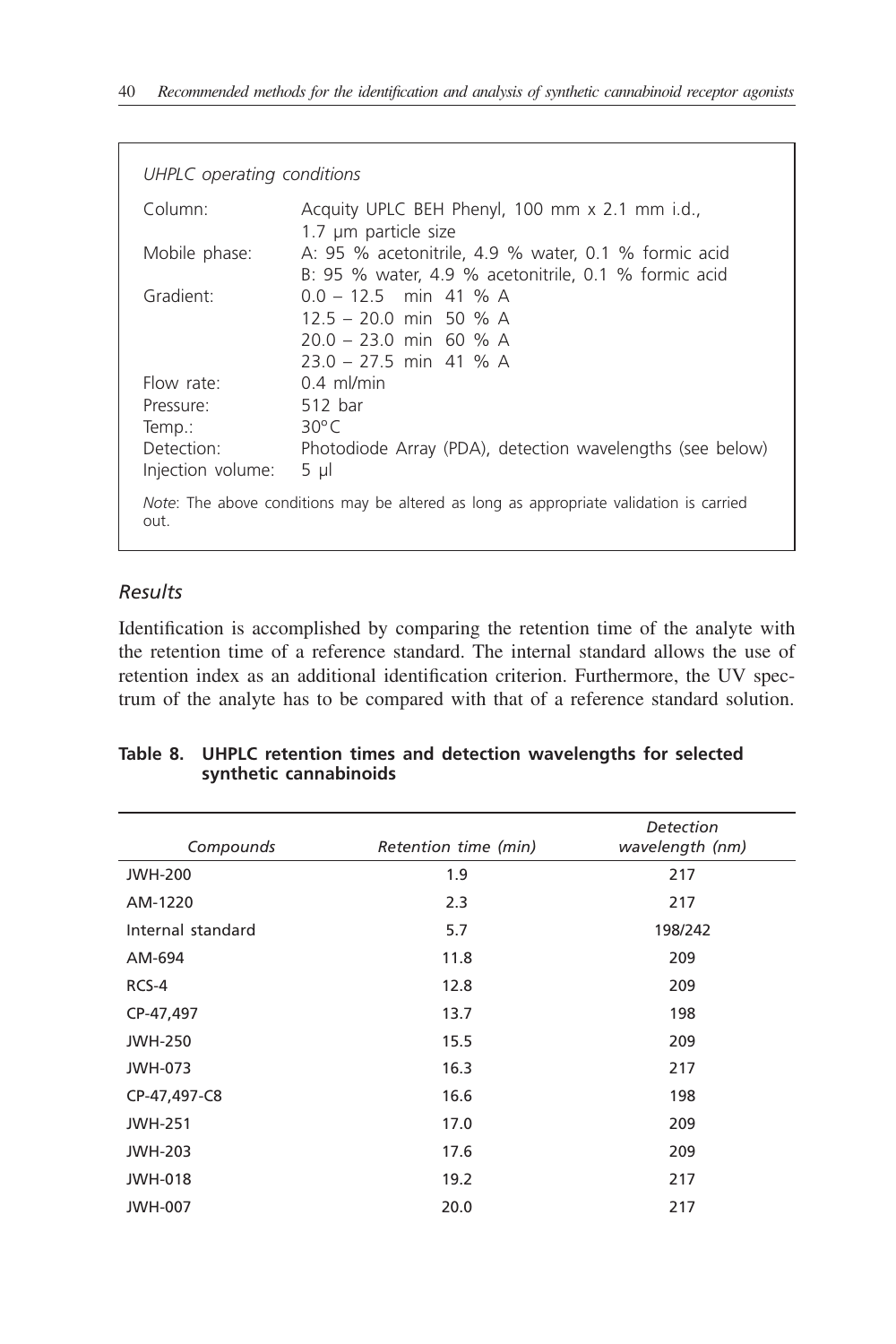| Compounds      | Retention time (min) | <b>Detection</b><br>wavelength (nm) |
|----------------|----------------------|-------------------------------------|
| <b>JWH-081</b> | 20.6                 | 209                                 |
| <b>JWH-122</b> | 21.9                 | 217                                 |
| <b>JWH-019</b> | 22.5                 | 217                                 |
| JWH-210        | 24.0                 | 217                                 |

#### *Quantitation*

Due to possible matrix interactions, internal standard calibration is strongly advised. The use of peak area for quantitation is recommended because negative effects from peak broadening can be minimized. Previously characterized "herbal mixtures" or blends can be employed as precision controls.

#### Analytical notes

- The above method is suitable for "herbal mixtures" with cannabinoid contents of up to 100 mg/g, resulting in sample solutions with concentrations of up to 100 µg/ml. If the contents are found to be above 100 mg/g, then further dilution or repeated analysis with lesser sample is required.
- The same method could also be used for qualitative analyses, however it is not necessary for duplicate analysis. It is sufficient to analyse only one sample per homogenate with direct one-time extraction.

### *Calculations*

The percentage of targeted synthetic cannabinoid in the sample is then calculated by first plotting a linear calibration curve of the response ratio observed from the calibration standards (i.e. peak area of cannabinoid standard/peak area of IS) against concentration of cannabinoid standard used (mg/ml). From the response of the unknown sample solution and the corresponding value from the calibration curve, the percentage of synthetic cannabinoid in the sample could be obtained using the formula below:

% synthetic canonical = 
$$
100 \times \frac{V \times \frac{(R_s - b)}{a}}{W_s}
$$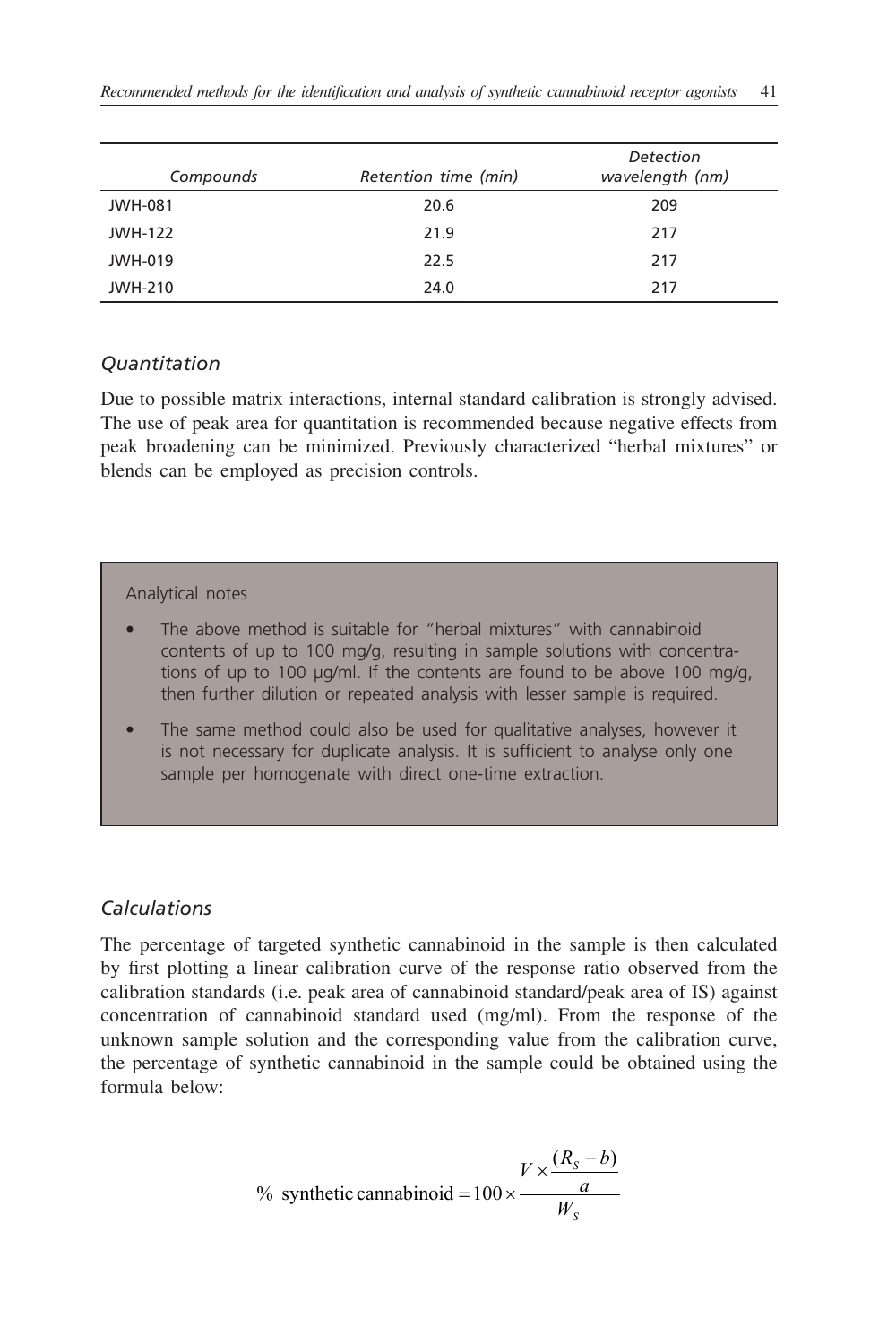Where;

- V: Volume of extraction solvent used (ml)
- $R<sub>c</sub>$ : Response ratio observed for the sample (i.e. peak area of cannabinoid/peak area of IS)
- a: Gradient/slope of the calibration curve
- b: Intercept of the calibration curve
- $W<sub>e</sub>$ : Weight of the sample (mg)

Generally, with modern LC instrumentation and software, manual calculation of purity would not be required. Usually after input by the operator of the concentrations of the different calibration standards and the unknown sample solution, the calibration curve will be established and calculations will be performed automatically for any single point along the curve upon completion of the analytical run. Typically, the result will then be expressed as the percentage content of the unknown drug in the original sample material, i.e. as the sample purity (weight of the analyte relative to the sample weight).

# *5.4.7 Liquid chromatography-tandem mass spectrometry (LC-MS/MS)*

LC-MS/MS is a powerful technique which combines the separation features of conventional HPLC or UHPLC with the detection capabilities of a tandem mass spectrometer, resulting in significantly increased selectivity and reduced interference between active ingredients and matrix. Its low limits of detection allow for trace analysis and the analysis of biological specimens such as blood and hair. With high sensitivity and selectivity, LC-MS/MS is suitable for both qualitative and quantitative analysis of low concentration synthetic cannabinoids in complex herbal mixtures.

One method for quantitative LC-MS/MS analysis is described below and can be modified for improved performance. This method has been field-tested within forensic casework and is considered fit-for-purpose. With adequate verification and validation, the same method can also be extended to other synthetic cannabinoids.

### *Preparation of internal standard (IS) solution*

Weigh 200 mg of diphenylamine (DPA) into a 2 l volumetric flask and dilute to volume with ethanol to give a concentration of 100 mg/l.

### *Preparation of synthetic cannabinoid standard stock solution*

Prepare a standard stock solution containing all analytes to be quantified (e.g. JWH-018, JWH-019 and JWH-073) in concentrations of 1.0 mg/l and the internal standard diphenylamine at a concentration of 100 µg/l as follows: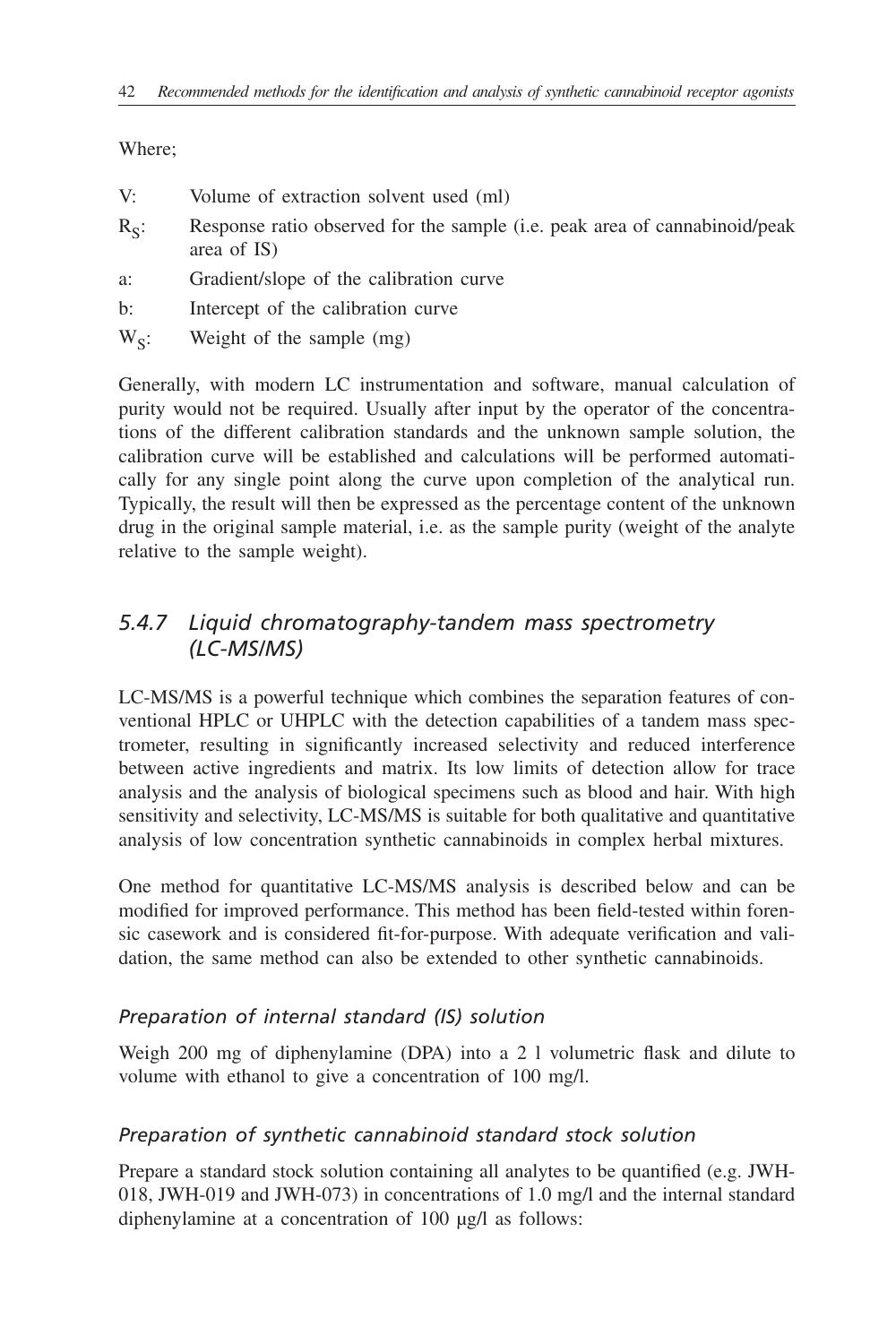Accurately pipette 100 µl IS solution of 100 mg/l and 100 µl of 1 g/l solutions of each analyte (1 mg/ml concentrations are commercially available) into a 100 ml volumetric flask and dilute to volume with ethanol. The stock solution can be stored for at least one year with refrigeration.

### *Preparation of synthetic cannabinoid standard working solution*

For making up the working standard solutions, the IS solution of 100 mg/l has to be first diluted 1,000 times to give a concentration of 100 µg/l (DIS solution). This solution is used to dilute the standard stock solution to the desired concentration.

Prepare accurately an appropriate working concentration range. Usually, at least five standard solutions should be prepared for a good linear calibration curve. An example of the preparation of a 5-point calibration curve is given below:

| Calibration<br>level | Volume of<br>standard<br>stock solution<br>added $(\mu l)$ | Volume of volumetric<br>flask used dilute to<br>volume with DIS<br>solution (ml) | Final<br>concentration<br>of IS $(\mu q)$ | Final<br>concentration of<br>cannabinoids<br>$(\mu q)$ |
|----------------------|------------------------------------------------------------|----------------------------------------------------------------------------------|-------------------------------------------|--------------------------------------------------------|
| Level 1              | 30                                                         | 10                                                                               | 100                                       | 3                                                      |
| Level 2              | 100                                                        | 10                                                                               | 100                                       | 10                                                     |
| Level 3              | 300                                                        | 10                                                                               | 100                                       | 30                                                     |
| Level 4              | 1000                                                       | 10                                                                               | 100                                       | 100                                                    |
| Level 5              | 2000                                                       | 10                                                                               | 100                                       | 200                                                    |

#### **Table 9. Example of the preparation of a 5-point calibration curve**

## *Preparation of sample solutions (unknown "herbal mixture")*

Obtain a representative sample from the seized material and carefully homogenize. Accurately weigh 100 mg of sample into a 50 ml volumetric flask and make up to the mark with IS solution (100 mg/l). Extract under sonication for 5 min, invert flask at least 10 times, and centrifuge for 2 min at 5,000 rpm, or allow to settle. Take an aliquot of approximately 2 ml and filter using a syringe filter  $(\leq 0.45 \text{ }\mu\text{m})$ . Then, accurately pipette 50 µl of the filtrate into a 50 ml volumetric flask and dilute to volume with ethanol. Inject 5 µl of the sample solution into the LC-MS/MS. At least one duplicate analysis should be carried out.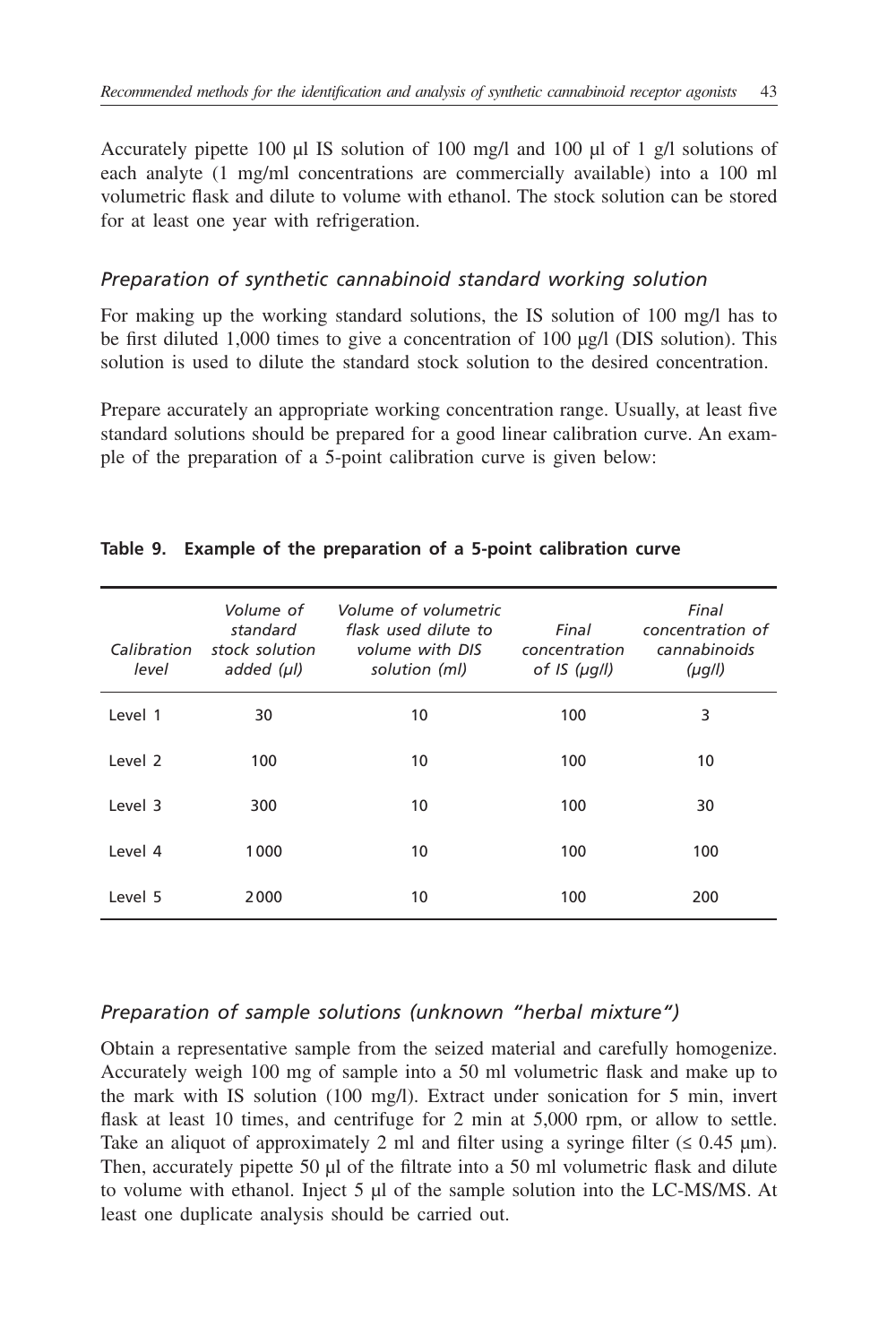| LC-MS/MS operating conditions |                                                                                                                                                                            |
|-------------------------------|----------------------------------------------------------------------------------------------------------------------------------------------------------------------------|
| LC:                           |                                                                                                                                                                            |
| Column:                       | C18 analytical column (e.g., 100 mm $\times$ 2.1 mm i.d., 3.5 µm),<br>C18 guard column (10 mm $\times$ 2.1 mm i.d., 3.5 µm)                                                |
| Mobile phase:                 | $0.1\%$ formic acid (A): water (B): methanol (C)                                                                                                                           |
| Gradient:                     | Initial A:B:C = $10:70:20$ , linear to 10:5:85 within 10 min,<br>10 min isocratic, back to initial conditions within 1 min,<br>4 min equilibration (total run time 25 min) |
| Flow rate:                    | $0.2$ ml/min                                                                                                                                                               |
| Column temp.:                 | 30°C                                                                                                                                                                       |
| Injection volume:             | $5 \mu$                                                                                                                                                                    |
|                               |                                                                                                                                                                            |
| MS/MS:                        |                                                                                                                                                                            |
| Detection mode:               | Multiple reaction monitoring (MRM)                                                                                                                                         |
| lonization mode:              | Simultaneous positive and negative electrospray ionization<br>$(ESI+$ and $ESI+$                                                                                           |
| Capillary voltage:            | 3.5 kV                                                                                                                                                                     |
| lon source temp.:             | $120^{\circ}$ C                                                                                                                                                            |
| Desolvation temp.:            | $350^{\circ}$ C                                                                                                                                                            |
| Cone gas:                     | Nitrogen, flow 60 l/h                                                                                                                                                      |
| Desolvation gas:              | Nitrogen, flow 650 l/h                                                                                                                                                     |
| Collision gas:                | Argon                                                                                                                                                                      |
| out.                          | Note: The above conditions may be altered as long as appropriate validation is carried                                                                                     |

The following table show mass spectrometric data and parameters for some selected synthetic cannabinoids and the internal standard (DPA):

|                        | Table 10. LC-MS/MS mass spectrometric data and parameters for selected |  |  |  |
|------------------------|------------------------------------------------------------------------|--|--|--|
| synthetic cannabinoids |                                                                        |  |  |  |

| Analyte        | Ionization<br>mode | Precursor<br>$ion$ ( $m/z$ ) | Product <i>ions</i><br>(m/z) | Cone<br>voltage (V) | Collision<br>energy (eV) |
|----------------|--------------------|------------------------------|------------------------------|---------------------|--------------------------|
| DPA (IS)       | $ESI^+$            | 170.17                       | 93.26                        | 31                  | 28                       |
| <b>JWH-018</b> | $FSI^+$            | 342.20                       | 154.99                       | 30                  | 25                       |
|                |                    |                              | 145.07                       |                     | 42                       |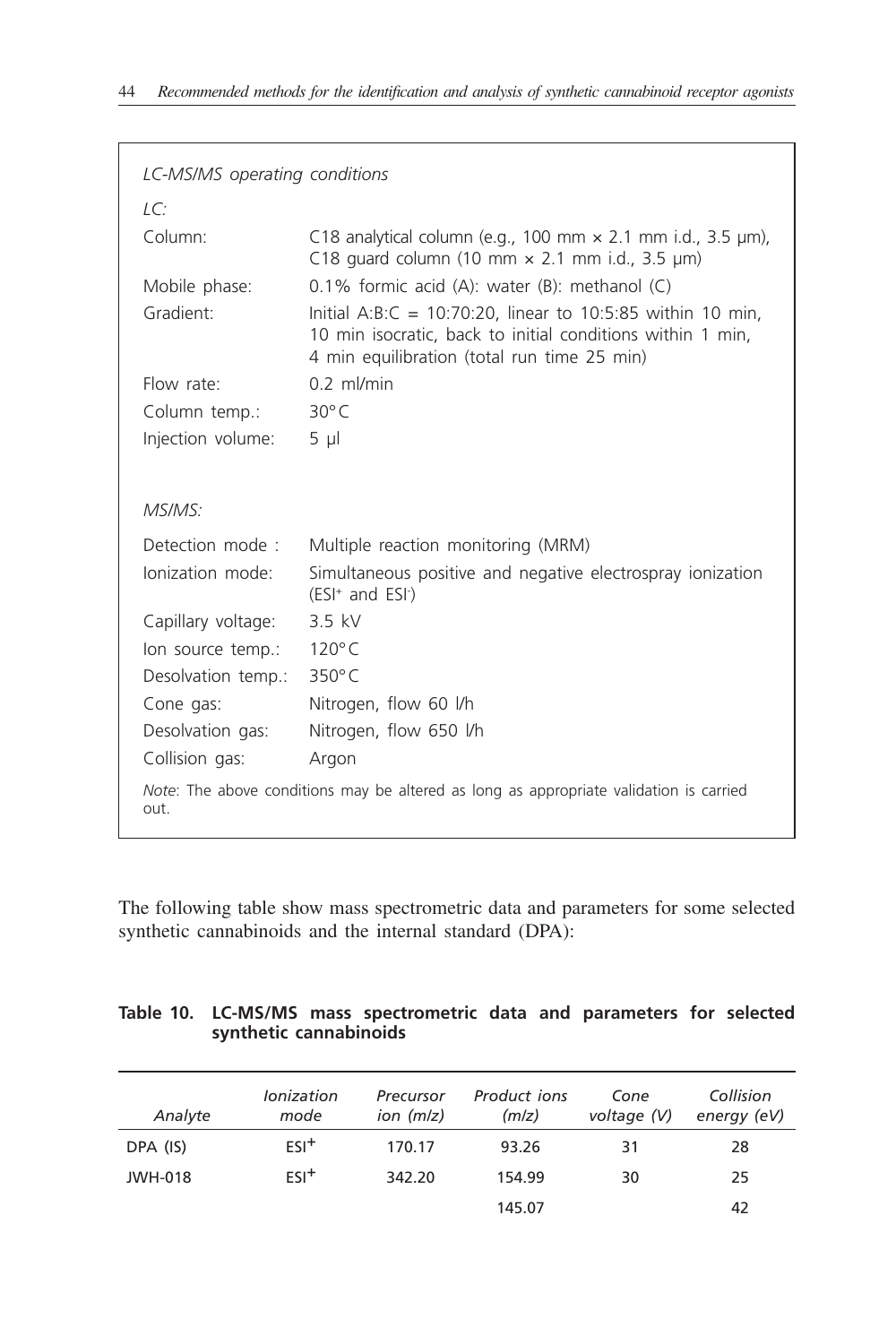|                | Ionization       | Precursor | Product ions | Cone        | Collision   |
|----------------|------------------|-----------|--------------|-------------|-------------|
| Analyte        | mode             | ion (m/z) | (m/z)        | voltage (V) | energy (eV) |
| <b>JWH-019</b> | $ESI^+$          | 356.15    | 154.99       | 34          | 25          |
|                |                  |           | 126.99       |             | 44          |
| JWH-073        | $ESI^+$          | 328.10    | 155.12       | 33          | 22          |
|                |                  |           | 126.85       |             | 50          |
| <b>JWH-081</b> | $ESI+$           | 372.10    | 185.25       | 33          | 25          |
|                |                  |           | 214.29       |             | 25          |
| <b>JWH-122</b> | $ESI+$           | 356.35    | 169.43       | 29          | 25          |
|                |                  |           | 214.21       |             | 25          |
| <b>JWH-200</b> | $ESI+$           | 385.15    | 154.99       | 25          | 20          |
|                |                  |           | 114.25       |             | 25          |
| <b>JWH-210</b> | $ESI+$           | 370.25    | 183.46       | 33          | 26          |
|                |                  |           | 214.40       |             | 26          |
| <b>JWH-250</b> | $ESI+$           | 336.20    | 120.95       | 25          | 20          |
|                |                  |           | 188.19       |             | 16          |
| AM-2201        | $ESI+$           | 360.10    | 155.37       | 30          | 25          |
|                |                  |           | 145.14       |             | 40          |
| RCS-4          | $ESI+$           | 322.20    | 135.03       | 25          | 24          |
|                |                  |           | 76.74        |             | 50          |
| CP-47,497      | ESI <sup>-</sup> | 317.2     | 299.08       | 45          | 26          |
|                |                  |           | 159.59       |             | 55          |

*Note:* Precursor ions are detected as [M+H]<sup>+</sup> in ESI<sup>+</sup> mode or [M-H]<sup>-</sup> in ESI<sup>-</sup> mode.

#### *Results*

Identification is accomplished by comparing the retention time of the analyte with that of a reference standard solution. The internal standard allows the use of retention index as an additional identification criterion. Furthermore, the ratio of intensities of both mass transitions (precursor  $\rightarrow$  product ion 1/precursor  $\rightarrow$  product ion 2) of an analyte has to be compared with that of a reference standard solution. Appropriate mass transitions should be selected to avoid interference between different analytes, particularly in isomers (e.g. JWH-019 and JWH-122). Hence, even coeluting compounds can be discriminated. In some cases, recording of the product spectrum of a particular precursor (Daughter Scan; DS) may be necessary for an unambiguous identification. Caution has to be applied when identifying regioisomeric compounds.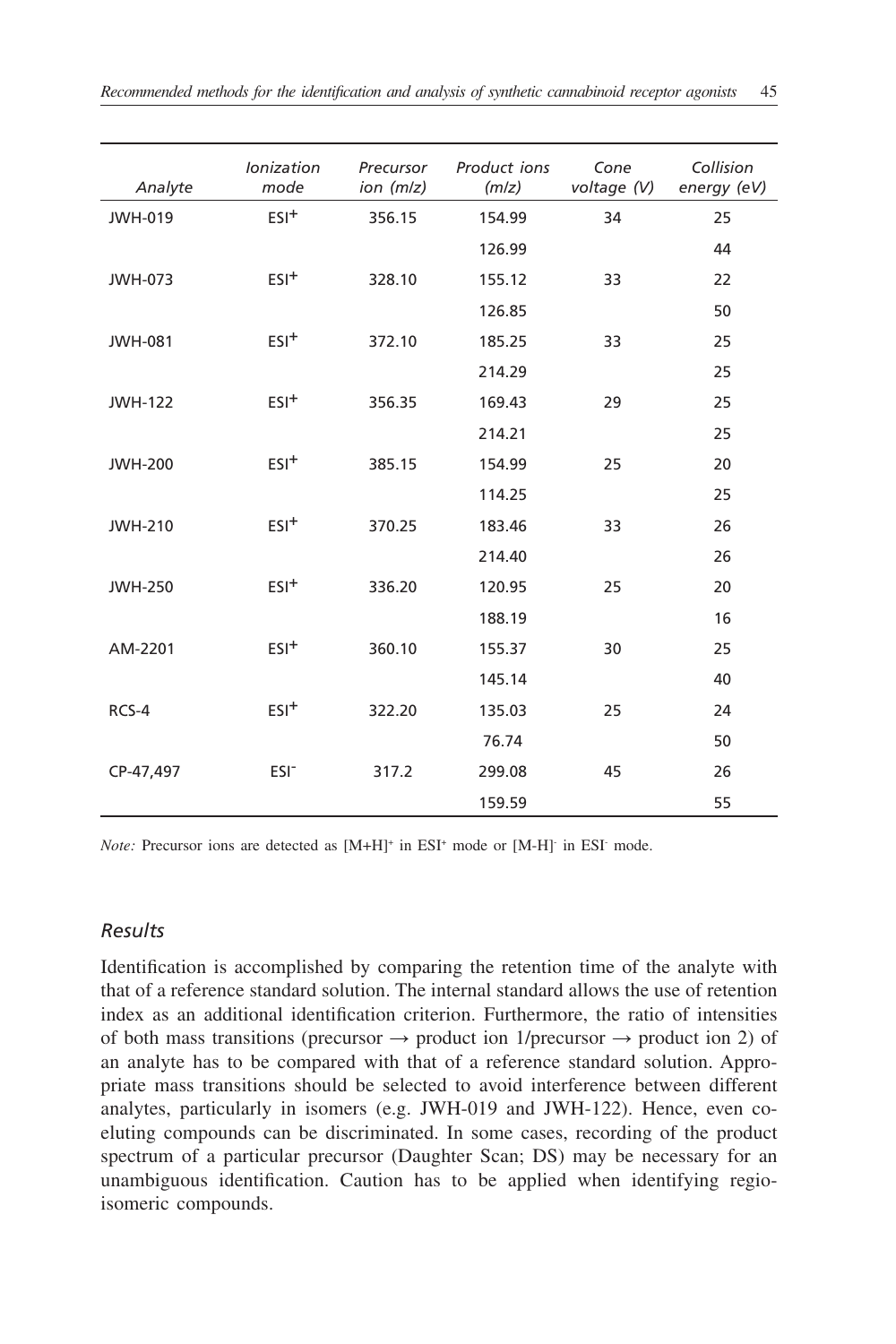| Compounds            | Retention times (min) |
|----------------------|-----------------------|
| <b>JWH-200</b>       | 11.7                  |
| Diphenylamine (IS)   | 15.0                  |
| AM-2201              | 16.2                  |
| RCS-4                | 17.0                  |
| <b>JWH-250</b>       | 17.1                  |
| JWH-073              | 17.2                  |
| <b>JWH-018</b>       | 18.1                  |
| <b>JWH-081</b>       | 18.5                  |
| <b>JWH-019</b>       | 18.9                  |
| <b>JWH-122</b>       | 19.0                  |
| CP-47,497 (ESI mode) | 19.2                  |
| <b>JWH-210</b>       | 19.9                  |

#### **Table 11. LC-MS/MS retention times for selected synthetic cannabinoids**

#### *Quantitation*

Due to possible matrix interactions and features specific to mass spectrometers, internal standard calibration is strongly advised and matrix effects have to be explored. The use of peak area for quantitation is recommended because negative effects from peak broadening can be minimized. Generally, the most intense mass transitions (primary trace; upper product ions in table 10) are usually utilized for quantitation, while less intense mass transitions (secondary trace; lower product ions in table 10) may be favoured when interferences exists. Co-eluting analytes can also be quantified simultaneously with this method. Previously characterized "herbal mixtures" or blends can be employed as precision controls.

#### *Calculations*

The percentage of targeted synthetic cannabinoid in the sample is then calculated by first plotting a linear calibration curve of the response ratio observed from the calibration standards (i.e. peak area of cannabinoid standard/peak area of IS) against concentration of cannabinoid standard used (mg/ml). From the response of the unknown sample solution and the corresponding value from the calibration curve, the percentage of synthetic cannabinoid in the sample could be obtained using the formula below:

% synthetic canonical = 
$$
100 \times \frac{V \times \frac{(R_s - b)}{a}}{W_s}
$$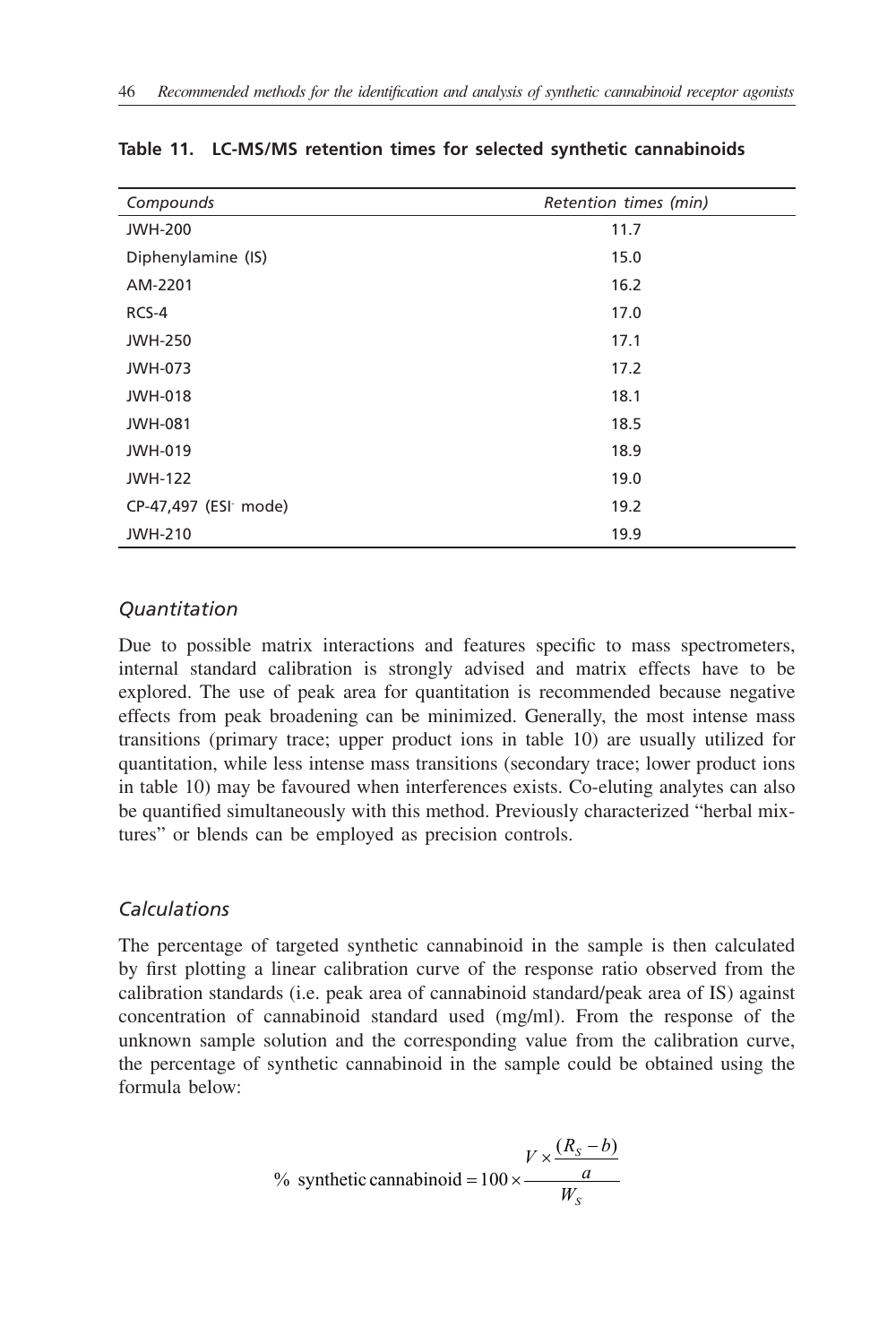Where;

- V: Volume of extraction solvent used (ml)
- $R<sub>g</sub>$ : Response ratio observed for the sample (i.e. peak area of cannabinoid/peak area of IS)
- a: Gradient/slope of the calibration curve
- b: Intercept of the calibration curve
- $W<sub>e</sub>$ : Weight of the sample (mg)

Generally, with modern LC instrumentation and software, manual calculation of purity would not be required. Usually after input by the operator of the concentrations of the different calibration standards and the unknown sample solution, the calibration curve will be established and calculations will be performed automatically for any single point along the curve upon completion of the analytical run. Typically, the result will then be expressed as the percentage content of the unknown drug in the original sample material, i.e. as the sample purity (weight of the analyte relative to the sample weight).

#### *Analytical notes*

- The above method is suitable for "herbal mixtures" with cannabinoid contents of up to 100 mg/g, resulting in sample solutions with concentrations of up to 200 µg/l. If the contents are found to be above 100 mg/g, then further dilution or repeated analysis with lesser sample is required.
- The same method could also be used for qualitative analyses, however it is not necessary for duplicate analysis. It is sufficient to analyse only one sample per homogenate with direct one-time extraction. The method is not suitable for non-targeted analysis.
- With the method described, the cannabinoids JWH-018, JWH-019, JWH-073, JWH-081, JWH-122, JWH-200, JWH-210, JWH-250, AM-2201, RCS-4 and CP-47,497 can be detected simultaneously.
- It should be noted that CP-47,497 is detected only in negative ionization mode, whereas the other analytes are ionized in positive mode.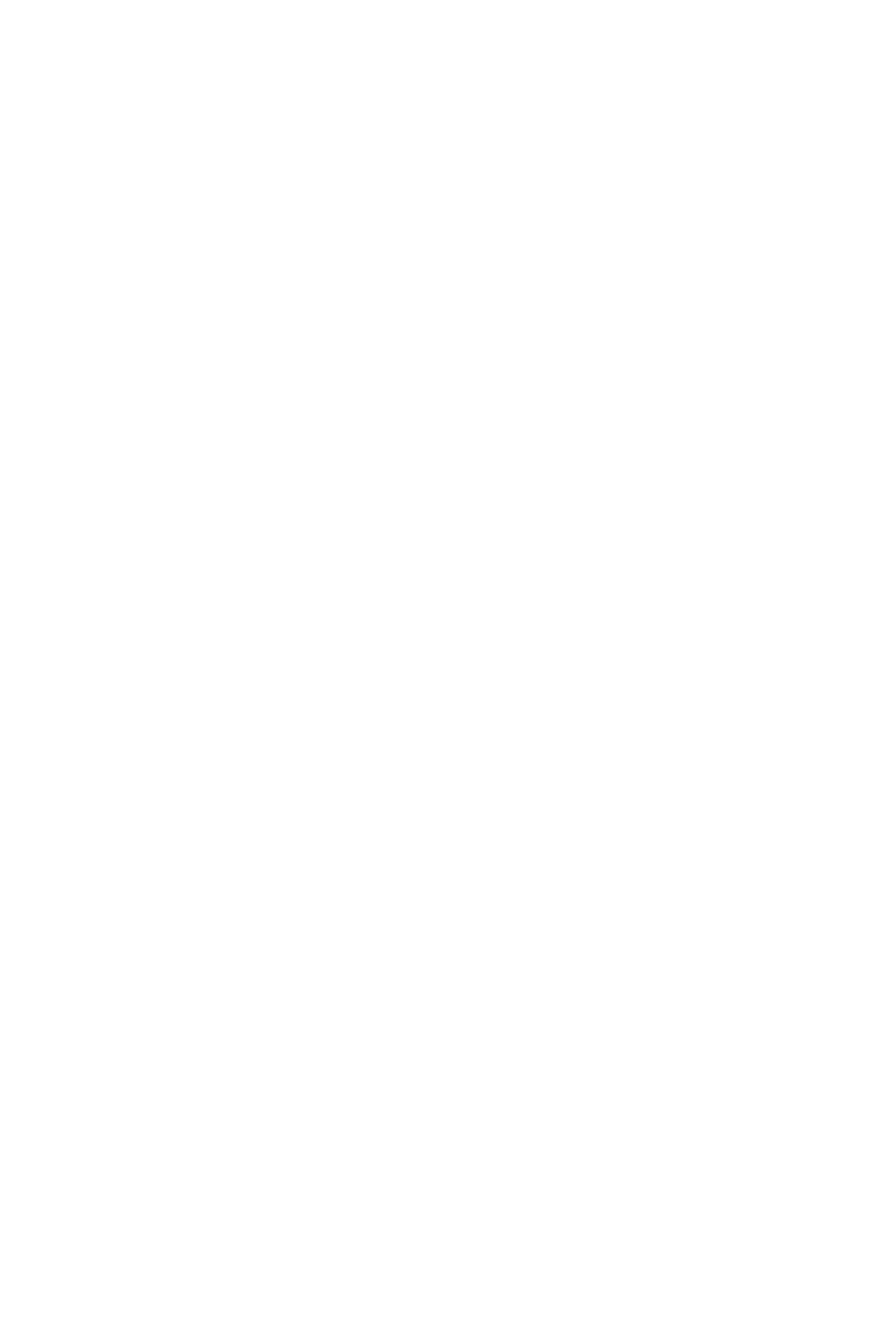# <span id="page-56-0"></span>**6. Additional analytical techniques for the analysis of synthetic cannabinoids**

This section gives a brief overview of some additional techniques and approaches that can be applied to the analysis of synthetic cannabinoids in herbal products.

# **6.1 Infrared spectroscopy (ATR-IR and FTIR)**

In general, without extraction, qualitative analysis of herbal mixtures by infrared spectroscopy is not possible due to the complex matrix and the comparatively low concentration of the synthetic cannabinoids present in the herbal products. However, as the synthetic cannabinoids are generally laced onto the herbal matrix, in most cases with an extraction step, it is possible to obtain a good IR spectrum after evaporating the extract directly on the ATR diamond cell. However, the correlation factors that are calculated by the software of the IR spectrometer for synthetic cannabinoids in extracts of herbal mixtures are slightly lower than for the pure substances. Hence, a plausibility check is inevitable (e.g. visual comparison of the reference spectrum of the pure cannabinoid vs. the spectrum of the analysed sample extract).

For powdery seizures of synthetic cannabinoids, qualitative infrared spectroscopic analysis is more straightforward. Infrared spectroscopy can also be a useful tool for identification of new substances [29]. For structure elucidation of unknown compounds, infrared spectroscopy would be very useful to differentiate isomers when it is not possible using ion trap techniques  $(MS<sup>n</sup>)$ .

# **6.2 Gas chromatography-infrared detection (GC-IRD)**

A tandem GC-IRD technique combines the separation power of the GC with the molecular identification of the FTIR. As there exists many variants of synthetic cannabinoids, GC-IRD would be a valuable tool for confirming the identity of very similar molecules such as regioisomers, diastereomers and other isobaric molecules that display almost identically MS spectra.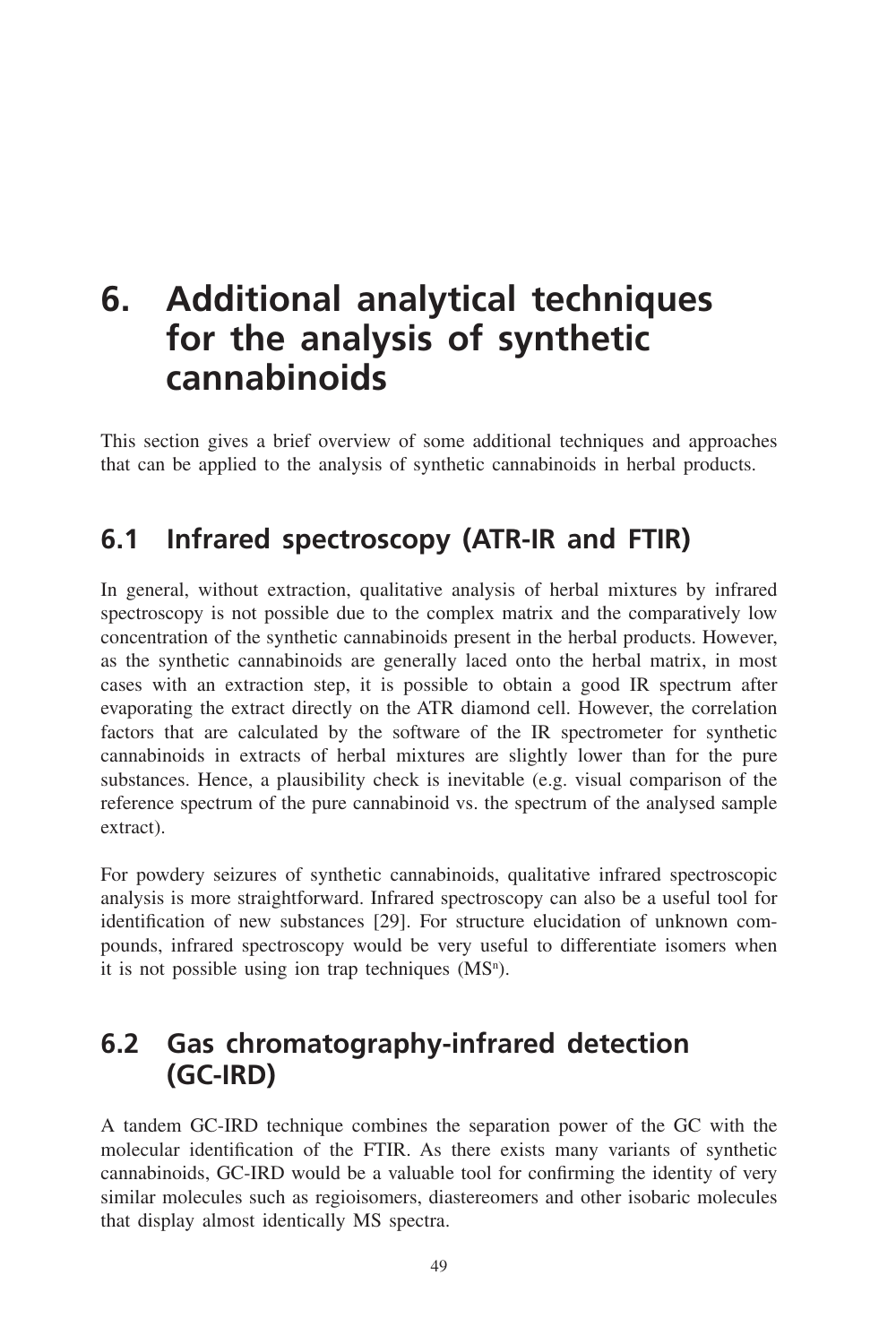# <span id="page-57-0"></span>**6.3 Ambient ionization mass spectrometry**

As synthetic cannabinoids are essentially laced onto herbal material, ambient ionization mass spectrometric techniques such as direct analysis in real time mass spectrometry (DART-MS) [30], desorption atmospheric pressure photoionization (DAPPI) [31] or desorption electrospray ionization mass spectrometry (DESI-MS) could be employed to sample these cannabinoids directly on the plant material without the need for extraction and sample preparation. DESI-MS could also be used in combination with TLC.

# **6.4 High resolution mass spectrometry (HRMS)**

Besides identification by accurate mass measurements, HRMS could be used to determine the precise elemental compositions of new synthetic molecules, calculation of double bond equivalents as well as precise mass of the fragment ions. Furthermore, HRMS in conjunction with mass defect filtering enables non-targeted analysis of related compounds and analogues which could prove very useful in screening for synthetic cannabinoids [32-34].

# **6.5 Matrix assisted laser desorption ionizationtime of flight mass spectrometry (MALDI-TOF-MS)**

Another possibility for direct qualitative analysis of herbal mixtures is MAL-DI-TOF-MS. It offers a simple and rapid operation, allows for high throughput analysis and could be utilised as a 'front screening' of confiscated material [35].

# **6.6 Nuclear magnetic resonance (NMR) spectroscopy**

The availability of a large number of structurally related synthetic cannabinoids, requires effective tools that provide the necessary structural information for their differentiation. NMR, i.e. <sup>1</sup>H NMR and <sup>13</sup>C NMR, enables identification as well as structure elucidation of unknown new synthetic cannabinoids. Two-dimensional NMR experiments such as H,H-COSY, H,H-NOESY, H,C-HSQC and H,C-HMBC could also be employed to provide definite proof of the structure. Furthermore, NMR could also be used for quantitative determinations. While being a powerful tool for the identification of analogues, the cost of NMR spectroscopy and the technical expertise required prevent its widespread application in routine analysis [5-7, 9, 17].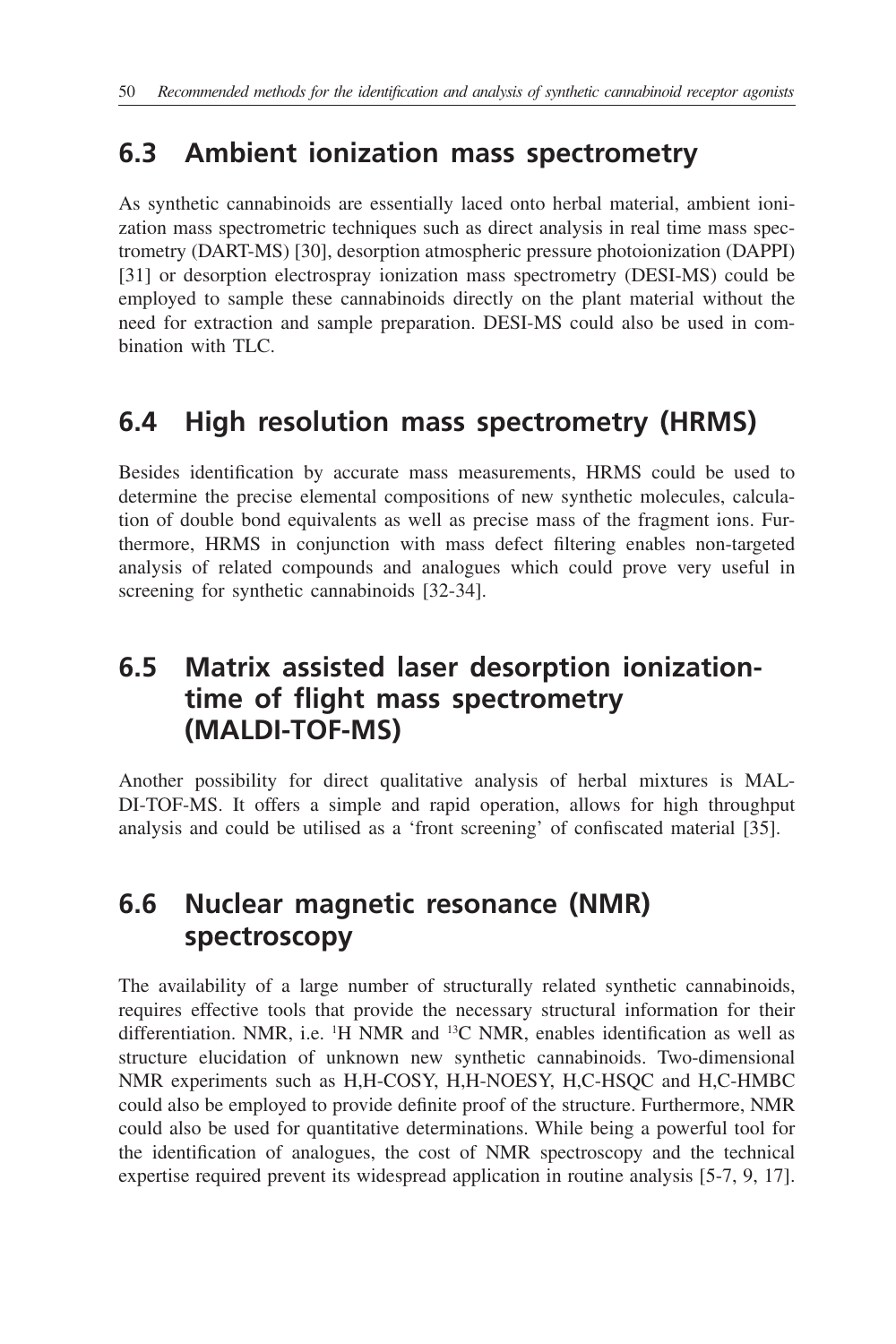# <span id="page-58-0"></span>**7. Isolation and chemical characterization of new synthetic cannabinoids**

Due to the sheer number of emerging new synthetic cannabinoids, it is very likely for an analyst to encounter an unknown substance in a herbal product and suspect the presence of a new synthetic cannabinoid. However, identification of this unknown substance would prove to be difficult without commercially available reference standards, reference spectra as well as relevant literature and research. Hence, in order to identify this new substance, it has to be first isolated from the herbal mixture into a pure/enriched compound and then various analytical techniques could be employed to characterize this compound. Figure II below illustrates a general approach towards isolation and characterization of a new synthetic cannabinoid.

### *Isolation of a new compound*

The first step would be to identify a suitable solvent to extract the targeted unknown cannabinoid (e.g. methanol, ethanol, acetonitrile, ethyl acetate, acetone or isooctane) from the herbal product. Extraction should be carried out with sonication and the extract filtered. Then, the extract should be subjected to preparative/flash chromatography (e.g. silica gel column, preparative LC or TLC) to obtain a fraction containing the targeted unknown cannabinoid. This fraction should show a single spot with a TLC analysis (visualization by UV light and/or other reagents, e.g. Fast Blue RR reagent, iodine, iodoplatinate). Then, the fraction containing the pure/enriched compound, should be concentrated and used for subsequent analysis aimed at characterizing the unknown cannabinoid.

### *Characterization of a new compound*

There is a variety of techniques available for characterization of an unknown cannabinoid. A combination of techniques such as HRMS and NMR is important for unambiguous structure elucidation. Other techniques such as IR and MS/MS may be useful to provide other structural information including differentiation between isomers or diastereomers.

With these techniques, the structure of the unknown cannabinoid could be deduced and based on this, a reference standard should be synthesized (as it is not available commercially). The synthesized reference standard should be analysed with the same techniques mentioned, under the same conditions. If the analysis of the synthesized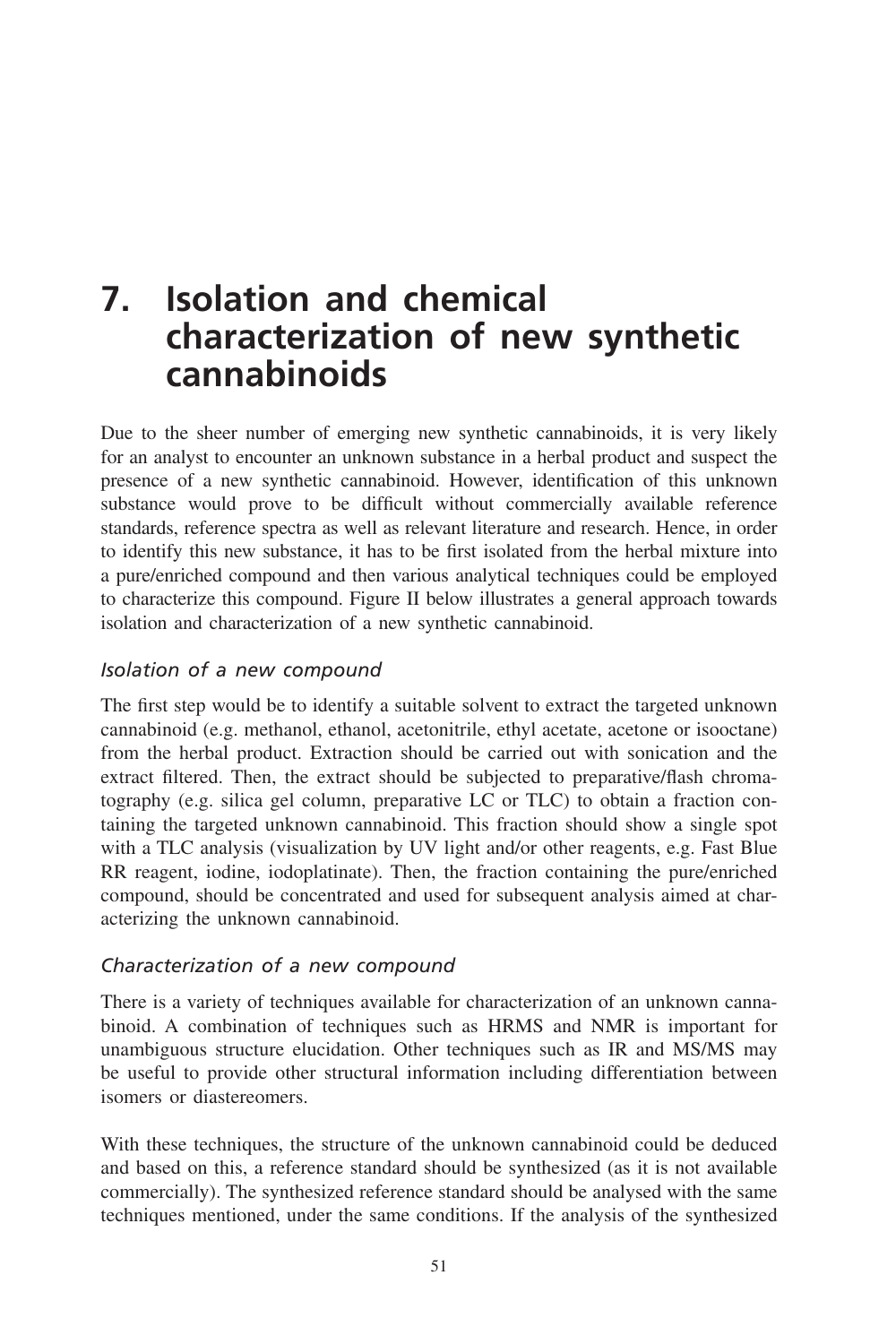reference standard yields the same results, the deduced structure of the unknown cannabinoid could be confirmed. However with UV/VIS techniques, identical UV/ VIS spectra of sample and standard do not confirm the identity of the compound. Contrary to this, dissimilar UV/VIS spectra are useful information that confirms that the compound is indeed different from the standard.

While it is not necessary to perform all the above analytical techniques for characterization, it is important to verify and confirm any interpretation with analysis of a synthesized standard and/or through peer review from a reputable laboratory. Collaboration with academia would also be useful as some sophisticated instrumentation (e.g. NMR, HRMS) is not commonly available for routine use in most of the forensic science laboratories.

#### **Figure II. A schematic diagram illustrating the isolation and chemical characterization of new synthetic cannabinoids**

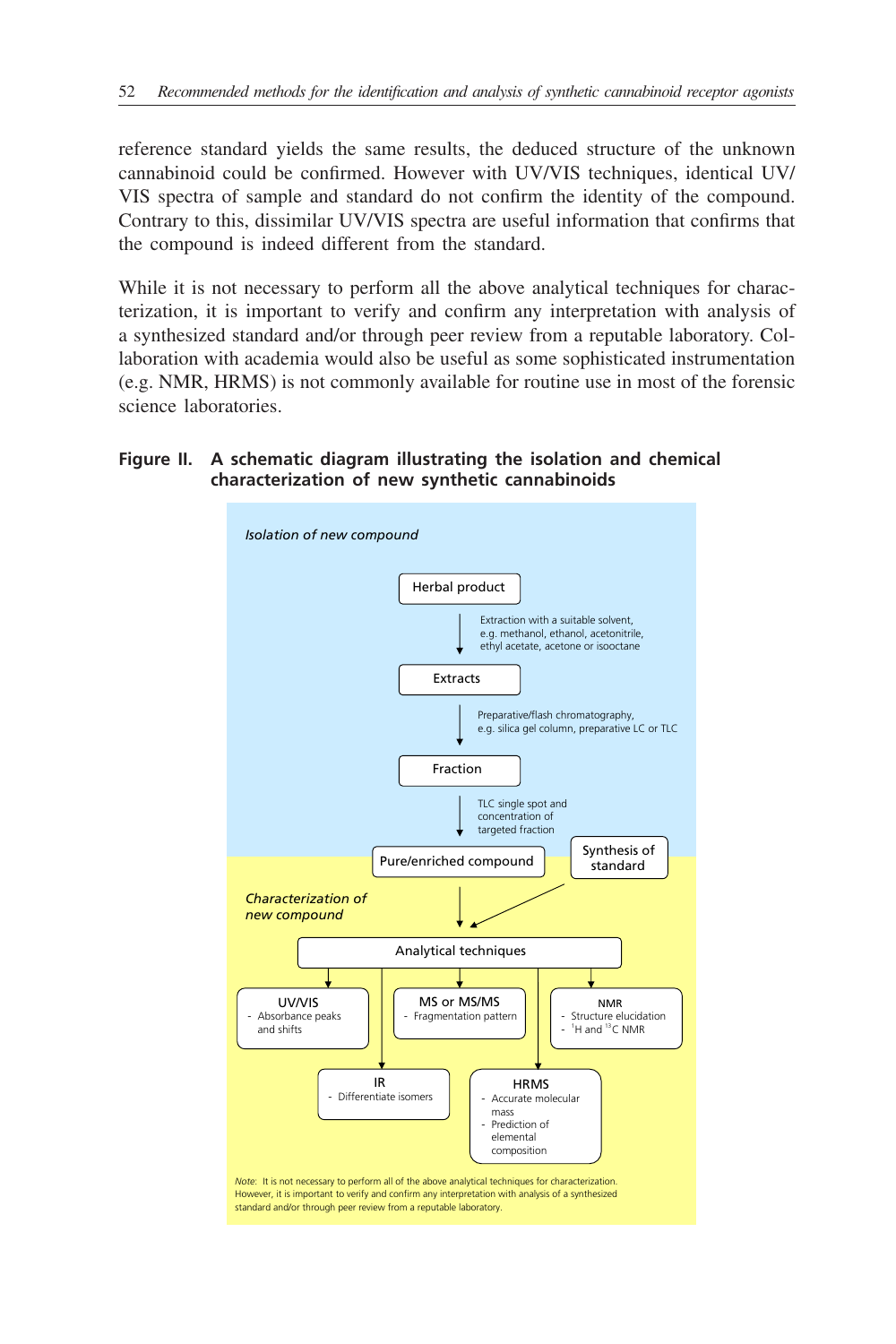# <span id="page-60-0"></span>**8. References**

- 1. Auwärter, V., Dresen, S., Weinmann, W., Müller, M., Pütz, M. and Ferreiros, N., "Spice and other herbal blends: harmless incense or cannabinoid designer drugs?" *Journal of Mass Spectrometry*, 2009. 44(5): p. 832-837.
- 2. Uchiyama, N., Kikura-Hanajiri, R., Kawahara, N., Haishima, Y. and Goda, Y., "Identification of a cannabinoid analog as a new type of designer drug in a herbal product." *Chemical and Pharmaceutical Bulletin* (Tokyo), 2009. 57(4): p. 439-441.
- 3. Dresen, S., Ferreiros, N., Pütz, M., Westphal, F., Zimmermann, R. and Auwärter, V., "Monitoring of herbal mixtures potentially containing synthetic cannabinoids as psychoactive compounds." *Journal of Mass Spectrometry*, 2010. 45(10): p. 1186-1194.
- 4. EMCDDA, *Thematic Papers—Understanding the 'Spice' Phenomenon. 2009*; available at http://www.emcdda.europa.eu/publications/thematic-papers/spice (last accessed 17.03.2013).
- 5. Ernst, L., Schiebel, H.M., Theuring, C., Lindigkeit, R. and Beuerle, T., "Identification and characterization of JWH-122 used as new ingredient in 'Spice-like' herbal incenses." *Forensic Science International*, 2011. 208(1-3): p. e31-e35.
- 6. Jankovics, P., Varadi, A., Tolgyesi, L., Lohner, S., Nemeth-Palotas, J. and Balla, J., "Detection and identification of the new potential synthetic cannabinoids 1-pentyl-3-(2-iodobenzoyl)indole and 1-pentyl-3-(1-adamantoyl)indole in seized bulk powders in Hungary." *Forensic Science International*, 2012. 214(1-3): p. 27-32.
- 7. Kneisel, S., Westphal, F., Bisel, P., Brecht, V., Broecker, S. and Auwärter, V., "Identification and structural characterization of the synthetic cannabinoid 3-(1-adamantoyl)-1-pentylindole as an additive in 'herbal incense'." *Journal of Mass Spectrometry*, 2012. 47(2): p. 195-200.
- 8. Lindigkeit, R., Boehme, A., Eiserloh, I., Luebbecke, M., Wiggermann, M., Ernst, L. and Beuerle, T., "Spice: a never ending story?" *Forensic Science International*, 2009. 191(1-3): p. 58-63.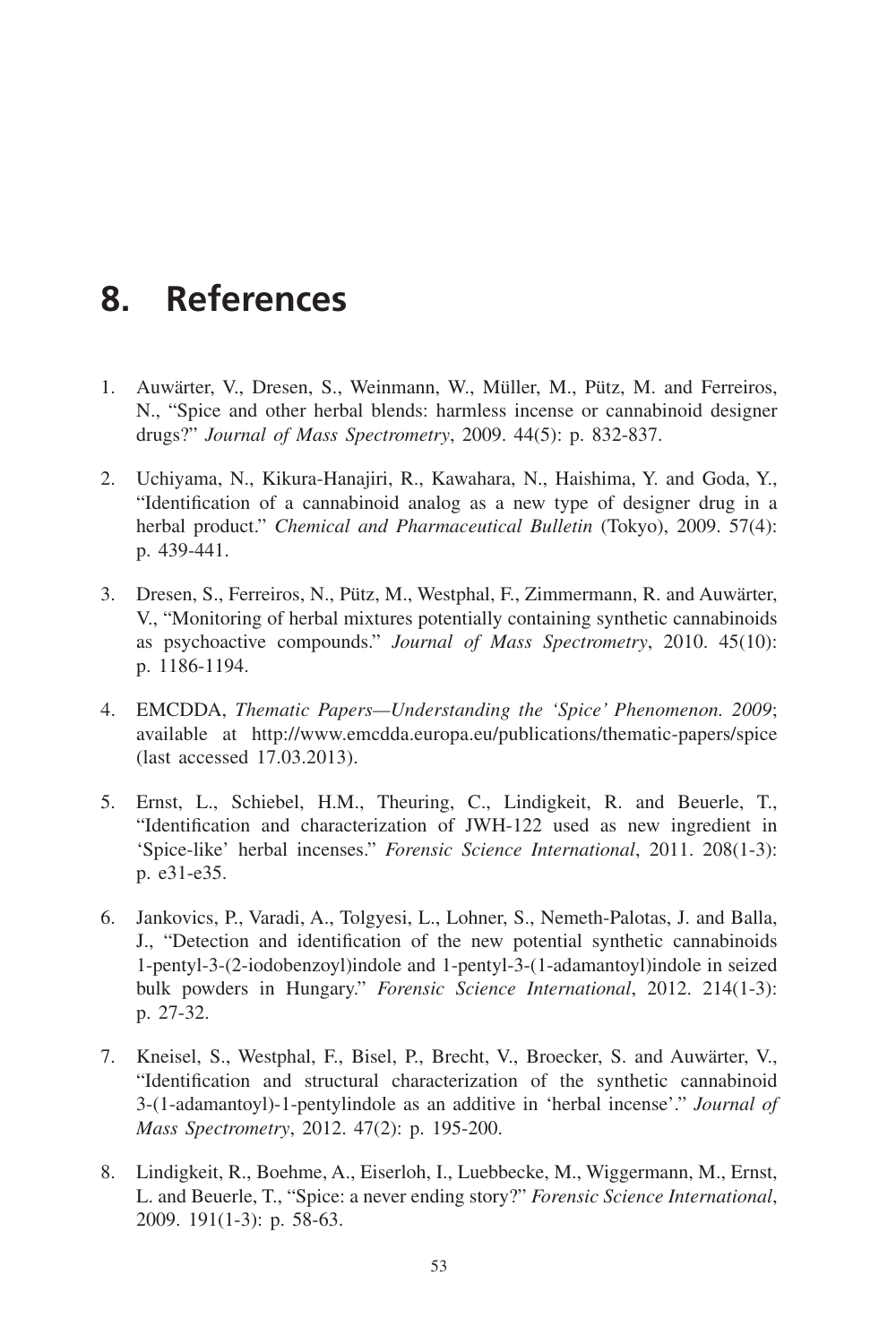- 9. Moosmann, B., Kneisel, S., Girreser, U., Brecht, V., Westphal, F. and Auwärter, V., "Separation and structural characterization of the synthetic cannabinoids JWH-412 and 1-[(5-fluoropentyl)-1H-indol-3yl]-(4-methylnaphthalen-1-yl) methanone using GC-MS, NMR analysis and a flash chromatography system." *Forensic Science International*, 2012. 220(1-3): p. e17-e22.
- 10. Nakajima, J., Takahashi, M., Nonaka, R., Seto, T., Suzuki, J., Yoshida, M., Kanai, C. and Hamano, T., "Identification and quantitation of a benzoylindole (2-methoxyphenyl)(1-pentyl-1H-indol-3-yl)methanone and a naphthoylindole 1-(5-fluoropentyl-1H-indol-3-yl)-(naphthalene-1-yl)methanone (AM-2201) found in illegal products obtained via the Internet and their cannabimimetic effects evaluated by in vitro [S-35]GTP gamma S binding assays." *Forensic Toxicology*, 2011. 29(2): p. 132-141.
- 11. Nakajima, J., Takahashi, M., Seto, T., Kanai, C., Suzuki, J., Yoshida, M. and Hamano, T., "Identification and quantitation of two benzoylindoles AM-694 and (4-methoxyphenyl)(1-pentyl-1H-indol-3-yl)methanone, and three cannabimimetic naphthoylindoles JWH-210, JWH-122, and JWH-019 as adulterants in illegal products obtained via the Internet." *Forensic Toxicology*, 2011. 29(2): p. 95-110.
- 12. Nakajima, J., Takahashi, M., Seto, T. and Suzuki, J., "Identification and quantitation of cannabimimetic compound JWH-250 as an adulterant in products obtained via the Internet." *Forensic Toxicology*, 2011. 29(1): p. 51-55.
- 13. Nakajima, J., Takahashi, M., Seto, T., Yoshida, M., Kanai, C., Suzuki, J. and Hamano, T., "Identification and quantitation of two new naphthoylindole drugs-of-abuse, (1-(5-hydroxypentyl)-1H-indol-3-yl)(naphthalen-1-yl)methanone (AM-2202) and (1-(4-pentenyl)-1H-indol-3-yl)(naphthalen-1-yl)methanone, with other synthetic cannabinoids in unregulated "herbal" products circulated in the Tokyo area." *Forensic Toxicology*, 2012. 30(1): p. 33-44.
- 14. Uchiyama, N., Kawamura, M., Kikura-Hanajiri, R. and Goda, Y., "Identification and quantitation of two cannabimimetic phenylacetylindoles JWH-251 and JWH-250, and four cannabimimetic naphthoylindoles JWH-081, JWH-015, JWH-200, and JWH-073 as designer drugs in illegal products." *Forensic Toxicology*, 2011. 29(1): p. 25-37.
- 15. Uchiyama, N., Kikura-Hanajiri, R. and Goda, Y., "Identification of a novel cannabimimetic phenylacetylindole, cannabipiperidiethanone, as a designer drug in a herbal product and its affinity for cannabinoid CB(1) and CB(2) receptors." *Chemical and Pharmaceutical Bulletin* (Tokyo), 2011. 59(9): p. 1203-1205.
- 16. Uchiyama, N., Kikura-Hanajiri, R., Ogata, J. and Goda, Y., "Chemical analysis of synthetic cannabinoids as designer drugs in herbal products." *Forensic Science International*, 2010. 198(1-3): p. 31-38.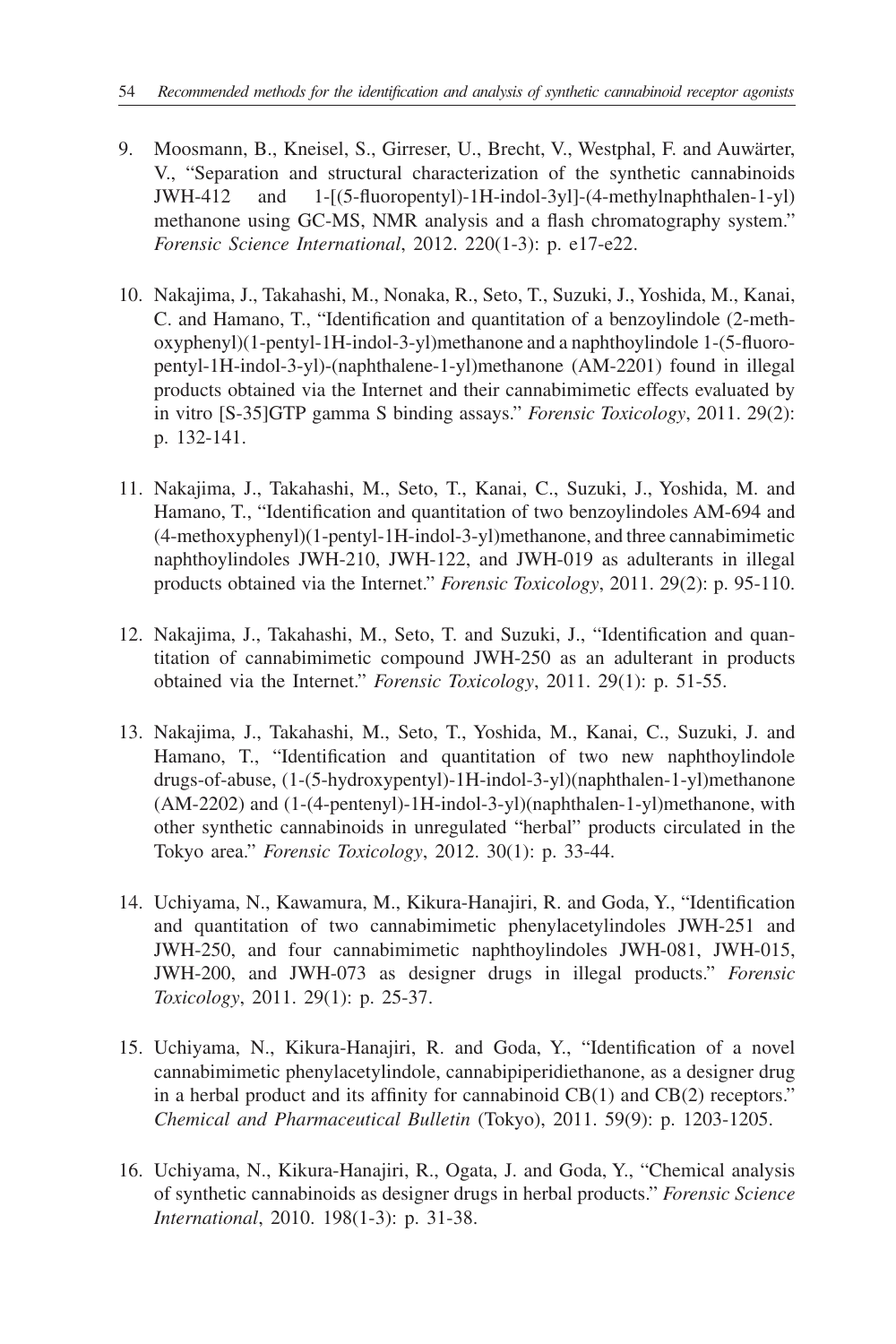- 17. Westphal, F., Sonnichsen, F.D. and Thiemt, S., "Identification of 1-butyl-3-(1- (4-methyl)naphthoyl)indole in a herbal mixture." *Forensic Science International*, 2012. 215(1-3): p. 8-13.
- 18. Kneisel, S., Bisel, P., Brecht, V., Broecker, S., Müller, M. and Auwärter, V., "Identification of the cannabimimetic AM-1220 and its azepane isomer (*N*-methylazepan-3-yl)-3-(1-naphthoyl)indole in a research chemical and several herbal mixtures." *Forensic Toxicology*, 2012. 30(2): p. 126-134.
- 19. Hudson, S. and Ramsey, J., "The emergence and analysis of synthetic cannabinoids." *Drug Testing and Analysis*, 2011. 3(7-8): p. 466-478.
- 20. Howlett, A.C., et al., International Union of Pharmacology. XXVII. "Classification of cannabinoid receptors." *Pharmacological Reviews*, 2002. 54(2): p. 161-202.
- 21. Ernst, L., Krüger, K., Lindigkeit, R., Schiebel, H.M. and Beuerle, T., "Synthetic cannabinoids in "spice-like" herbal blends: first appearance of JWH-307 and recurrence of JWH-018 on the German market." *Forensic Science International*, 2012. 222(1-3): p. 216-222.
- 22. ACMD, "Consideration of the Major Cannabinoid Agonists." 16th July 2009; available at http://www.namsdl.org/documents/ACMDMajorCannabinoidReport. pdf (last accessed 17.03.2013).
- 23. Uchiyama, N., Kawamura, M., Kikura-Hanajiri, R. and Goda, Y., "Identification of two new-type synthetic cannabinoids, N-(1-adamantyl)-1-pentyl-1H-indole-3-carboxamide (APICA) and N-(1-adamantyl)-1-pentyl-1H-indazole-3-carboxamide (APINACA), and detection of five synthetic cannabinoids, AM-1220, AM-2233, AM-1241, CB-13 (CRA-13), and AM-1248, as designer drugs in illegal products." *Forensic Toxicology*ogy, 2012. 30(2): p. 114-125.
- 24. Ginsburg, B.C., McMahon, L.R., Sanchez, J.J. and Javors, M.A., "Purity of synthetic cannabinoids sold online for recreational use." *Journal of Analytical Toxicology*, 2012. 36(1): p. 66-68.
- 25. Valoti, E., Casagni, E., Dell'acqua, L., Pallavicini, M., Roda, G., Rusconi, C., Straniero, V. and Gambaro, V., "Identification of 1-butyl-3-(1-(4-methyl)naphtoyl)indole detected for the first time in "herbal high" products on the Italian market." *Forensic Science International*, 2012. 223(1-3): p. e42-e46.
- 26. Kavanagh, P., Grigoryev, A., Savchuk, S., Mikhura, I. and Formanovsky, A., "UR-144 in products sold via the Internet: Identification of related compounds and characterization of pyrolysis products." *Drug Testing and Analysis*, 2013 [Epub ahead of print].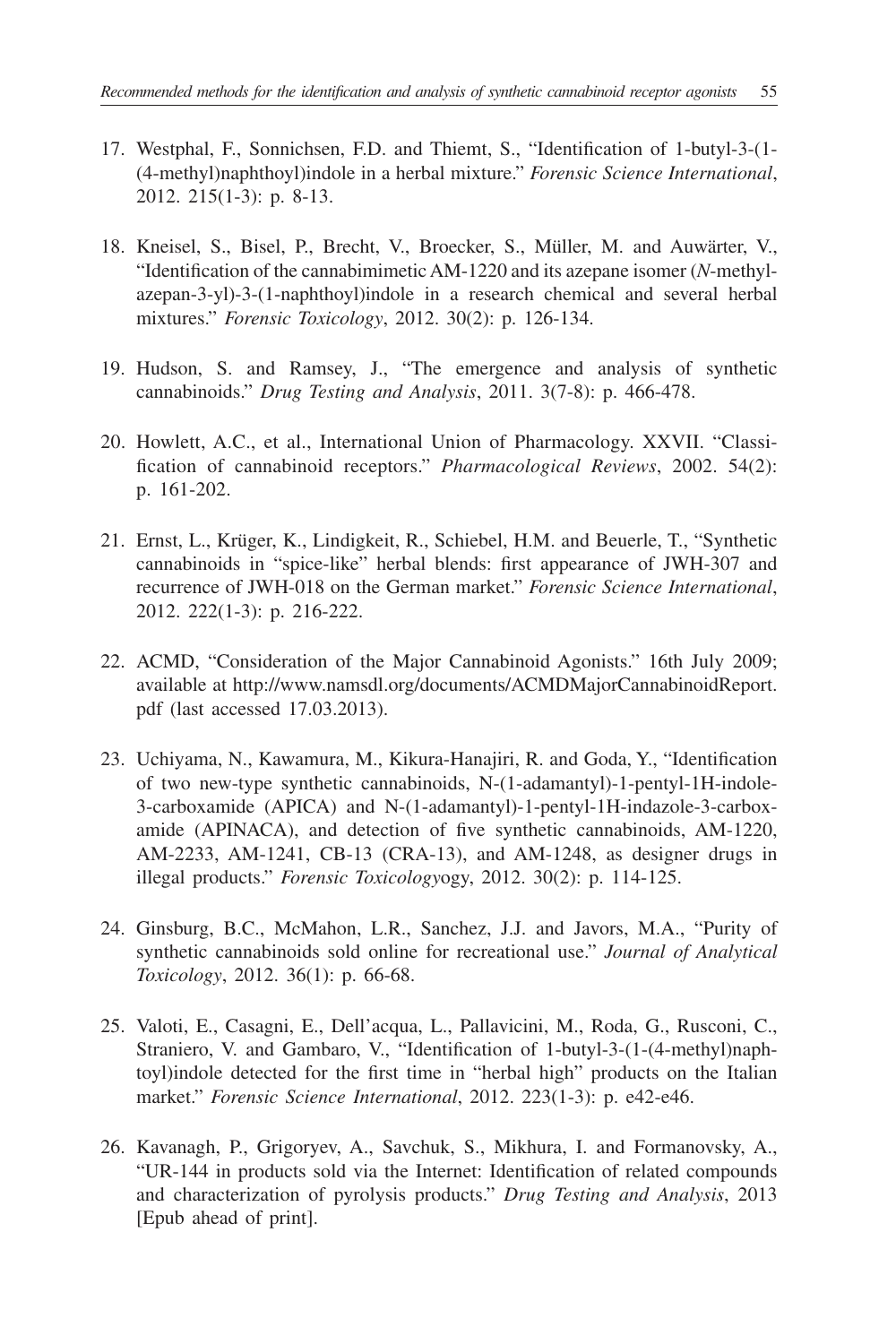- 27. Zuba, D., Byrska, B. and Maciow, M., "Comparison of 'herbal highs' composition." *Analytical and Bioanalytical Chemistry*, 2011. 400(1): p. 119-126.
- 28. Logan, B.K., Reinhold, L.E., Xu, A. and Diamond, F.X., "Identification of synthetic cannabinoids in herbal incense blends in the United States." *Journal of Forensic Science*, 2012. 57(5): p. 1168-80.
- 29. Kneisel, S., Westphal, F., Rösner, P., Ewald, A., Klein, B., Pütz, M., Thiemt, S. and Auwärter, V., "Cannabinoidmimetika: Massenspektren und IR-ATR-Spektren neuer Verbindungen aus den Jahren 2009/2010." Toxichem Krimtech, *Gesellschaft für Toxikologische und Forensische Chemie* 2011. 78(1): p. 23-35.
- 30. Musah, R.A., Domin, M.A., Walling, M.A. and Shepard, J.R., "Rapid identification of synthetic cannabinoids in herbal samples via direct analysis in real time mass spectrometry." *Rapid Commununications in Mass Spectrometry*, 2012. 26(9): p. 1109-1114.
- 31. Kauppila, T.J., Flink, A., Haapala, M., Laakkonen, U.M., Aalberg, L., Ketola, R.A. and Kostiainen, R., "Desorption atmospheric pressure photoionization-mass spectrometry in routine analysis of confiscated drugs." *Forensic Science International*, 2011. 210(1-3): p. 206-212.
- 32. Grabenauer, M., Krol, W.L., Wiley, J.L. and Thomas, B.F., "Analysis of synthetic cannabinoids using high-resolution mass spectrometry and mass defect filtering: implications for nontargeted screening of designer drugs." *Analytical Chemistry*, 2012. 84(13): p. 5574-5581.
- 33. Hudson, S., Ramsey, J., King, L., Timbers, S., Maynard, S., Dargan, P.I. and Wood, D.M., "Use of high-resolution accurate mass spectrometry to detect reported and previously unreported cannabinomimetics in 'herbal high' products." *Journal of Analytical Toxicology*, 2010. 34(5): p. 252-260.
- 34. Sekula, K., Zuba, D. and Stanaszek, R., "Identification of naphthoylindoles acting on cannabinoid receptors based on their fragmentation patterns under ESI-QTOFMS." *Journal of Mass Spectrometry*, 2012. 47(5): p. 632-643.
- 35. Gottardo, R., Chiarini, A., Dal Pra, I., Seri, C., Rimondo, C., Serpelloni, G., Armato, U. and Tagliaro, F., "Direct screening of herbal blends for new synthetic cannabinoids by MALDI-TOF MS." *Journal of Mass Spectrometry*, 2012. 47(1): p. 141-146.